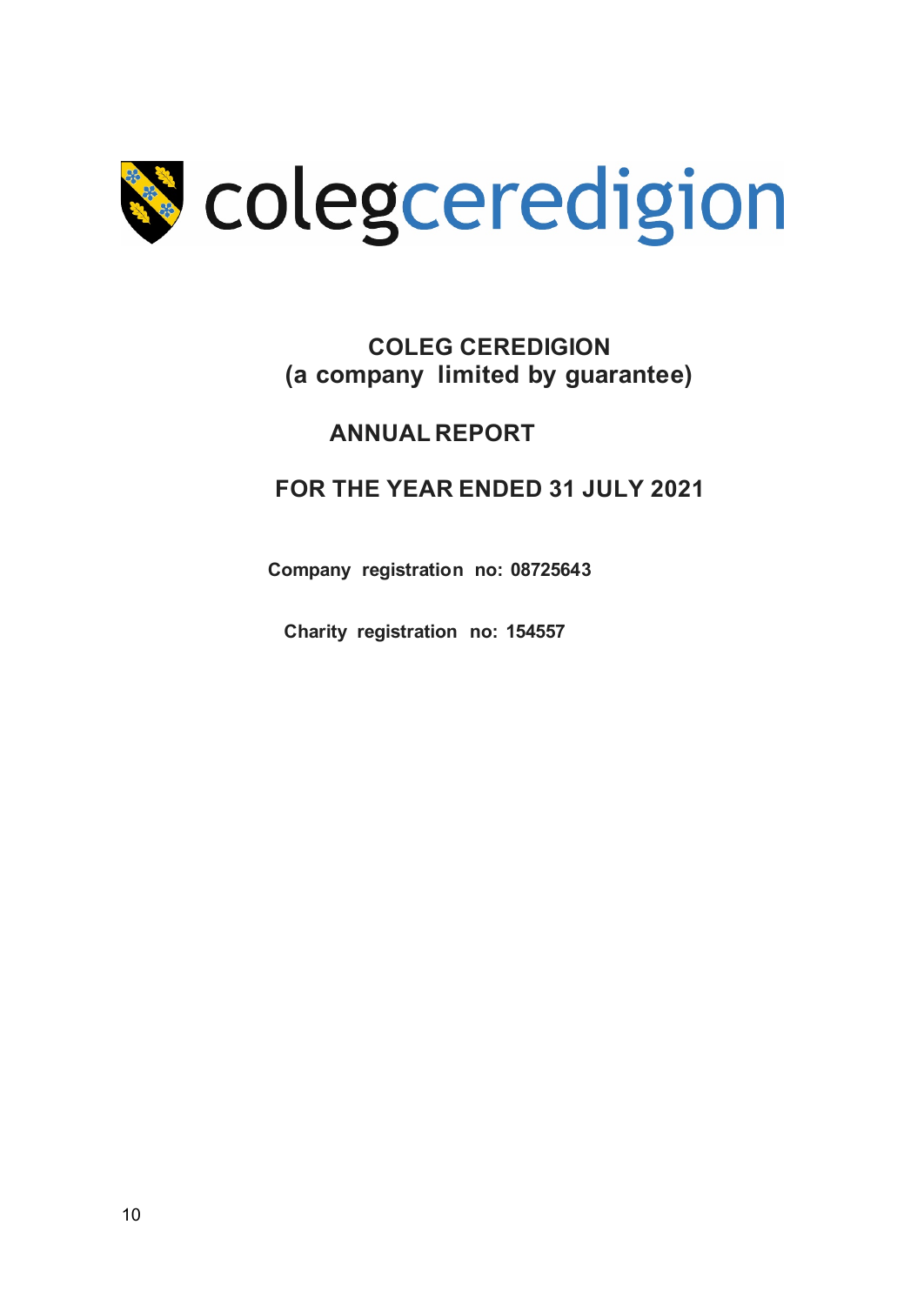## **Annual report for the year ended 31 July 2021**

|                                                                | Page(s)   |
|----------------------------------------------------------------|-----------|
| <b>Public Benefit Statement</b>                                | 2         |
| <b>Strategic Report</b>                                        | $3 - 13$  |
| Directors' Report                                              | $14 - 17$ |
| Statement of Corporate Governance and Internal Control         | 18-22     |
| Independent auditor's report to the member of Coleg Ceredigion | 23-26     |
| Statement of comprehensive income                              | 27        |
| Statement of Changes in Reserves                               | 28        |
| <b>Balance sheet</b>                                           | 29        |
| <b>Statement of Cash flows</b>                                 | 30        |
| Notes to the financial statements                              | $31 - 47$ |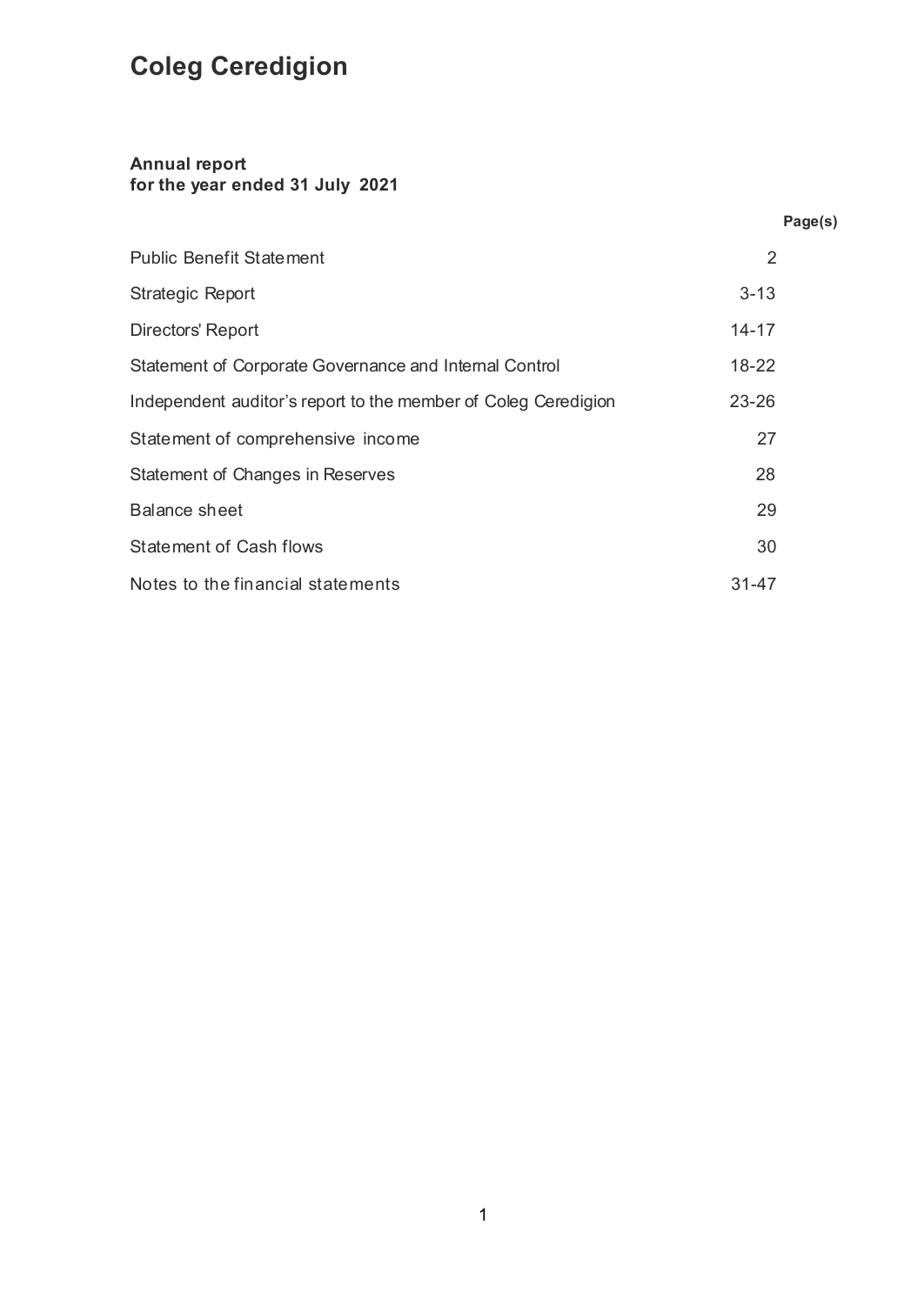## **PUBLIC BENEFIT STATEMENT**

#### **Charitable Objectives**

The College's objective is to provide for the public benefit in the United Kingdom and elsewhere further and higher education and (subject to any consultation with any relevant local authority) secondary education (as defined in each case in section 18(1) of the Further and Higher Education Act 1992 (or any replacement thereof).

In making decisions the trustees have had due regard to public benefit guidance.

#### **Fulfilment of the charitable objectives**

#### **Beneficiaries**

The beneficiaries are appropriate to the aims as the students in the further, higher and secondary education sector (a sufficient sector of the public to meet the public benefit test) are the direct beneficiaries.

#### **Admissions**

The College operates an inclusive admissions policy.However some programmes have specific entry requirements which are reviewed annually and published in the College prospectus.

#### **Student Support/Bursaries/Scholarships**

Students at the College are entitled to apply for various packages of support and funding in the same way as anyone studying infurther or higher education in Wales.

Further education students between the ages of 16 and 19 can apply for the Education Maintenance Allowance and students who are 19 + can apply for an Assembly Learning Grant. Other bursaries are also available within the College for further and higher education students subject to eligibility.

Financial Contingency Funds are also available within the College which students can apply for to support their studies.

### **Widening Participation**

The College has a broad range of academic and vocational education and training programmes. These range from pre-entry to level 5. It also provides for 14-16 school pupils who attend the College and adult learners. The College delivers across two campuses and in the workplace.

#### **Community Engagement**

The College offers other facilities that are available to staff, students and members of the public.

By order of the Board

**S**ignature

Date: 9th December 2021

Ms Maria Stedman Director and Chair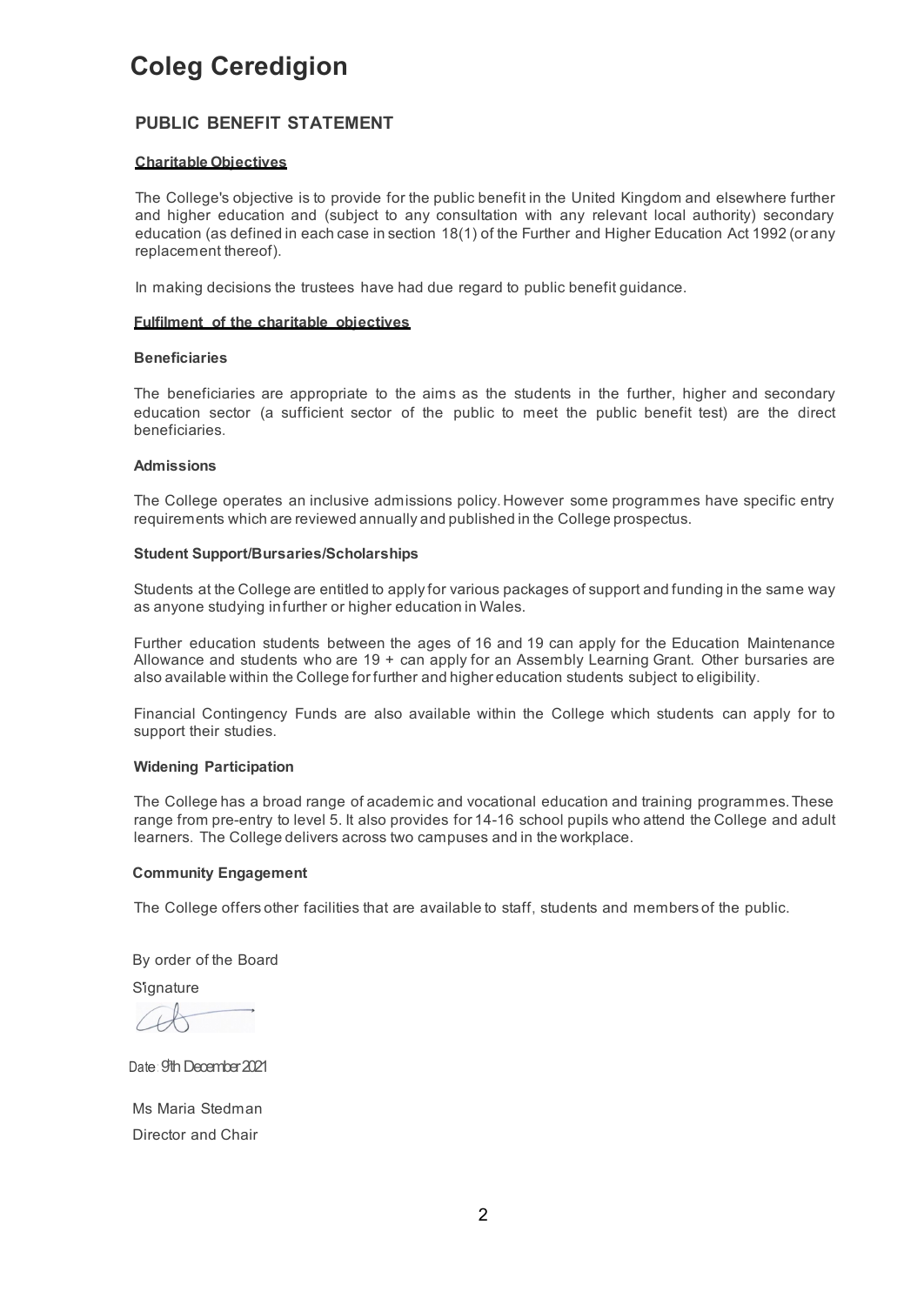## **STRATEGIC REPORT FOR THE YEAR ENDED 31 JULY 2021**

The directors present their strategic report for the year ended 31 July 2021.

#### **Background**

Coleg Ceredigion Further Education Corporation was established under the Further Education and Higher Education Act 1992 forthepurpose of conducting education andtraining atColeg Ceredigion, which is a bilingual further education college with campuses at Aberystwyth and Cardigan.

On 31December2013the ColegCeredigionFurther Education Corporation (Dissolution) Order 2013 came into force. This order dissolved the further education corporation previously established and transferred all of its properties, rights and liabilities to the new Coleg Ceredigion Company (incorporated on 9 October 2013). The Coleg Ceredigion (Designated Institutions in Further Education) Order 2013 came into force on the same day establishing a new College conducted by a registered company, limited by guarantee. This new Coleg Ceredigion company was a wholly owned subsidiary of University of Wales: Trinity Saint David up until the 1<sup>st</sup> of August 2017 when ownership transferred to Coleg Sir Gar, another subsidiary of University of Wales: Trinity SaintDavid

#### **Principal activities**

The principal activities of the College are the provision of conducting education and training, within a rural, bilingual further education college situated on campuses in Aberystwyth and Cardigan.

The distance between the two campuses is 40 miles.The college's main catchment area is the county of Ceredigion but the college also attracts a considerable number of students from parts of Pembrokeshire, Carmarthenshire and Powys.

The College has an annual turnover of around £ 6m and employs circa 170 staff of whom around 70 are employed on a full-time basis. Each year, around 900 learners enrol at the college. This total includes circa 600 full-time learners, with the majority being school leavers from the ten secondary schools in the college's catchment area (the seven secondary schools in Ceredigion together with the secondary schools located in Machynlleth, Newcastle Emlyn and Crymych).

Ceredigion's population, according to the 2011 census is 75,922. With 43 people per square kilometer, the area is less densely populated than Wales as a whole. In keeping with the rest of Wales 15.7% of the population in the area is of retirement age. The number of 16-19 year old's in the county is projected to decrease significantly over the next 15 years. Consequently, the college takes careful account of this demographic trend in all its decision-making in relation to the college curriculum. According to the 2011 Census 47% of the population in Ceredigion are Welsh speakers, compared with 19% across Wales.

### **The County**

The population is scattered throughout the small towns, villages and hamlets of the county. Aberystwyth is by far the largest town, with a resident population of over 18,000, which increases to approximately 25,000 during university term time. The next largest towns are Cardigan with a population of 4,000 and Lampeter with a resident population of 2,000, which also increases during university term time. The fourth largest town is Aberaeron with a population of 1,500. Coleg Ceredigion's campuses are therefore located in the two largest towns in the county.

Ceredigion is poorly served by public transport. Some main routes have an adequate bus service but public transport is a challenge for many communities. Many learners would not be able to attend Coleg Ceredigion were it not either for their own private transport or for the bus service.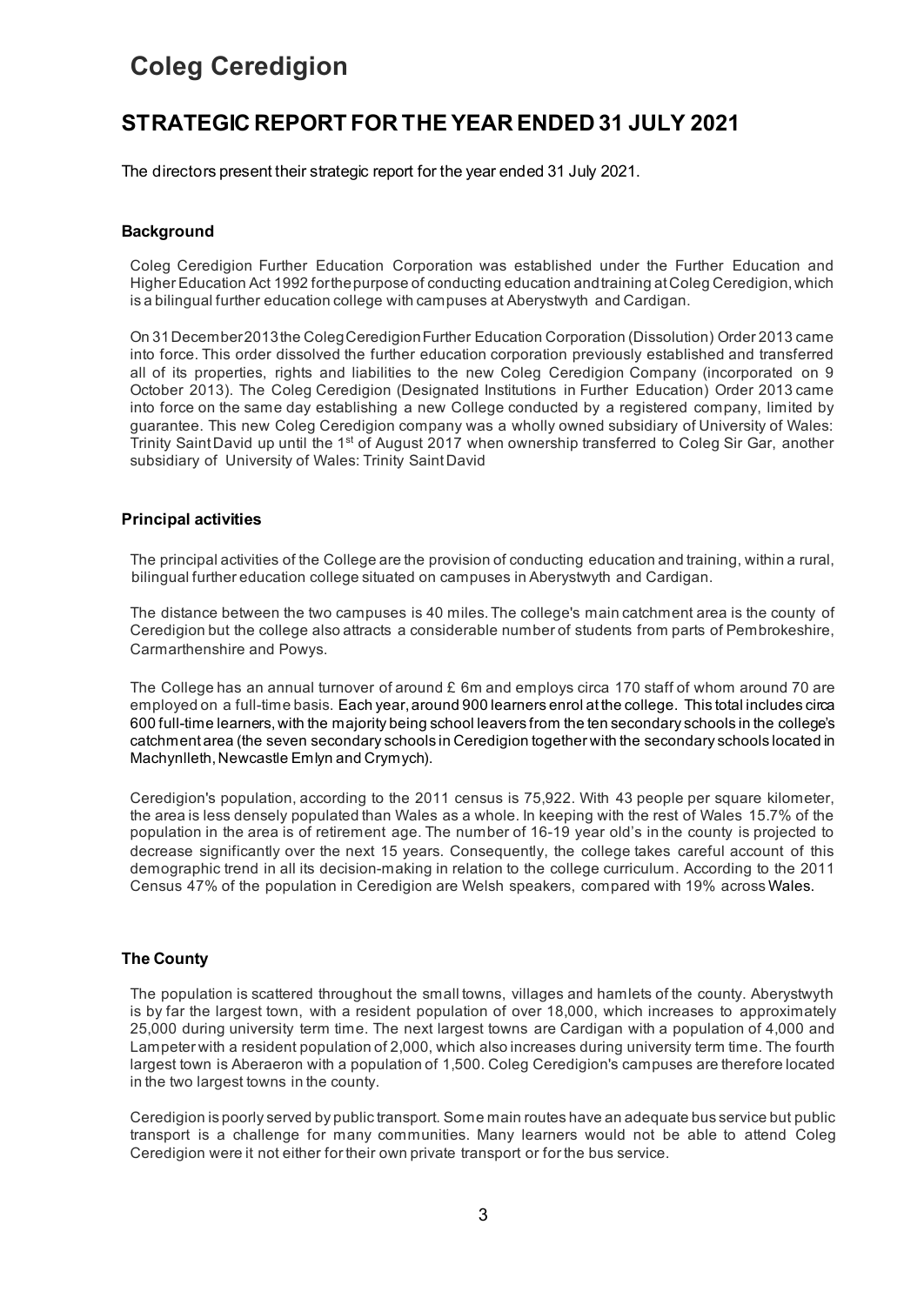## **Strategic Vision**

# **VISION**

- Our College will always put the needs of the learner first and our primary focus will be to develop ambitious, highly skilled, resilient and employable learners who improve their self-esteem and are confident to take the
- All our actions will be defined by our core values and behaviours.
- We will achieve excellence in teaching and learning practice and have the highest standards in learner outcomes, leading to successful progression for all learners. An ambitious workforce development programme will drive improvement at all levels.
- Our curriculum will be innovative and will evolve to meet the ever-changing demands of global industry, and our curriculum pathways will facilitate progression through an integrated Dual Sector University.
- We will be a safe and caring College that that improves the wellbeing of learners and staff.
- We will sustain and improve partnerships that bring real benefit to the learner. We will remain at the heart of the community, discharging our civic duty and we will be recognised as a bilingual College in Wales, championing the Welsh language and culture.
- Financial resilience, based on diversified income streams, will be of paramount importance to us and we will drive operational efficiency and effectiveness to maximise our business performance.
- A sustainable, contemporary, estate and cutting-edge resources will provide an outstanding environment for learners to be successful in their future careers.

#### **Values and Behaviours**



#### **Strategic Priorities**

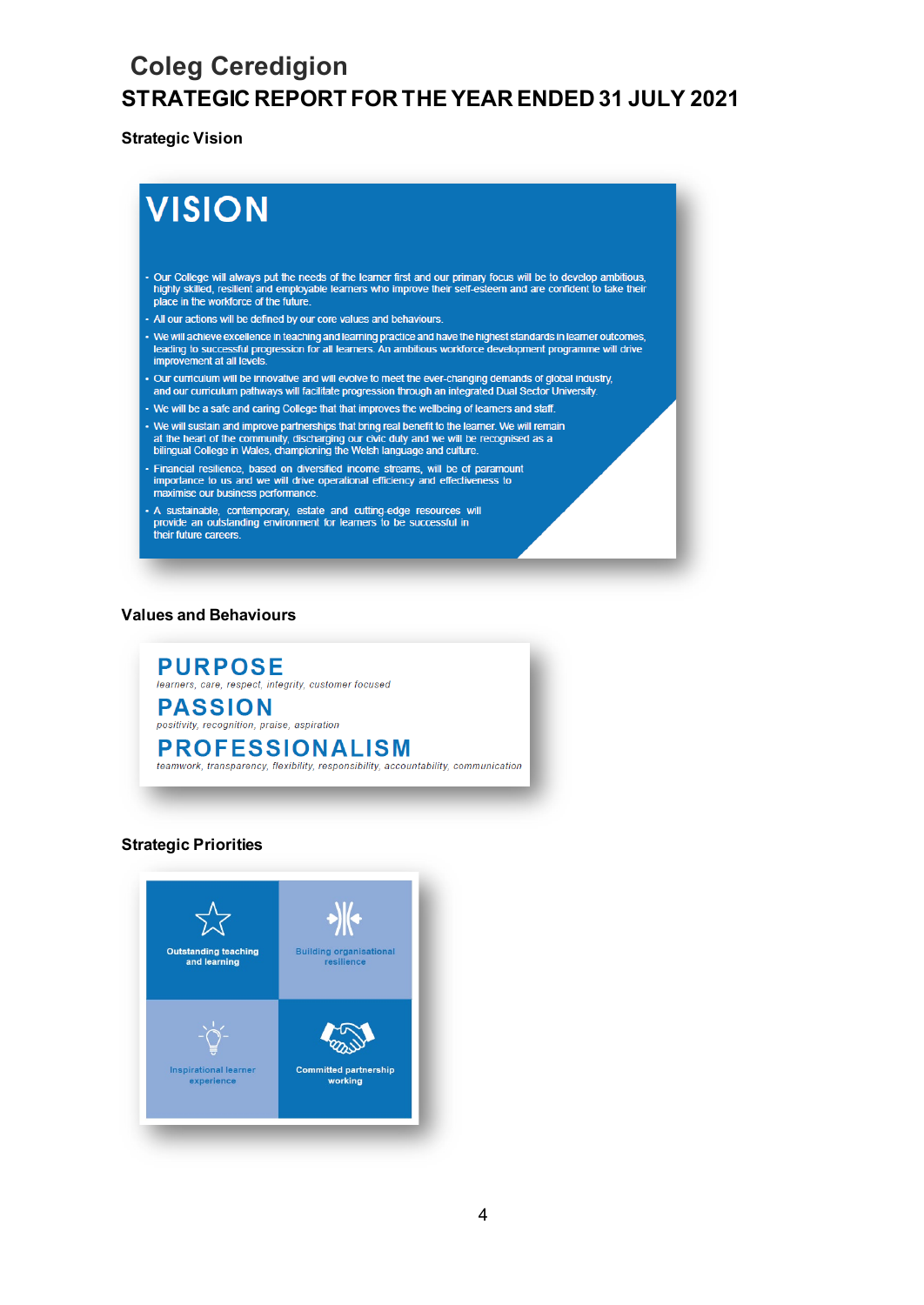## **Financial Performance and Objectives**

The College's financial objectives are:

- to achieve an annual operating surplus (defined as a surplus prior to FRS 102 non cash pension costs) and positive cash flow
- to diversify income streams and reduce reliance on core funding
- to generate sufficient levels of cash to support the asset base of the College
- **to ensure a healthy short-term liquidity position**
- to fund continued capital investment

The Statement of Comprehensive Income for the period is set out on page 28. The highlights for the period in relation to these are detailed below.

- Total income for the period has increased to circa £ 6.5 million (2020: £5.8 million). Maintaining a significant level of turnover reflects the continued success of the College at further education. Fluctuations in turnover are inevitable, and can be greatly influenced by the level of project work undertaken.
- $\bullet$  Staff costs as a percentage of total income decreased from 75.5 % to 69.5 %. The average number of staff by FTE employed is consistent to the previous year. Other operating expenses increased slightly as a percentage of total income from 18 % to 19 %.
- The surplus for the year was £196,000 (2020: £141,000 loss).
- The liquidity position, for the first time in a number of years is above 1. The ratio of short-term assets to creditors falling due within one year stands at 1.50 (2020: 0.85).
- Net assets have increased by £1.447 million to a negative £1.590 million (due to pension adjustments). Net assets, excluding defined benefit obligations have increased from £2.2 million to £2.7 million. For further details on the accounting standards under which these financial statements are prepared, see the Statement of Principal Accounting Policies and Estimation Techniques on page 30.
- Specific capital grants were applied in line with the College's Strategic Plan towards enhancing effectiveness and providing a quality learning environment.
- The provision for enhanced pensions was reviewed during the period and the balance required at 31 July 2021 has been estimated at £366,000 (2020: £371,000).

## **Treasury policies and objectives**

Treasury management is the management of the College's cash flows, banking, money market and capital market transactions; the effective control of the risks associated with those activities; and the pursuit of optimum performance consistent with those risks.

The College has a separate treasury management policy in place.

Short term borrowing for temporary revenue purposes is authorised by the Accounting Officer. All other borrowing requires the authorisation of the Corporation and shall comply with the requirements of the Financial Memorandum.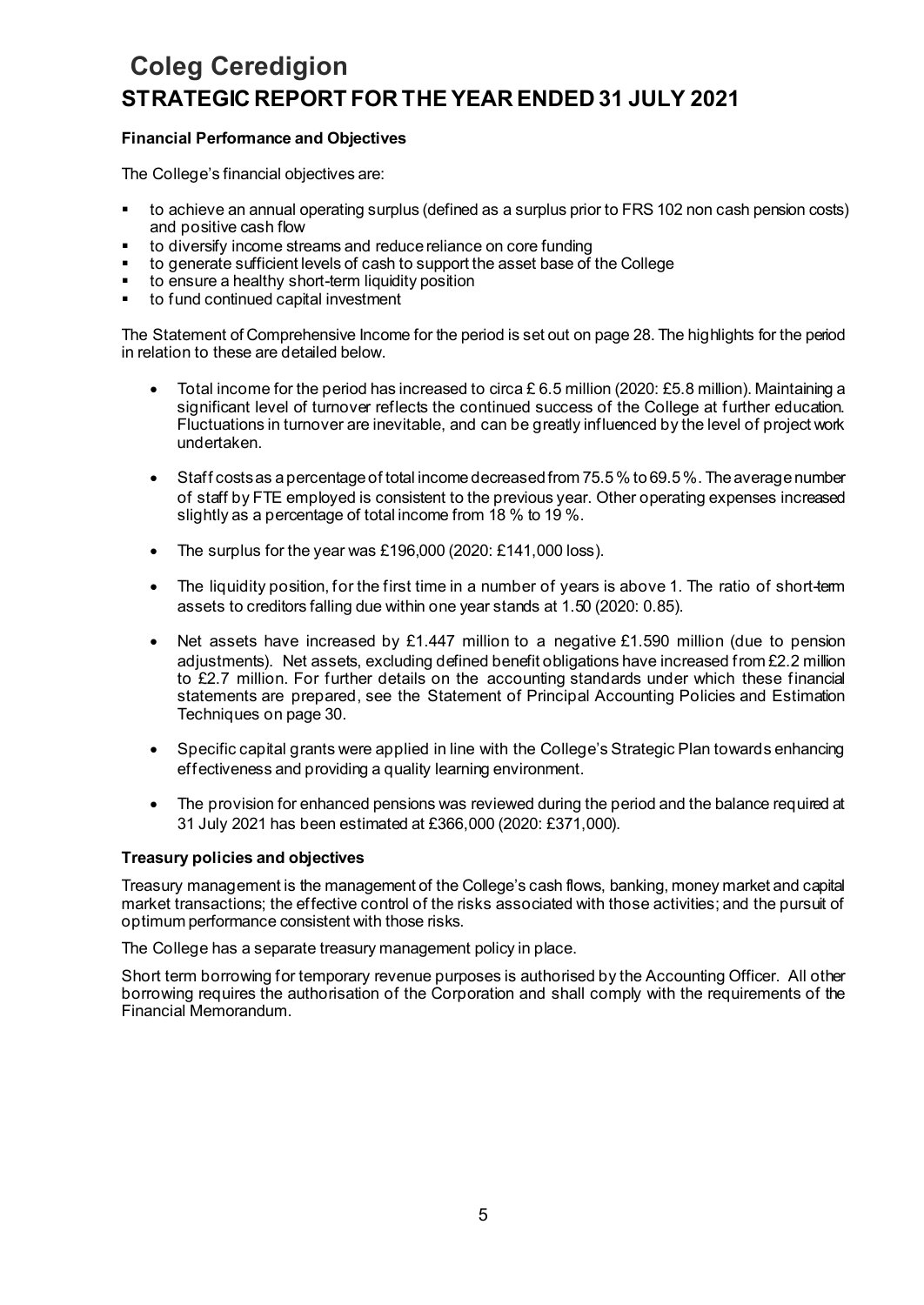## **Cash flows, liquidity and reserves policy**

The college operating cashflow position for the year is a positive amount of £0.4 k. Overall cash balances increased from £0.661 m to £1.056 m. The College wishes to continue to accumulate cash balances to fund future planned capital developments. To achieve this, the College has continued its drive for efficiency in the education and training it delivers. This has been, and will be, achieved by thoroughly reviewing its curriculum provision, effective deployment of resources, and best value procurement of goods and services. In addition, the College continues to seek and develop other sources of income. Significant reinvestment into the College estate and plant and equipment ensures that learners have quality provision to aid in their educational process.

### **Curriculum Development and Enrichment**

There is a wide-ranging curriculum that meets learners' aspirations. The curriculum is broad, flexible, coherent, and facilitates progression. It is offered in a variety of modes to suit learners' needs. There is a strong vocational focus and all Sector Subject Areas are represented at the College.

The curriculum is formulated and reviewed in partnership with the College's stakeholders, the Regional Learning and Skills Partnership (RLSP), Sector Skills Councils, 14-19 networks, the ACL Group, University of Wales: Trinity Saint David, industry, business and local employers. This is supplemented using skills observatory data provided through the RLSP.

The College has a Curriculum and Quality Committee, reporting to the Board's Advisory Body for Curriculum and Standards. This provides a focus for discussion on curriculum and quality policy and development matters.

A range of options are available at all levels which offer diversity and choice to learners. The County's Youth Access programme also provides a partial full-time alternative curriculum for learners at the College who have had difficulty in, or have been excluded from, local schools. Almost the entire curriculum offered by the College is accredited, providing opportunities for learners to attain formal qualifications.

A range of further accredited provision is provided to learners to support learning. Learners also engage in a wide range of activities that enrich their study including work-related experiences, live projects, educational visits, overseas visits, environmental work, visiting speakers, community arts, voluntary work and fundraising.

## **Partnership and Transformation**

The College has excellent partnership arrangements which contribute to an enhanced curriculum and learning experience.

From 31st December 2013, the College became part of the University of Wales: Trinity Saint David group, maximising opportunities for learners and sharing information, expertise and resources. On the 1st of August 2017, ownership was transferred to Coleg Sir Gar, also a subsidiary of University of Wales: Trinity Saint David

The college has played a leading role in developing Partnerships with a broad range of partners within Ceredigion and on a regional level. Some of this work is undertaken in networks such as the 14-19 Network, Growing Mid Wales Partnership, Regional Learning Partnership, and the Ceredigion ACL Partnership. Some work is with a range of FE and HE institutions, the B-WBL Work-based Learning Consortium, voluntary, statutory and specialist agencies, the local economic and the Regeneration Partnership.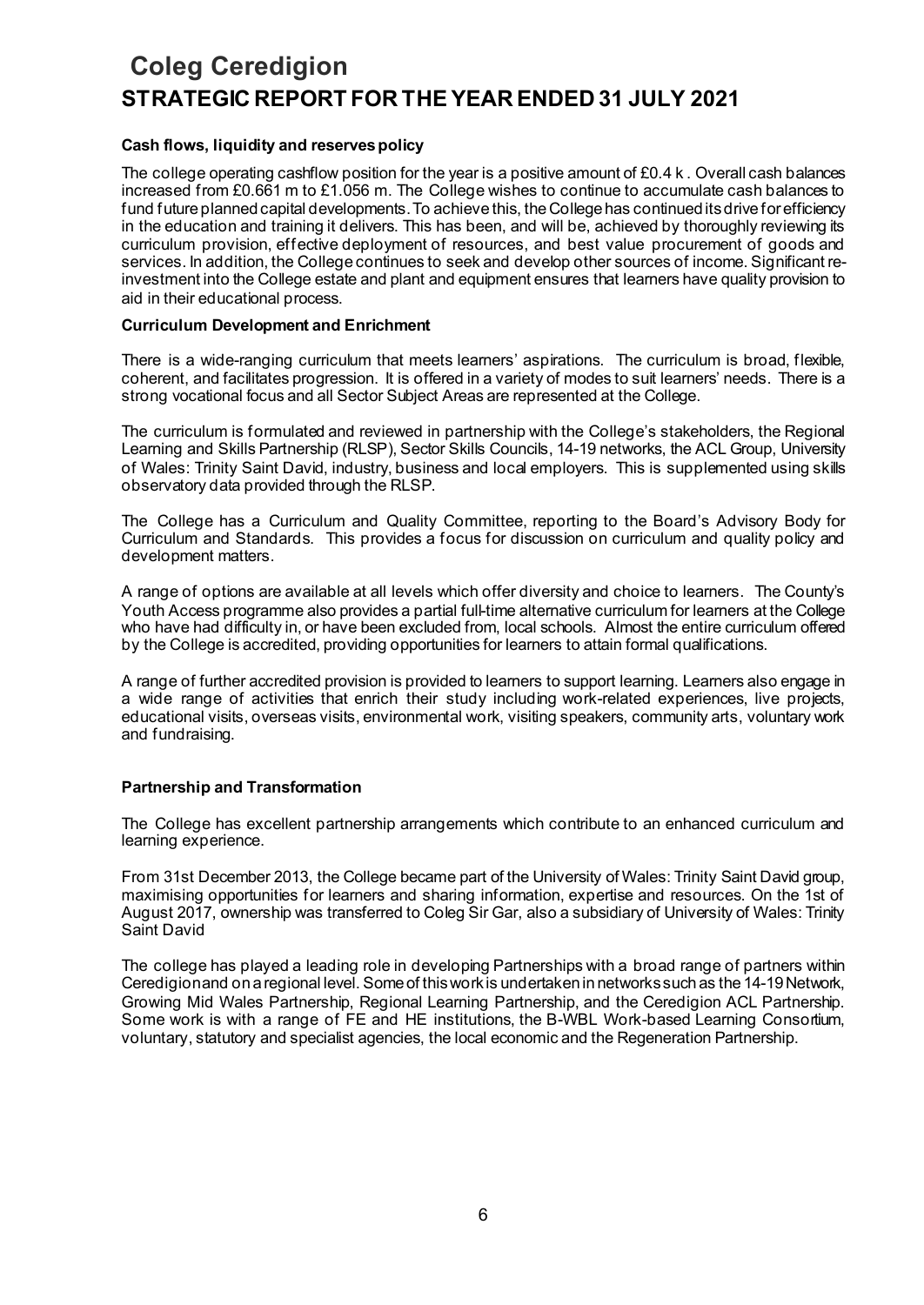## **Quality and Standards**

**Note that the next section of the report that deals with quality performance, measures and statistics reflects the combined data for both Coleg Sir Gâr and its subsidiary company Coleg Ceredigion. Coleg Sir Gâr is by far the largest proportion in terms of weighting, with a turnover of circa £ 35m against £5m for Coleg Ceredigion (9000 students vs circa 600 students respectively).**

The College was scheduled an HMI Estyn inspection in March 2020 and as a consequence of the Covid-19 pandemic this inspection was cancelled.It is expected that the inspection will now happen in early 2022.

The College underwent its last inspection (Coleg Sir Gâr only for this Estyn element) in 2013 and achieved the following successful outcomes:

| The provider's current performance       | Good |
|------------------------------------------|------|
| The provider's prospects for improvement | Good |

In particular, its development of literacy was highlighted as good practice.

## **Further Education**

## *Welsh Government has not published College-based performance measures for 2019/20 and 2020/21 due to the alternative national arrangements put in place for centre determined and teacher assessed grading. As such , the data below relates to the prior year 2018/19.*

Leaners at Coleg Sir Gâr and Coleg Ceredigion continue to perform very well. College successful completion for Entry/Pre-Entry and Level 1 is excellent and significantly above their national comparators. Levels 2 and 3 are good and similarly above or at the national comparators. Level 3 Access and A Level are adequate and below their national comparators.



*\* % Learners achieving 3 or more A Levels at A\*-E*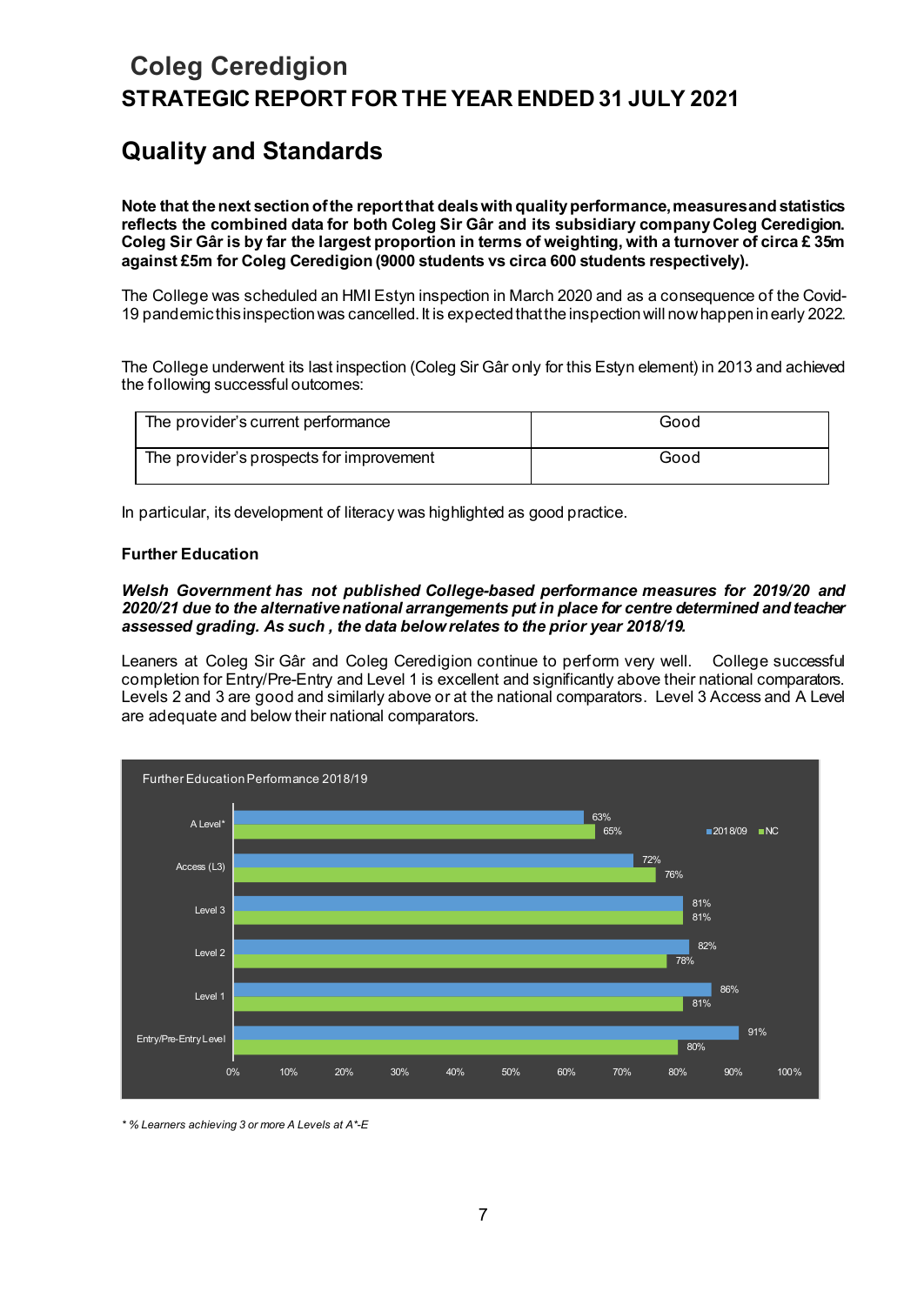## **STRATEGIC REPORT FOR THE YEAR ENDED 31 JULY 2021**

## **Work-Based Learning**

The pandemic has had a significant impact on success rates across all apprenticeship levels in 2019-2020, especially those learners on higher apprenticeship programmes. WBL learners along with FE and HE students were supported during the lock down. Apprentices that were furloughed were supported in the same way as those apprentices which were able continue with their employment. All learners received guidance on how to access on line teaching and learning. During the period when restrictions were eased, apprentices were invited into College under strict Health and Safety conditions to complete assessments on campus. Every effort was made by the Faculties to support as many apprentices through their qualifications as possible. In many areas the successful outcomes were not achieved in time for the LOR 19/20.

Following the challenges of 2019/20, 2020- 2021 was a much better year with far less disruption and much better outcomes with the exception perhaps to some areas of the Care sector that continued to work under restrictions.



## **Higher Education**

The College continues to monitor its trends in performance as it strives towards continuing to improve its standards at the higher education level. Historically, higher education learners have consistently performed very well. Academic year 2019/20 was a particularly difficult year for staff and students having to adapt very quickly to online teaching, learning and assessment. The disruption to teaching and learning continued in 2020/21, and yet, a significant increase in successful completion is particularly notable in full time provision.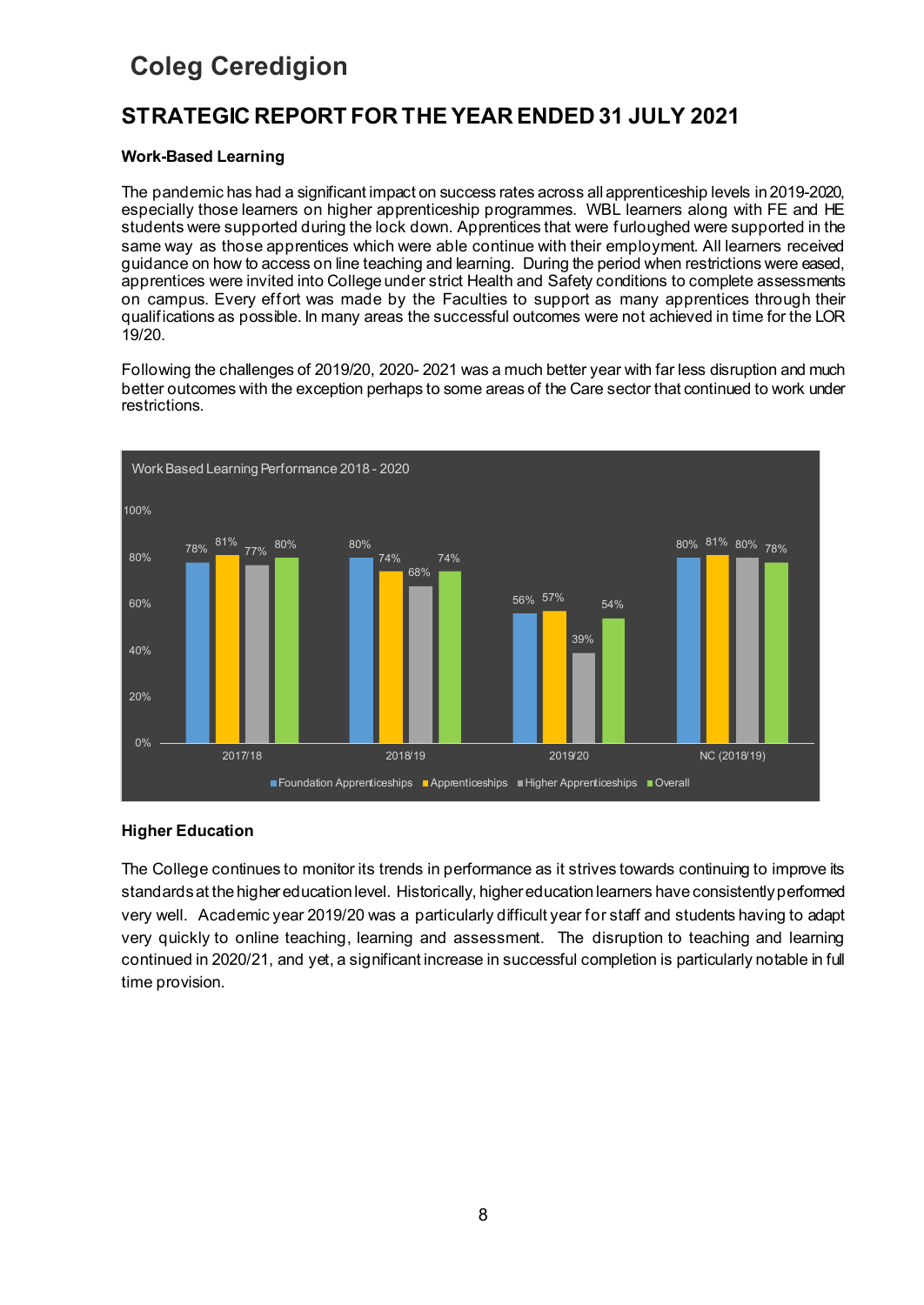

## **Quality of Teaching and Learning**

Whilst the College's aim over recent years has been on improving classroom experiences and learner outcomes, the last 18 months has been an extraordinary period in teaching and learning. The impact of the global pandemic has been extremely challenging and disruptive for teachers and learners with a move to online/blended teaching and learning, in a very short period of time. Specialist functions across the College have worked together to support teachers and staff adapt to these challenges and to ensure that learners complete and succeed to achieve their learning programmes.

Policies have focused on helping the College move from good to excellent. The significant emphasis on training, motivating and supporting staff was recognised in 2017 when Coleg Sir Gâr was awarded the Association of Colleges Beacon Award for excellence in staff development, and in 2019 when it received the Princess Royal Training Award.

Nearly all staff have engaged well and benefited from the college's strong commitment to continuous professional development, and this positive impact is evident in the excellent learner success outcomes and improved learner survey results. Fundamental to the process is each teacher undertaking a selfassessment of their performance against key performance criteria. This in turn leads to a teaching profile that indicates bespoke areas for staff development. Attendance at staff development is high and after a period of implementation, self-assessment is undertaken once again.

The College's Teaching and Learning Team provide excellent support and tailored training to new members of staff, PGCE students and those teaching staff who need support with aspects of their work. Excellence in teaching is highly valued and celebrated through an annual teaching and learning award ceremony.

#### **Health and Wellbeing of Learners**

The College is committed to providing a healthy environment to improve the wellbeing of all students and staff.

The college raised the profile of wellbeing and mental health in response to growing demands. Induction, tutorial and promotional activities have been effective in raising learners understanding of wellbeing, and have reflected the priority given to keeping learners safe and promoting wellbeing through the "5 ways to wellbeing" message.

The College has implemented an excellent 'Respect' campaign to promote an ethos of tolerance, equality and diversity across all campuses. The campaign has effectively raised awareness among learners and staff through a wide range of media and activities that are prominently displayed throughout the campuses.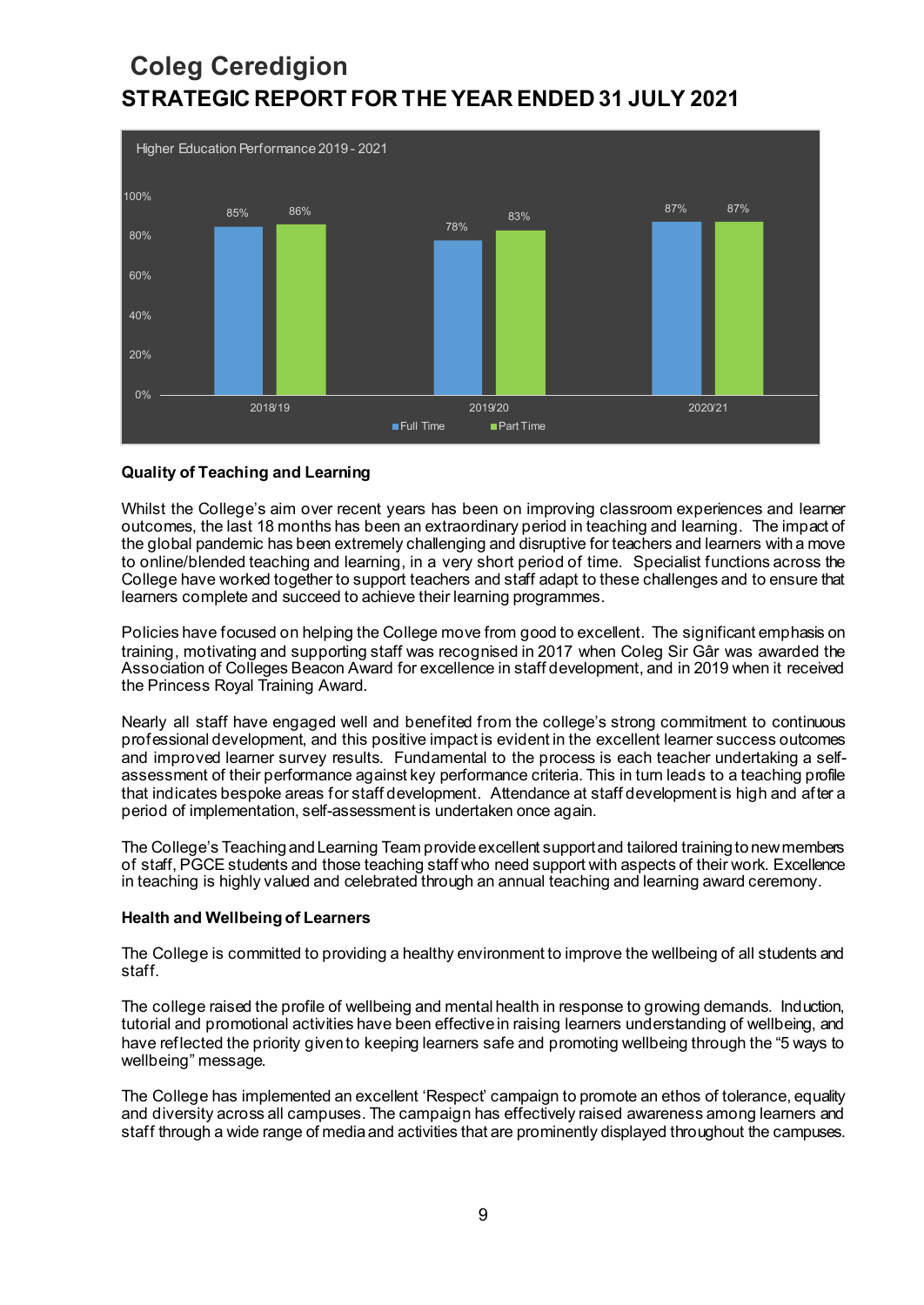Effective arrangements are in place to safeguard children and vulnerable adults underpinned by clear policies and procedures. Safeguarding contacts are in place across all campuses and staff and students are aware of referral processes.

## **Learner Voice (Further Education)**

In 2020/21, the focus of the annual learner voice survey was to gauge learner perception of online/blended teaching and learning. Overall, learners' perception was positive with most learners (94%) reporting that teachers maintained contact with them during their online timetabled lessons, and many (86%) reported that teachers delivered innovative strategies which maintained their interest, attention and engagement in lessons.



## **Learner Voice (Higher Education)**

Over many years, higher education students in their final year of study have continued to provide excellent feedback in regard to their teaching, learning and overall experiences in College (National Student Survey). Unlike any other year, higher education students experienced an extraordinary academic year in 2020/21 with the majority (if not all) of their teaching and learning being undertaken remotely and online due to the impact of the Covid-19 pandemic.

The College achieved the lowest response rate and levels of student satisfaction across all aspects of the NSS survey in its history this year. The UWTSD, Welsh HEIs and the National HE sectors also saw a significant decrease in student satisfaction as a direct result of the pandemic. However, student satisfaction at Coleg Sir Gar remains above the UWTSD, HEI Sector averages in Wales and the UK across all categories of the survey.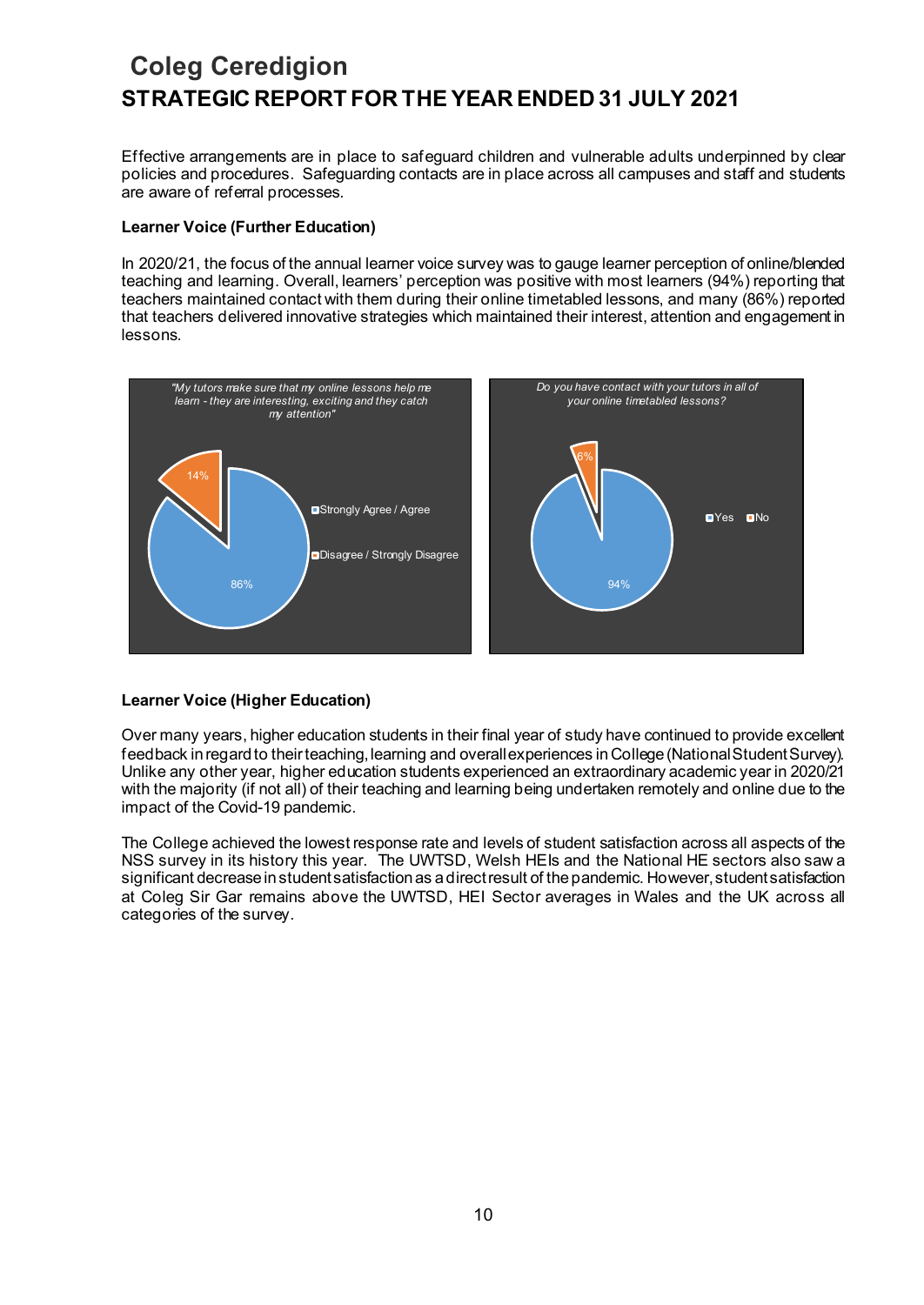

## **Capital Investment and Accommodation (Coleg Ceredigion only)**

Building improvements at Cardigan campus totalling £315k have been funded by WG, with £29k of capital expenditure incurred during 19/20. The remaining funding was utilised during 20/21. During the summer of 2021, a new roof was installed at the Aberystwyth campus. Funding of £250k was received from WG.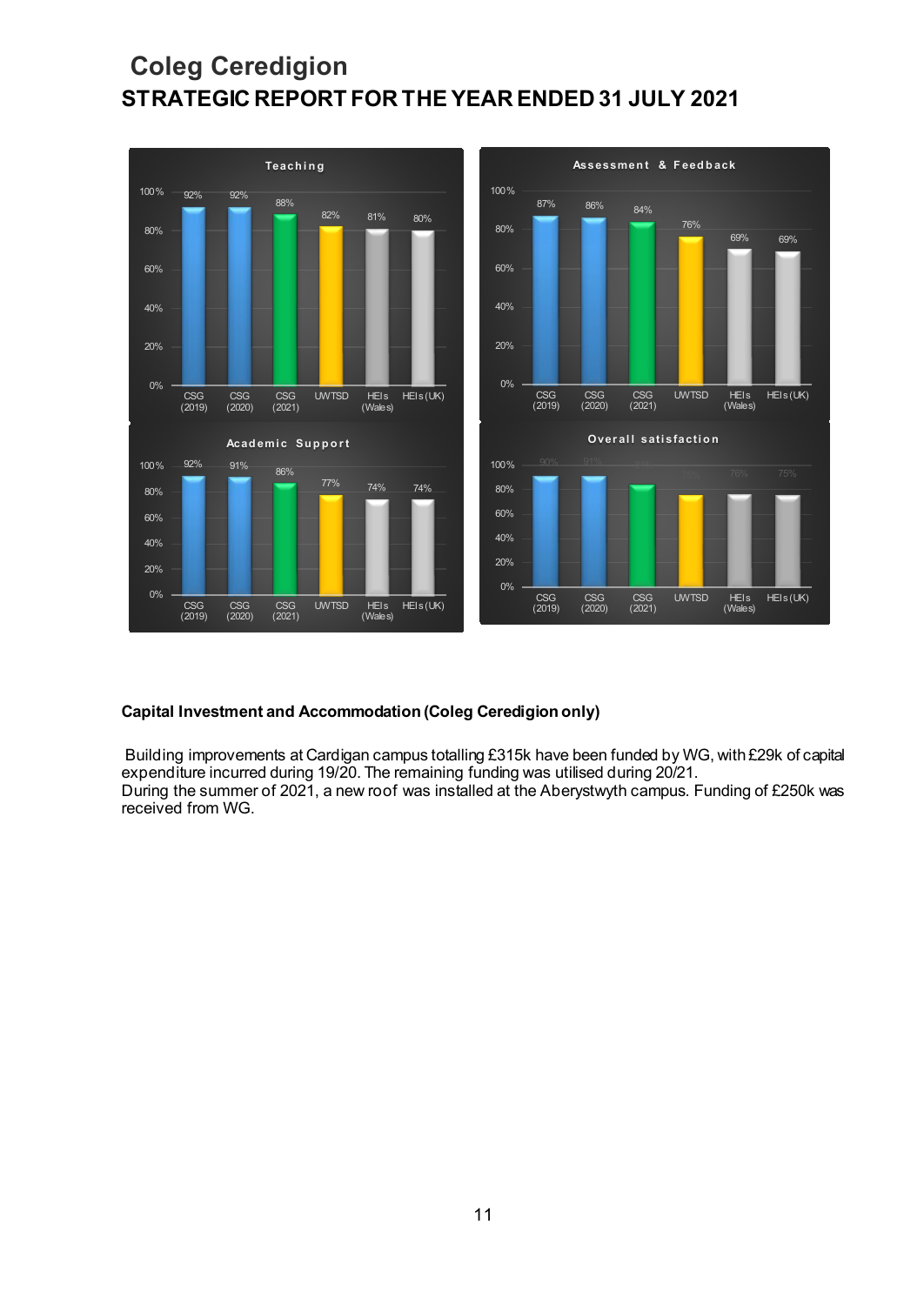## **The Future**

The College sees a strong future for itself as part of the FE Group, with Coleg Sir Gar, and part of the wider University of Wales: Trinity Saint David ("UWTSD") Dual Sector University. It has made a commitment to continuing to offer a strong further education provision across the county.

A number of key challenges face the College over the next few years, including:

- Continued integration of Coleg Ceredigion into Coleg Sir Gar
- Continuing its improvement in learner outcomes
- Improving teaching and learning
- The development of the Welsh Baccalaureate Qualification
- Developing more Welsh medium provision
- Realising the benefits from merger for learners, staff and the wider community
- Developing a diversified curriculum portfolio across a range of sectors
- Developing more commercial training and international work
- Developing strategies to cope with reductions in further education funding
- Improving and developing its estate in partnership with UWTSD and the County Council

## **Principal Risks and Uncertainties**

The College operates a strong risk management and internal control framework as described in the corporate governance statement below. This is supported by a specific risk management programme.

The Audit and Risk Management committee undertakes a comprehensive review of all the potential risks facing the College, which are then recorded on the College's risk register and scored in accordance with a set matrix which identifies the likelihood or probability of these risks occurring, and the potential impact on the College if they materialise. The committee must then identify systems, procedures and controls which can be put in place to mitigate the risks in order to reduce the risks to a manageable or acceptable level.

Risk management is a topic covered at each meeting of the Audit and Risk Management committee, which reports its findings periodically to the Board.

An annual review is undertaken to ensure the effectiveness of the risk management system and any weaknesses identified are corrected.

Outlined below are some of the principal risks facing the College for the foreseeable future. Not all of the factors are within the College's control. Other factors besides those listed below may also adversely affect the College.

## **1. Reduction in real terms of government funding**

The College relies on government funding, and the current climate is such that there are continuous pressures on this income stream.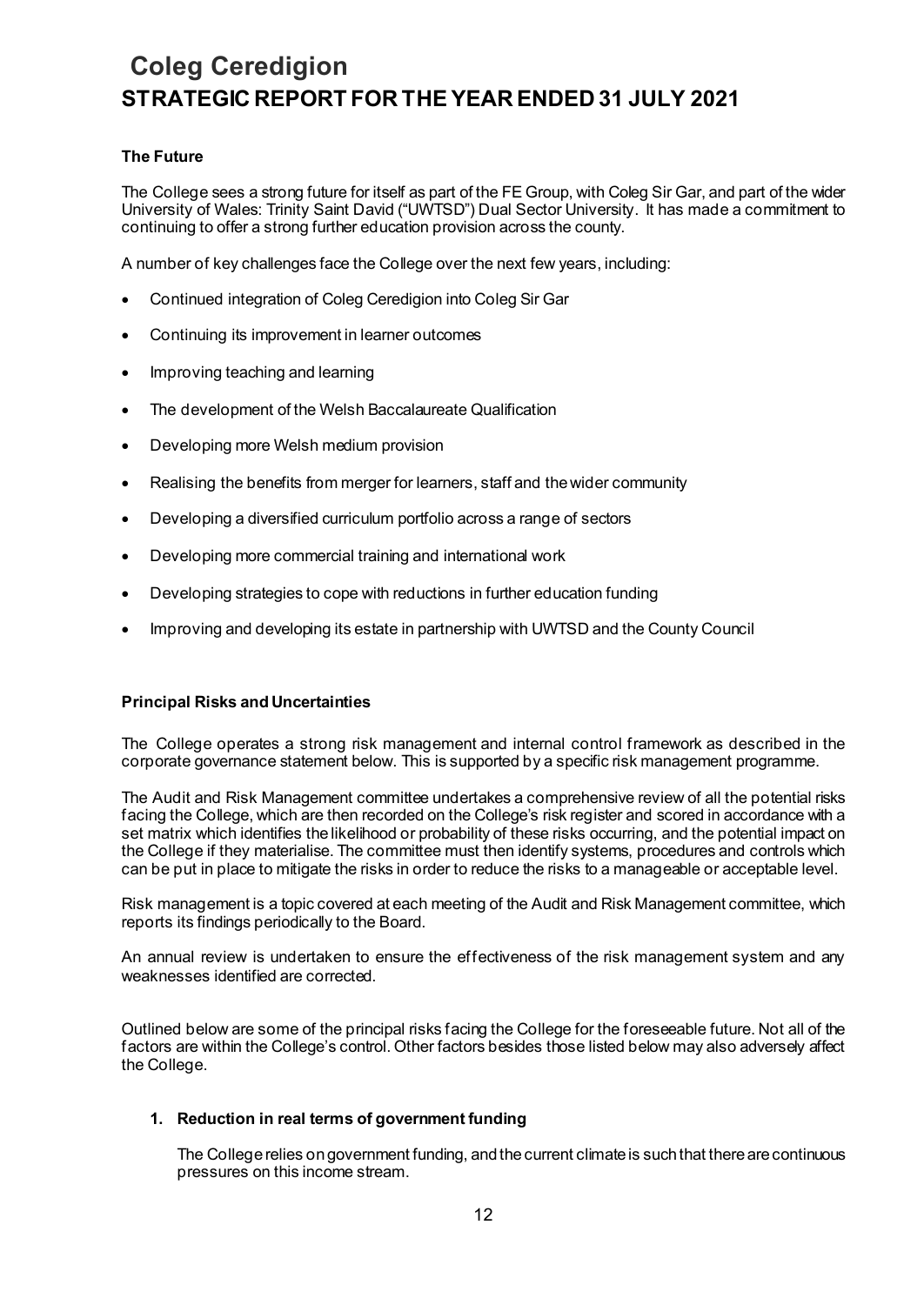This risk is mitigated in a number of ways:

- Concerted effort, drive and focus on creating a more diversified income base;
- Specific focus on quality to ensure a high standard of delivery in all education and training endeavours;
- Working closely with Coleg Sir Gar and the UWTSD group to harmonise operations and remove duplication with a view to reducing costs;
- The operation of a Business Development Unit which has a primary objective of building a sustainable commercial income stream that is not reliant on government funding;
- Focusing on priority sectors which are likely to continue to attract public funds;
- Growing and developing the College's work-based learning provision; and
- Building partnerships with schools and business

### **2. Failure to recruit and retain students**

Demographics and a changing environment in which competition is perceived to be intensifying will invariably make it more difficult to recruit and maintain student numbers. This could have an impact on all areas of funding.

The risk is mitigated as follows:

- Partnership working with schools;
- Focused marketing effort;
- Diversified income streams;
- Partnership with local businesses and other relevant bodies;
- Ensuring high quality delivery of education and training;
- Learner support structures to ensure learners are supported for the whole journey;
- Focus on progression through the levels.

## **3. COVID – Pandemic**

A national problem that can impact on all aspects of the college operation including exacerbating the risks highlighted in 1 & 2 above. Significant measures have been implemented in line with Government guidance and in particular guidance received from the Education arm of Welsh Government. The college will continue to monitor and manage the risk in line with the prescribed guidance. A variety of measures have been implemented to ensure the effective and efficient continuity of operations during this particularly acute and challenging crisis.

#### **Key Performance Indicators**

The target of breakeven before defined benefit obligation costs has been achieved during this financial year with an actual surplusbefore non-cash defined benefit obligation costs of £601,000 (19/20: £253,000). The surplus for the year after defined benefit obligation costs is £196,000 (deficit of £141,000 in 19/20), with non-cash adjustments being £405,000 (19/20: £394,000).

Student numbers remained relatively buoyant for the year, but total FE full time numbers were less than was achieved in the prior year. This was mainly due to local area demographics.

The College continues to achieve high standards of quality for its teaching and learning function.

This report was approved by the board on the  $9<sup>th</sup>$  December 2021 and was signed on behalf of the board by:

Signature:  $44$ 

Date: 9<sup>th</sup> December 2021

**Maria Stedman Director**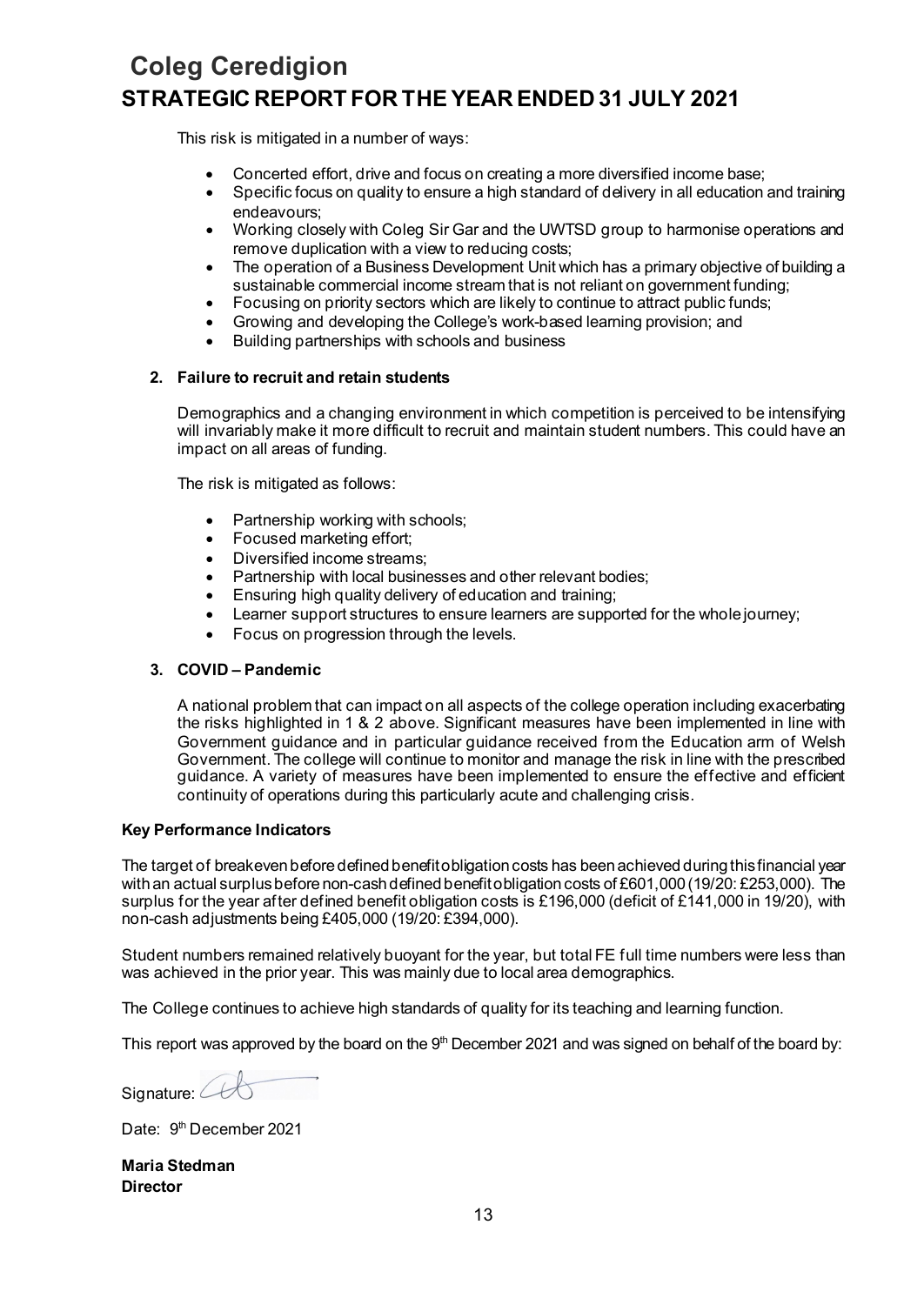The directors present their report and the audited financial statements of the Company for the year ended 31st July 2021.

### **Results and future developments**

The results for the year, strategy and future developments of the Company are set out in the Strategic Report on pages 3 to 13.

### **Dividends**

The Company is limited by guarantee. No dividends have been paid or are recommended for the year ended 31st July 2021.

#### **Professional advisers**

| External auditor:                           | KPMG LLP, Cardiff                       |
|---------------------------------------------|-----------------------------------------|
| Internal auditor : $\overline{\phantom{a}}$ | Mazars LLP, Bristol                     |
| Banker:                                     | Barclays Bank Plc, Swansea              |
| Solicitor:                                  | Eversheds, Hepworth & Chadwick, Cardiff |

### **Directors**

The directors of the Company who were in office during the year and up to the date of signing the financial statements, unless otherwise stated, were as follows:

#### **Directors**

Mrs Maria Stedman \*# (Chair) Mr John Edge \*# Mr Eifion Griffiths \*# Ms Bryony Evett-Hackfort \*# Mr Andrew Cornish \*#

(\* non – executive directors) (# Trustees)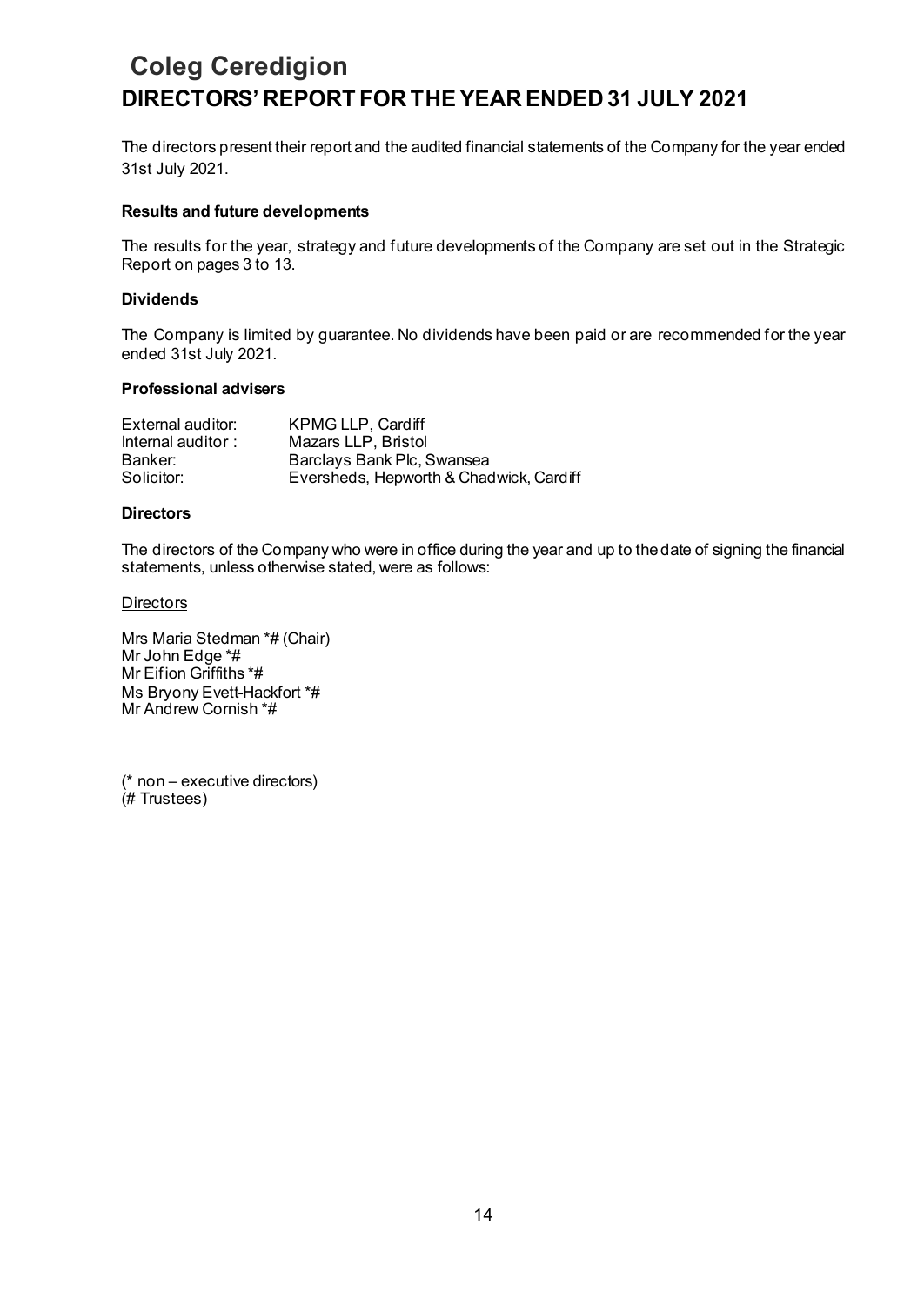## **Directors' indemnities**

The directors have the benefit of an indemnity which is a qualifying third party indemnity provision as defined by section 234 of the Companies Act 2006. The indemnity was in force throughout the last financial year, and remains in force as at the date of signing of these financial statements.

## **Payment performance**

The College follows the Better Payments Practice Code in dealing with its suppliers. The four key principles of the code are:

- agree payment terms at the outset of a deal and stick to them;
- explain the payment procedures to suppliers;
- pay bills in accordance with any contract agreed with the supplier, or as required by law; and
- inform suppliers without delay when an invoice is contested and settle quickly on receiving a satisfactory response.

The Late Payment of Commercial Debts (Interest) Act 1998, which came into force on 1 November 1998, requires Colleges, in the absence of agreement to the contrary, to make payments to suppliers within 30 days of either the provision of goods or services or the date on which the invoice was received.

## **Estate developments**

The College regularly invests in the maintenance of the estate with planned annual programmes of maintenance carried out during the summer months. Annual budgets include an allocation for such works.

## **Equal opportunities**

The College is committed to ensuring equality of opportunity for all who learn and work here. We respect and value positively differences in race, gender, sexual orientation, disability, religion or belief and age. We strive vigorously to remove conditions which place people at a disadvantage and we will actively combat bigotry. This policy is resourced, implemented and monitored on a planned basis.

The College's Strategic Equality Plan, although applying generally to employees, has equal relevance to disabled persons as the College would provide training, career development and opportunities for promotion which are, as far as possible, identical to those for other employees.

## **Stakeholder relationships**

The College has many stakeholders. These include, but are not limited to:

- Students:
- Education sector funding bodies;
- Staff:
- Local employers (with specific links);
- Local authorities:
- Local Enterprise Partnerships (LEPs);
- The local community;
- Other FE institutions;
- Trade unions; and
- Professional bodies.

The College recognises the importance of these relationships and engages in regular communication with them through meetings and the College's internet site.

#### **Staff and student involvement**

The College systematically provides employees and staff with information on matters of concern to them, consulting them or their representatives regularly, so that their views can be taken into account when making decisions that are likely to affect their interests The committee structure provides the formal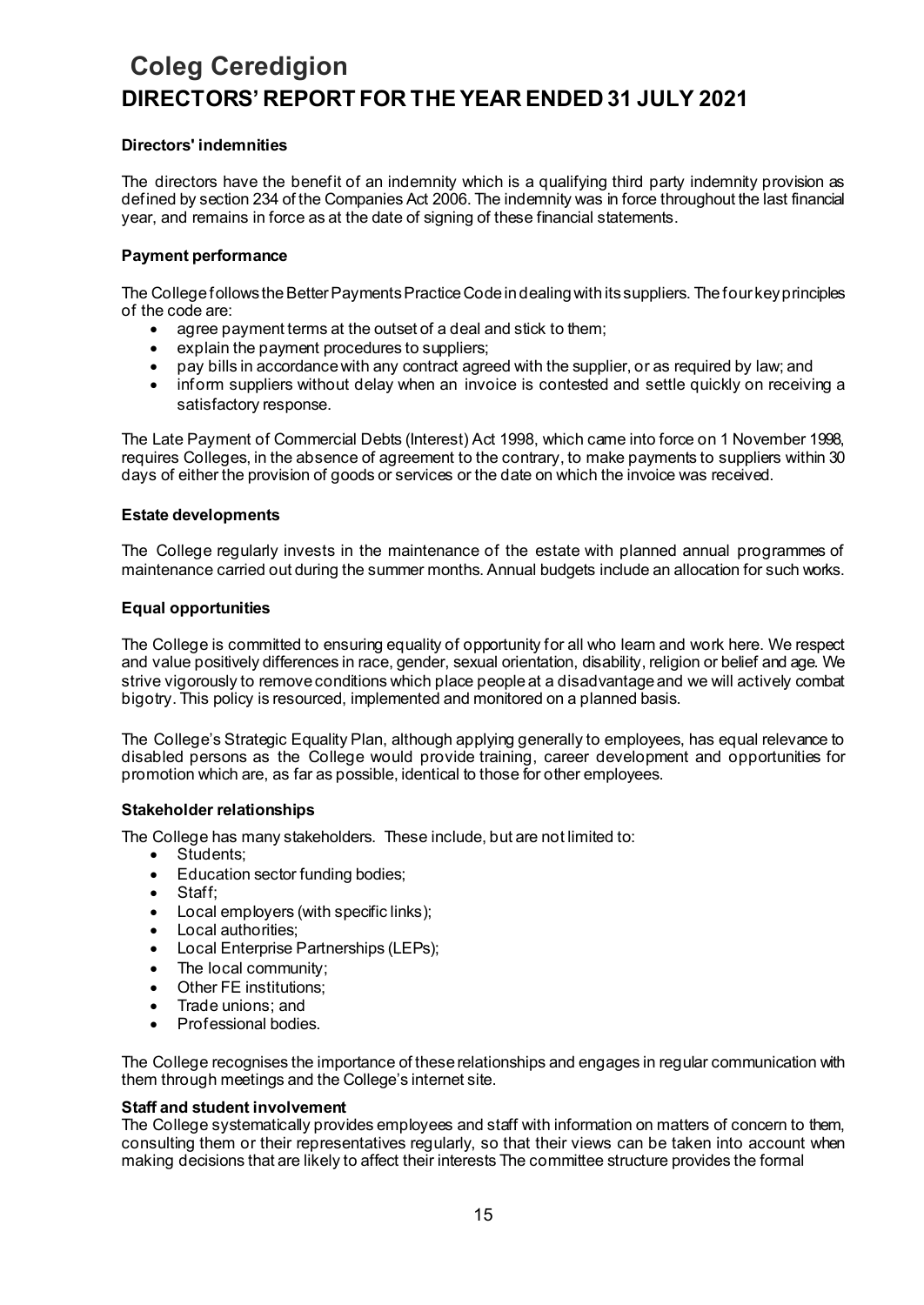communication links with representation as appropriate from different staff employment categories and students. Employee and student involvement in the College is encouraged, as achieving a common awareness on the part of all employees and students of the financial and economic factors affecting the College plays a major role in the decision making process.

## **Statement of directors' responsibilities**

The members of the Board of Directors are required to present audited financial statements for each financial year.

Within the terms and conditions of the Financial Memorandum between the Welsh Government and the Board of Directors of the College, the Board of Directors, through its Accounting Officer, is required to prepare financial statements and an operating and financial review for each financial year in accordance with the *Statement of Recommended Practice – Accounting for Further and Higher Education*, the *Accounts Direction for Further Education Colleges in Wales* and the UK's Generally Accepted Accounting Principles, and which give a true and fair view of the state of affairs of the College and its surplus/deficit of income over expenditure for that period.

In preparing the financial statements, the Board of Directors is required to:

- select suitable accounting policies and apply them consistently
- make judgements and estimates that are reasonable and prudent
- state whether applicable UK accounting standards have been followed, subject to any material departures disclosed and explained in the financial statements
- Assess whether the college is a going concern, noting the key supporting assumptions, qualifications or mitigating actions, as appropriate (which must be consistent with other disclosures in the accounts and auditor's report)
- prepare financial statements on the going concern basis unless it is inappropriate to assume that the College will continue in operation
- The Board of Directors is also required to prepare a Directors' Report which describes what it is trying to do and how it is going about it, including information about the legal and administrative status of the College.
- The Board of Directors is responsible for keeping proper accounting records which disclose, with reasonable accuracy at any time, the financial position of the College and which enable it to ensure that the financial statements are prepared in accordance with relevant legislation of incorporation and other relevant accounting standards. It is responsible for taking steps that are reasonably open to it to safeguard its assets and to prevent and detect fraud and other irregularities.
- The maintenance and integrity of the College's website is the responsibility of the Board of Directors of the College; the work carried out by auditors does not involve consideration of these matters and, accordingly, the auditors accept no responsibility for any changes that may have occurred to the financial statements since they were initially presented on the website. Legislation in the United Kingdom governing the preparation and dissemination of financial statements may differ from legislation in other jurisdictions.

Members of the Board of Directors are responsible for ensuring that expenditure and income are applied for the purposes intended by the Welsh Government and that the financial transactions conform to the authorities that govern them. In addition, they are responsible for ensuring that funds from the Welsh Government are used only in accordance with the Financial Memorandum with the Welsh Government and any other conditions that may be prescribed from time to time. Members must ensure that there are appropriate financial and management controls in place to safeguard public and other funds and ensure they are used properly. In addition, members of the Board of Directors are responsible for securing economical, efficient and effective management of the College's resources and expenditure so that the benefits that should be derived from the application of public funds from the Welsh Government are not put at risk.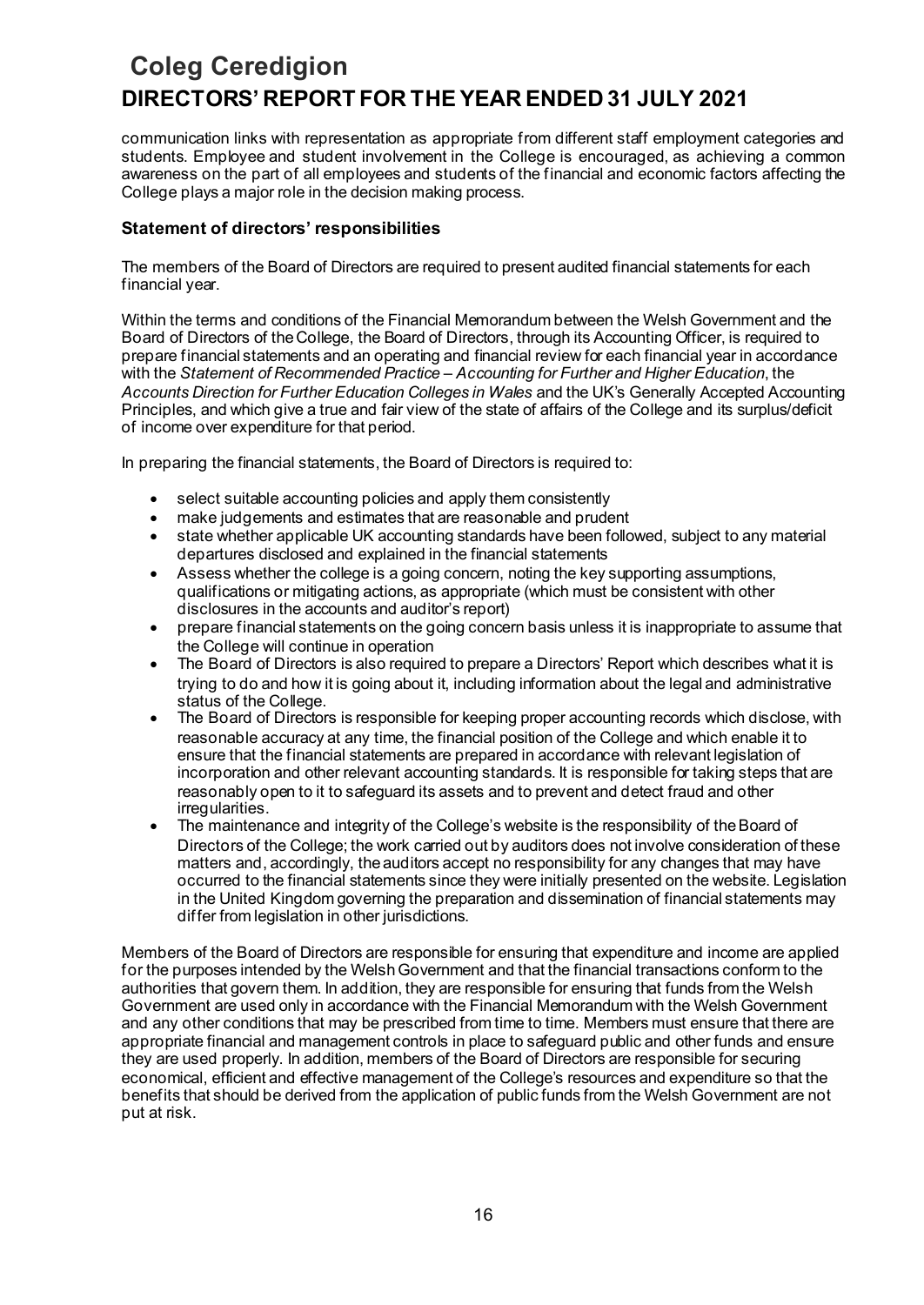The directors are responsible for the maintenance and integrity of the corporate and financial information included on the company's website. Legislation in the UK governing the preparation and dissemination of financial statements may differ from legislation in other jurisdictions.

### **Statement of disclosure of information to auditors**

Each of the persons who were directors at the time when the Directors' Report was approved has confirmed that, so far as the directors are aware, there is no relevant audit information (i.e. information needed by the company's auditor in connection with preparing their report), of which the company's auditors are unaware, and the directors have taken all steps that they ought to have taken in order to make themselves aware of any relevant information and to establish that the company's auditor is aware of that information.

### **Independent auditor**

Pursuant to Section 487 of the Companies Act 2006, the auditor will be deemed to be reappointed and KPMG LLP will therefore continue in office.

This report was approved by the Board on the  $9<sup>th</sup>$  December 2021 and was signed on behalf of the Board by:

…

Mrs Maria Stedman Director

Date: 9<sup>th</sup> December 2021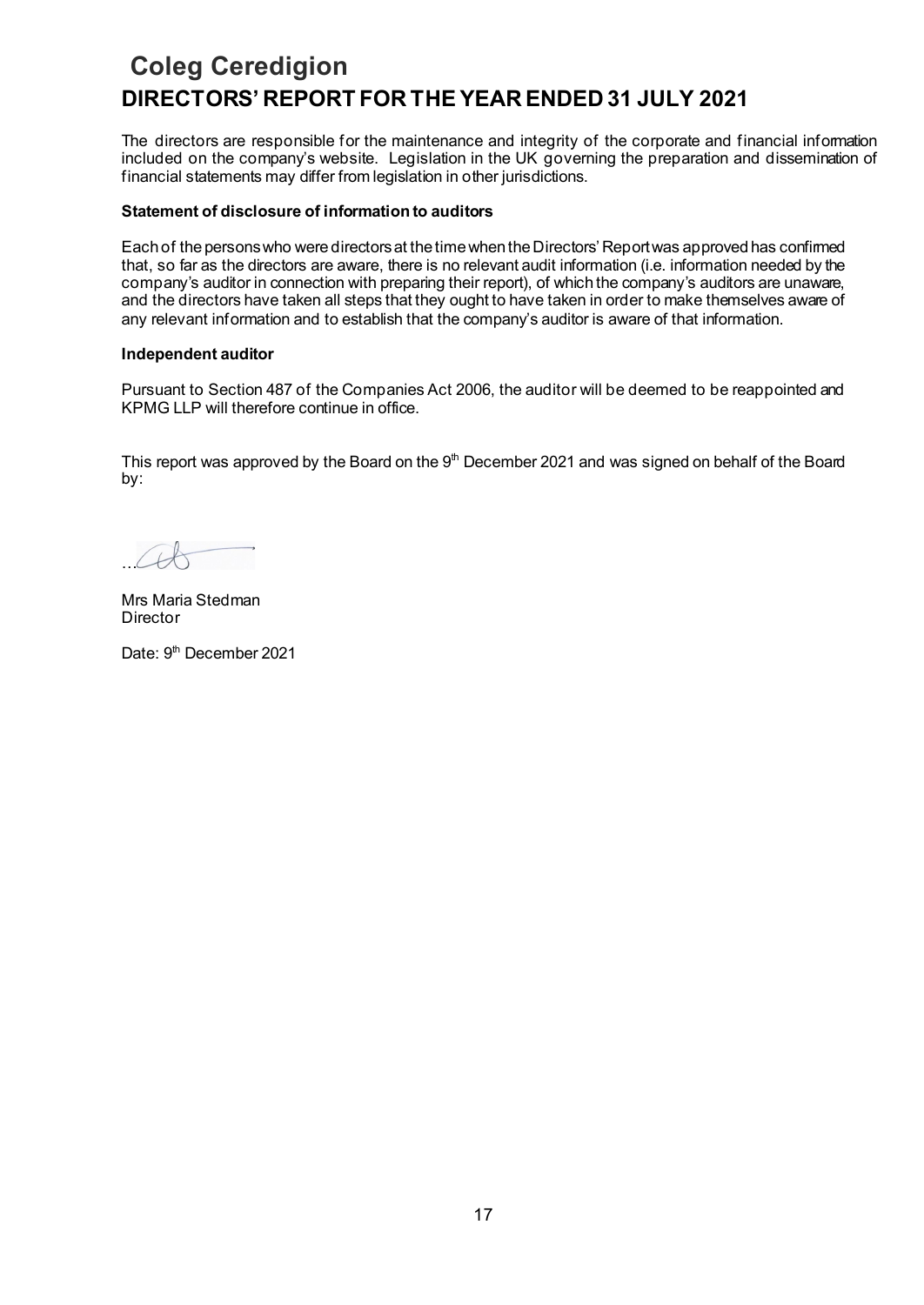## **Coleg Ceredigion CORPORATE GOVERNANCE STATEMENT**

The Company is committed to exhibiting best practice in all aspects of corporate governance. This summary describes the manner in which the Company has applied the principles set out in the Code of Good Governance for Colleges in Wales, as issued by Colegau Cymru (Colleges Wales). Its purpose is to aid users of the financial statements to understand how the principles have been applied.

In the opinion of the directors, the Company complies with all of the mandatory provisions of the code so far as they apply to the further education sector, and it has complied throughout the year ended 31 July 2021 and up to the date of this report.

## *The Board of Directors*

The members of the Board of Directors are listed on page 14. It is the responsibility of the directors to bring independent judgement to issues of strategy, performance, resources and standards of conduct. The Company recognises that, as a body entrusted with both public and private funds, it has a particular duty to observe the highest standards of corporate governance at all times.

The Board is provided with regular and timely information on the overall financial performance of the Company, together with other information such as performance against funding targets, proposed capital expenditure, quality matters and personnel-related matters such as health and safety and environmental issues. The Board meets four times a year.

The Company conducts its business through a number of committees. Each committee has terms of reference which have been approved by the Board. These committees are Search and Governance (covers Remuneration); Learner Curriculum and Skills; Standards; Resources and Business Engagement; and Audit and Risk Management.

The committees are comprised of directors and other advisory body members chosen via the search and governance committee which is comprised entirely of directors - for the knowledge, skills and experience that they bring to the respective committee. For the avoidance of doubt, the advisory body members are not directors of the Company. All decisions taken by the committees have to be subsequently formally approved by the Board.

The committees serve on an advisory basis and report directly to the Board of Directors. As a minimum, the chair of each committee will be a serving director. Details of the composition of each committee are noted under the respective heading below. Formal agendas, papers and reports are supplied to committee members and directors in a timely manner, prior to meetings. Briefings are also provided on an ad-hoc basis.

The Board has a strong and independent non-executive element and no individual or group dominates its decision making process. The Company considers that each of its non-executive members is independent of management and free from any business or other relationship, which could materially interfere with the exercise of their independent judgement.

There is a clear division of responsibility in that the roles of the Chairman (a non-executive director) and Principal (an executive director) are separate.

## *Appointments to the Board of Directors*

Any new appointments to the Board are a matter for the consideration of the Board as a whole. The Search committee is responsible for the selection and nomination of any new member for the Board's consideration. The Board is responsible for ensuring that appropriate training is provided as required.

## *Search and Governance committee*

Throughout the year ended 31 July 2021, the Institution's Search committee comprised four members of the Board of Directors. The committee's responsibilities are to make recommendations to the Board on the selection of directors and advisory body committee members, and on matters of governance; and determines the remuneration and conditions of employment of senior post holders,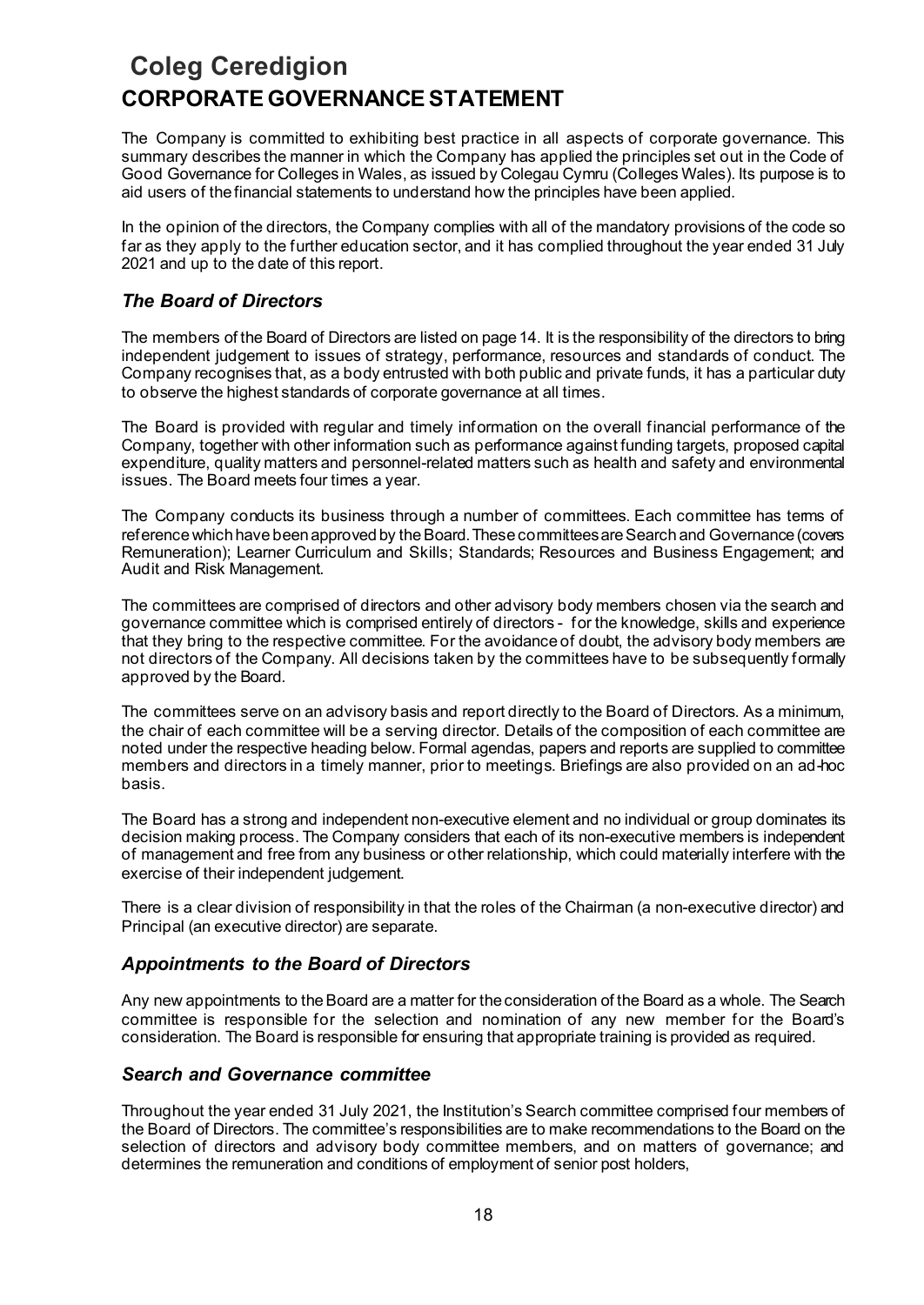# **Coleg Ceredigion CORPORATE GOVERNANCE STATEMENT (continued)**

including the Principal. Details of remuneration for the year ended 31 July 2021 are set out in note 7 to the financial statements.

## *Audit and Risk Management committee*

The Audit and Risk Management committee is comprised of seven members. The committee operates in accordance with written terms of reference approved by the Board.

The Audit and Risk Management committee meets on a termly basis and provides a forum for reporting by the Institution's internal and financial statement auditors, who have access to the committee for independent discussion without the presence of Institution management. The committee also receives and considers reports from WG as they affect the Institution's business.

The Company's internal auditor monitors the systems of internal control, risk management controls and governance processes in accordance with an agreed plan of input, and report their findings to management and the Audit and Risk Management committee.

Management is responsible for the implementation of agreed audit recommendations, and internal audit undertake periodic follow-up reviews to ensure such recommendations have been implemented.

The Audit and Risk Management committee also advises the Company on the appointment of internal and financial statement auditors, and their remuneration for both audit and non-audit work.

## *Resources and Business Development committee*

The Resources and Business Development committee is comprised of eight members. The committee operated in accordance with written terms of reference approved by the Board.

The committee meets on a termly basis to review all aspects of planning and resource utilisation in the Company. This would include budgeting, management and financial accounts, treasury and investments, human resources, and estates development and maintenance.

## *Learner, Curriculum and Skills (and Standards) committee*.

The Learner, Curriculum and Skills along with the Standards committee is comprised of eight members. The committees operated in accordance with written terms of reference approved by the Board.

The committees meet on a termly basis to review all aspects of curriculum provision, delivery and performance in the Company.

## *Internal control*

Scope of responsibility

The directors are ultimately responsible for the Institution's system of internal control and for reviewing its effectiveness. However, such a system is designed to manage rather than eliminate the risk of failure to achieve business objectives, and can provide only reasonable and not absolute assurance against material misstatement or loss.

The Board has delegated the day-to-day responsibility to the Principal for maintaining a sound system of internal control that supports the achievement of the Institution's policies, aims and objectives, whilst safeguarding the public funds and assets for which they are personally responsible, in accordance with the responsibilities assigned to them in the Financial Memorandum between Coleg Ceredigion and WG. The Principal is also responsible for reporting to the Board any material weaknesses or breakdowns in internal control.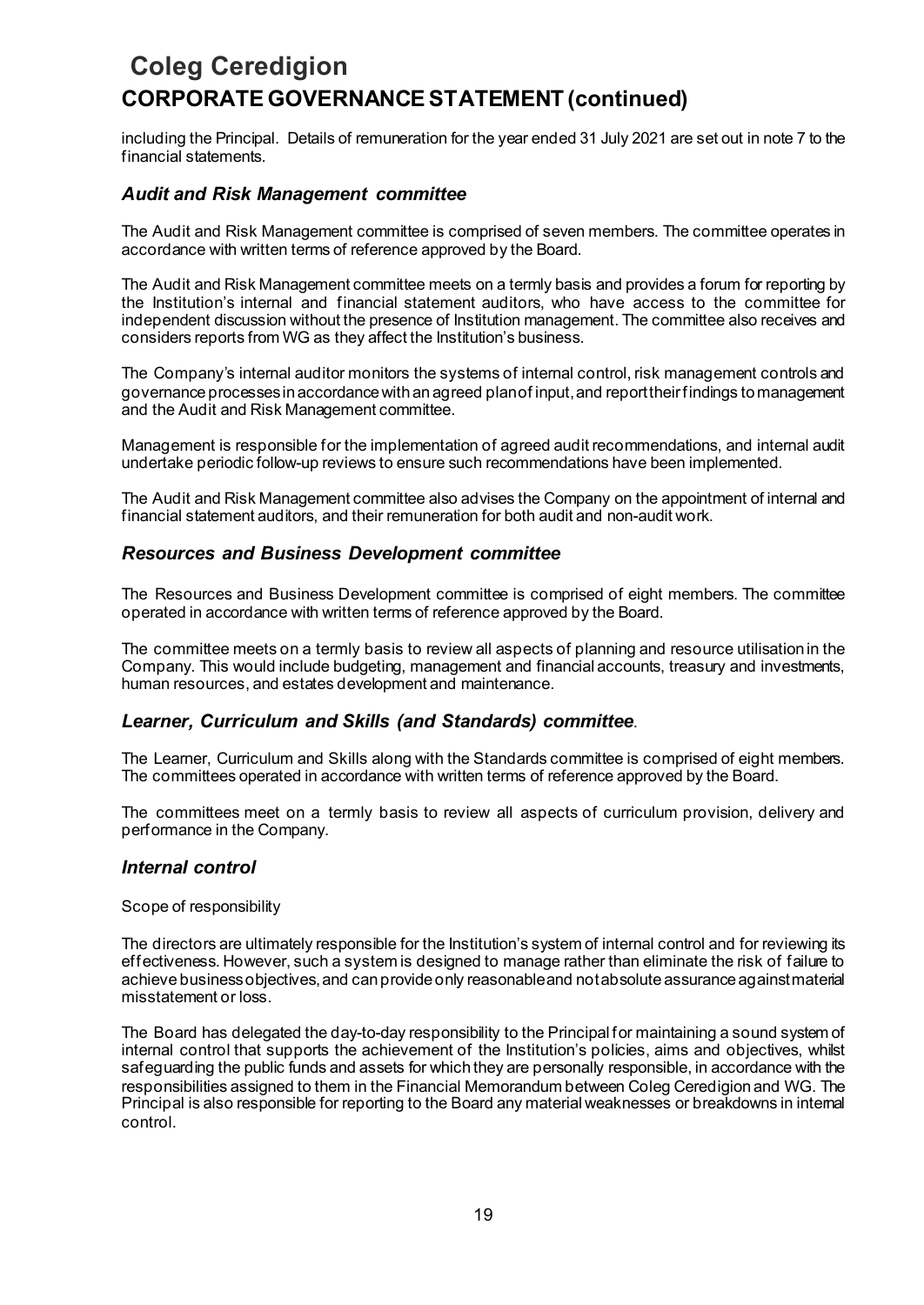# **Coleg Ceredigion CORPORATE GOVERNANCE STATEMENT (continued)**

## *Internal control (continued)*

## The purpose of the system of internal control

The system of internal control is designed to manage risk to a reasonable level rather than to eliminate all risk of failure to achieve policies, aims and objectives; it can therefore only provide reasonable and not absolute assurance of effectiveness. The system of internal control is based on an ongoing process designed to identify and prioritise the risks to the achievement of Institution policies, aims and objectives, to evaluate the likelihood of those risks being realised and the impact should they be realised, and to manage them efficiently, effectively and economically. The system of internal control has been in place in Coleg Ceredigion for the year ended 31 July 2021 and up to the date of approval of the annual report and financial statements.

### Capacity to handle risk

The Board reviewed the key risks to which the Institution is exposed together with the operating, financial and compliance controls that have been implemented to mitigate those risks. The Board is of the view that there is a formal ongoing process for identifying, evaluating and managing the Institution's significant risks that has been in place for the year ending 31 July 2021 and up to the date of approval of the annual report and financial statements. This process is regularly reviewed by the Board.

#### The risk and control framework

The system of internal control is based on a framework of regular management information, administrative procedures including the segregation of duties, and a system of delegation and accountability. In particular, it includes:

- Comprehensive budgeting systems with an annual budget, which is reviewed and agreed by the Board;
- Regular reviews by the advisory committee and board of periodic and annual financial reports, which indicate the financial performance against forecasts;
- Setting targets to measure financial and other performance;
- Clearly defined capital investment control guidelines; and
- The adoption of formal project management disciplines, where appropriate.

Coleg Ceredigion engages a firm of professional auditors to provide an internal audit service, which operates in accordance with the requirements of WG. The work of the internal audit service is informed by an analysis of the risks to which the Institution is exposed and annual internal audit plans are based on this analysis. The analysis of risks and the internal audit plans are endorsed by the Board on the recommendation of the audit and risk management committee. The internal auditor provides the governing body with a report on internal audit activity in the institution at least once each year. The report includes the internal auditor's independent opinion on the adequacy and effectiveness of the Institution's system of risk management, controls and governance processes.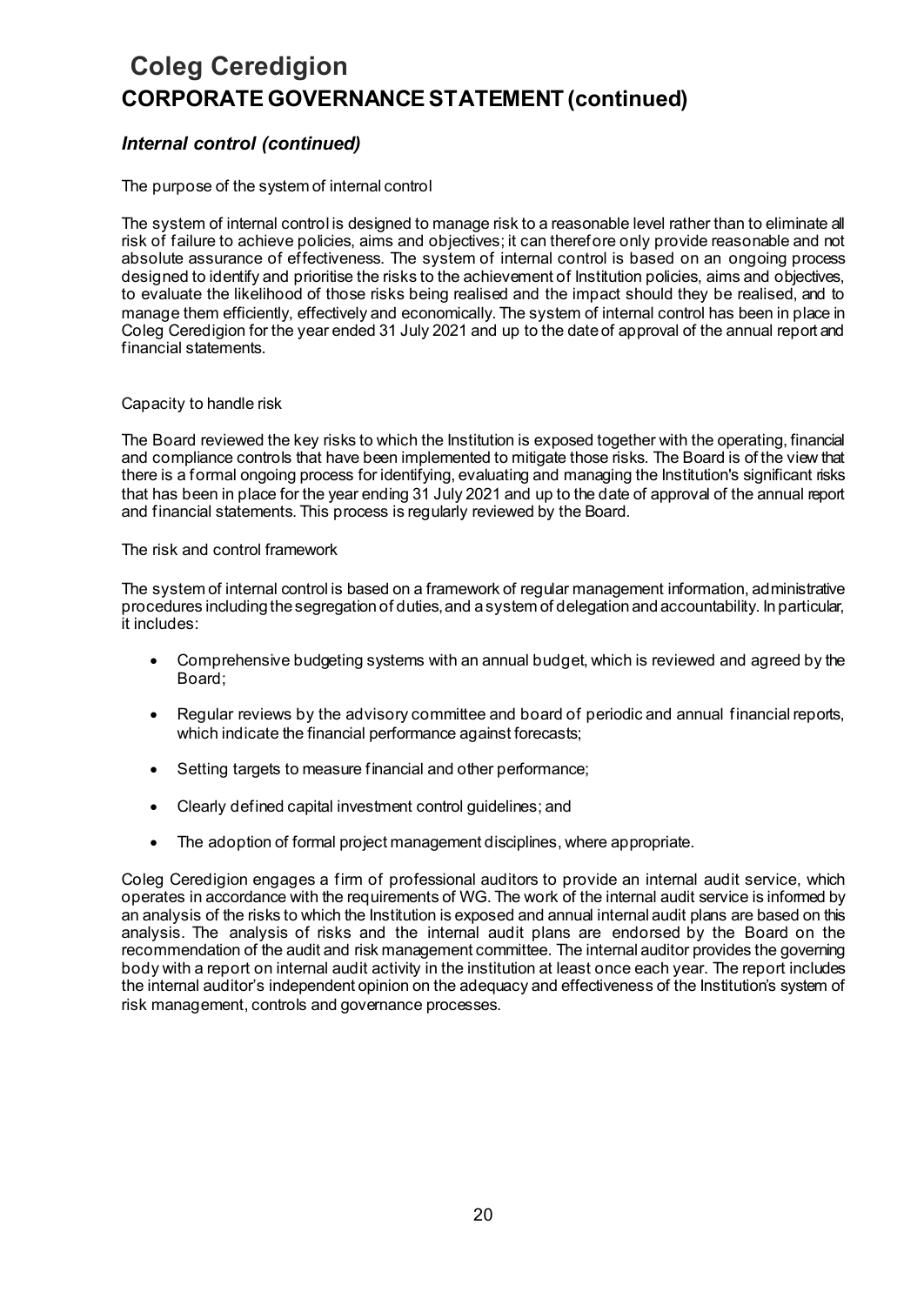# **Coleg Ceredigion CORPORATE GOVERNANCE STATEMENT (continued)**

## Review of effectiveness

The Principal has responsibility for reviewing the effectiveness of the system of internal control. His review of the effectiveness of the system of internal control is informed by:

- the work of the internal auditor;
- the work of the executive managers within the Institution, who have responsibility for the development and maintenance of the internal control framework; and
- comments made by the Institution's financial statements auditor and WG's auditor in their management letters and other reports.

The Principal has been advised on the implications of the result of their review of the effectiveness of the system of internal control by the Audit and Risk Management committee, which oversees the work of the internal auditor, and a plan to address weaknesses and ensure continuous improvement of the system is in place.

The senior management team receives reports setting out key performance and risk indicators and considers possible control issues brought to their attention by early warning mechanisms, which are embedded within the departments and reinforced by risk awareness training. The senior management team and the Audit and Risk Management committee also receive regular reports from internal audit, which include recommendations for improvement. The Audit and Risk Management committee's role in this area is confined to a high level review of the arrangements for internal control. The Board's agenda includes a regular item for consideration of risk and control and receives reports thereon from the senior management team and the Audit and Risk Management committee. The emphasis is on obtaining the relevant degree of assurance and not merely reporting by exception. At its December 2021 meeting, the Board carried out the annual assessment for the year ended 31 July 2021 by considering documentation from the senior management team and internal audit, and taking account of events since 31 July 2021.

Based on the advice of the Audit and Risk Management Committee and the Principal, the Board is of the opinion that the Company has an adequate and effective framework for governance, risk management and control, and has fulfilled its statutory responsibility for "the effective and efficient use of resources, the solvency of the institution and the body and the safeguarding of their assets".

## **Statement on regularity, propriety and compliance**

The Governing Body has considered its responsibility to notify the Welsh Government of material irregularity, impropriety and non-compliance with the terms and conditions of funding, under the financial memorandum and contracts in place between the College and the Welsh Government. As part of our consideration we have had due regard to the requirements of the financial memorandum and contracts with the Welsh Government.

We confirm on behalf of the Governing Body, that after due enquiry, and to the best of our knowledge, we are able to identify any material irregular or improper use of funds by the College, or material noncompliance with the terms and conditions of funding under the college's financial memorandum and contracts with the Welsh Government.

We confirm that no instances of material irregularity, impropriety or funding non-compliance have been discovered to date. If any instances are identified after the date of this statement, these will be notified to the Welsh Government.

## **Going concern**

The activities of the College, together with the factors likely to affect its future development and performance are set out in the Strategic Report. The financial position of the College, its cash flow, liquidity and borrowings are presented in the Financial Statements and accompanying notes.

Notwithstanding the net liabilities of £1,590k as at 31 July 2021, the financial statements have been prepared on a going concern basis which the directors consider to be appropriate for the following reasons.

The Directors have prepared cash flow forecasts for a period of 12 months from the date of approval of these financial statements. After reviewing these forecasts, the Directors are of the opinion that, taking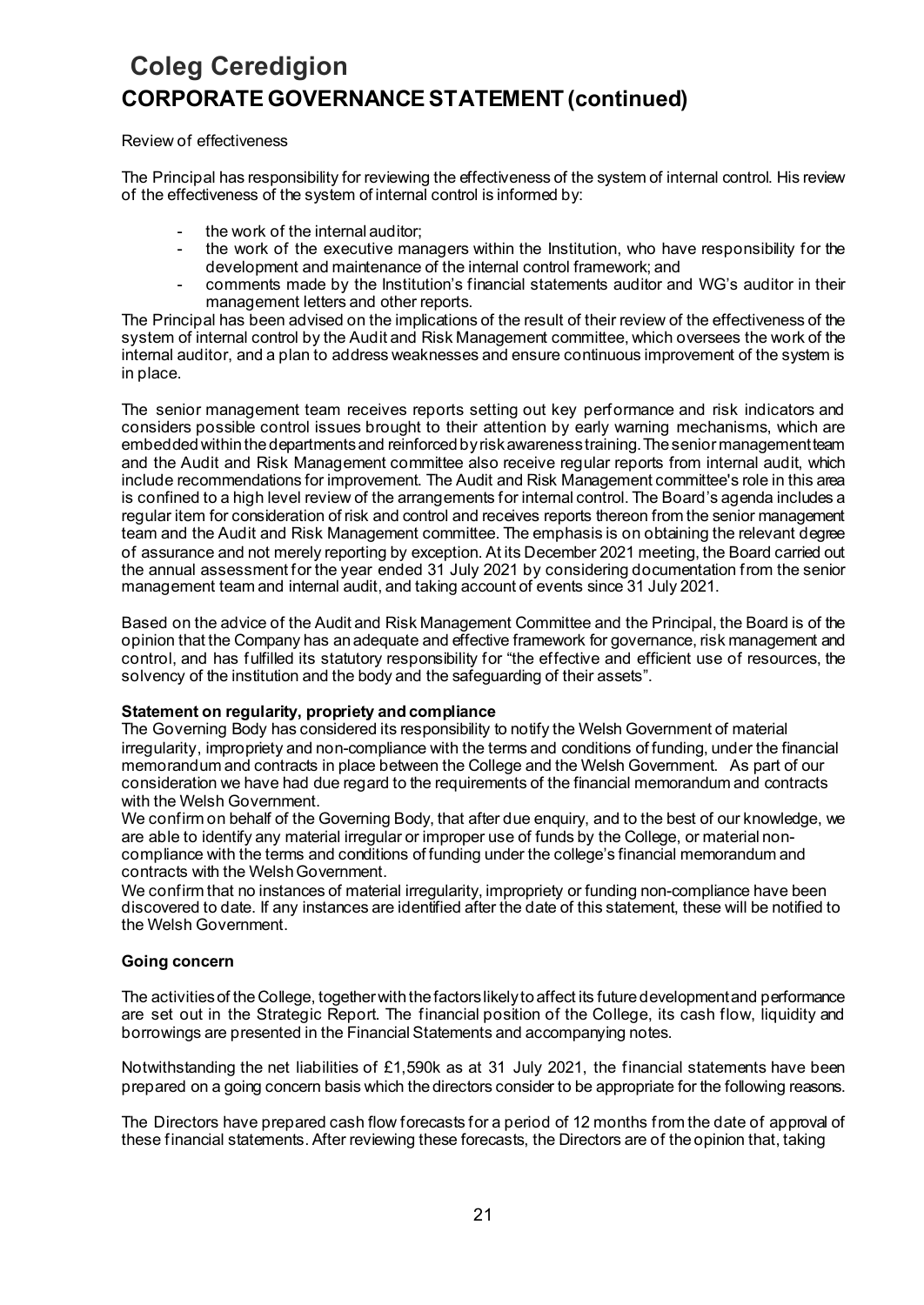## **CORPORATE GOVERNANCE STATEMENT (continued)**

account of severe but plausible downsides, including the anticipated impact of COVID-19, the College will have sufficient funds to meet its liabilities as they fall due over the period of 12 months from the date of approval of the financial statements (the going concern assessment period).

Those forecasts are dependent on the College's continued support from its immediate parent company, Coleg Sir Gar. As with any company placing reliance on other group entities for financial support, the directors acknowledge that there can be no certainty that this support will continue although, at the date of approval of these financial statements, they have no reason to believe that it will not do so. Consequently, the directors are confident that the College has adequate resources to continue to meet its liabilities as they fall due for at least 12 months from the date of approval of the financial statements and therefore continue to adopt the going concern basis in preparing the financial statements

By order of the Board

………………………… Mrs Maria Stedman **Director** Date: 9<sup>th</sup> December 2021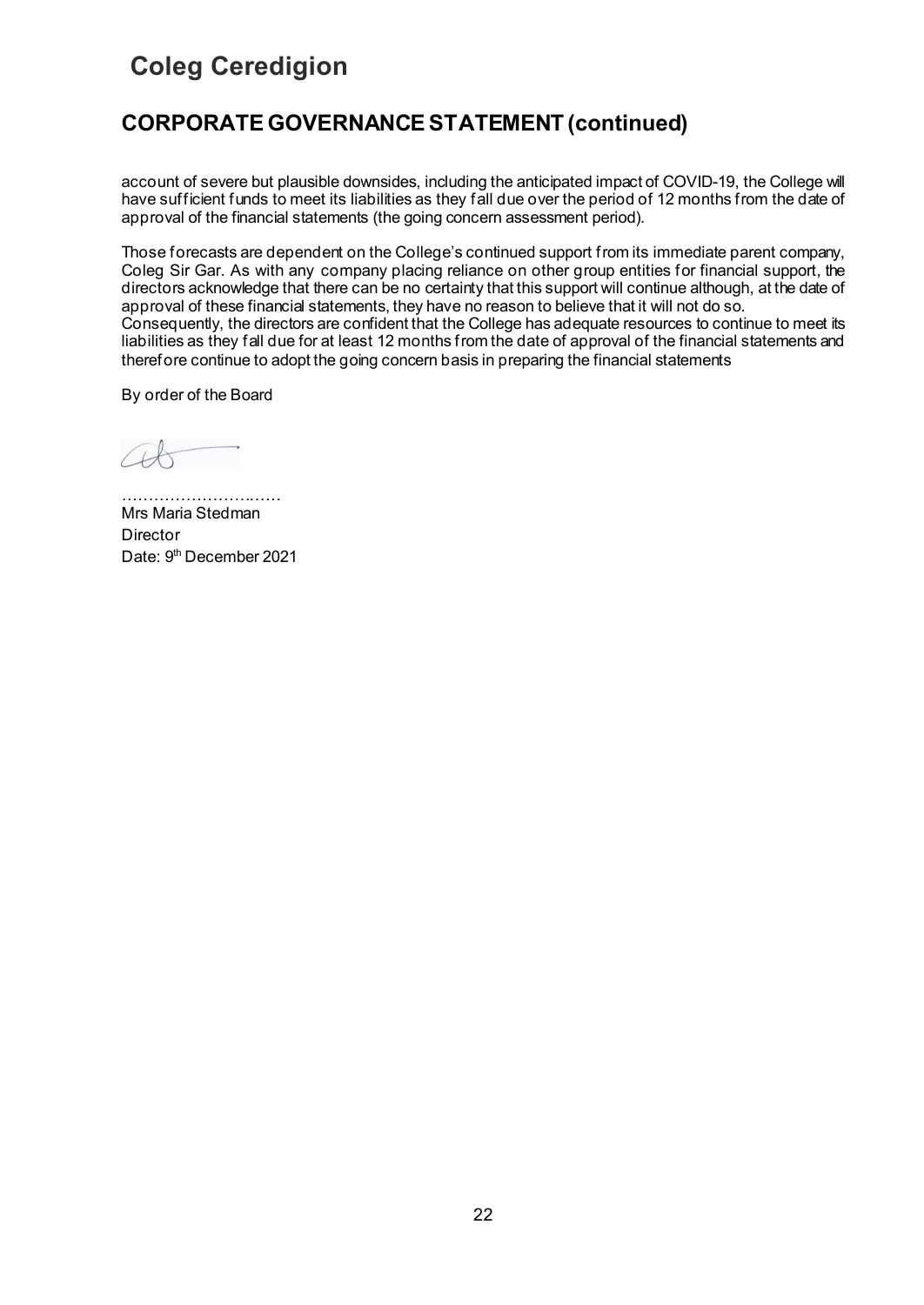## **Coleg Ceredigion INDEPENDENT AUDITOR'S REPORT TO THE MEMBERS OF COLEG CEREDIGION**

## **Opinion**

We have audited the financial statements of Coleg Ceredigion ("the College") for the year ended 31 July 2021 which comprise the Income and Expenditure Account, Statement of Changes in Reserves, Balance Sheet, Cash Flow Statement and related notes, including the accounting policies in note 1.

In our opinion the financial statements:

- give a true and fair view of the state of the College's affairs as at 31 July 2021 and of its surplus for the year then ended;
- have been properly prepared in accordance with UK accounting standards, including FRS 102 *The Financial Reporting Standard applicable in the UK and Republic of Ireland,* and with the 2019 *Statement of Recommended Practice – Accounting for Further and Higher Education*; and
- have been prepared in accordance with the requirements of the Companies Act 2006.

## **Basis for opinion**

We conducted our audit in accordance with International Standards on Auditing (UK) ("ISAs (UK)") and applicable law. Our responsibilitiesare described below. We have fulfilled our ethical responsibilities under, and are independent of the College in accordance with, UK ethical requirements including the FRC Ethical Standard. We believe that the audit evidence we have obtained is a sufficient and appropriate basis for our opinion.

## **Going concern**

The directors have prepared the financial statements on the going concern basis as they do not intend to liquidate the College or to cease their operations, and as they have concluded that the College's financial position means that this is realistic. They have also concluded that there are no material uncertainties that could have cast significant doubt over their ability to continue as a going concern for at least a year from the date of approval of the financial statements ("the going concern period").

In our evaluation of the directors' conclusions, we considered the inherent risks to the College's business model and analysed how those risks might affect the College's financial resources or ability to continue operations over the going concern period.

Our conclusions based on this work:

- we consider that the directors' use of the going concern basis of accounting in the preparation of the financial statements is appropriate;
- we have not identified, and concur with the directors' assessment that there is not, a material uncertainty related to events or conditions that, individually or collectively, may cast significant doubt on the College's ability to continue as a going concern for the going concern period.

However, as we cannot predict all future events or conditions and as subsequent events may result in outcomes that are inconsistent with judgements that were reasonable at the time they were made, the above conclusions are not a guarantee that the College will continue in operation.

## **Fraud and breaches of laws and regulations – ability to detect**

## *Identifying and responding to risks of material misstatement due to fraud*

To identify risks of material misstatement due to fraud ("fraud risks") we assessed events or conditions that could indicate an incentive or pressure to commit fraud or provide an opportunity to commit fraud. Our risk assessment procedures included:

- Enquiring of directors and the Audit and Risk Committee as to the College's high-level policies and procedures to prevent and detect fraud and the company's channel for "whistleblowing", as well as whether they have knowledge of any actual, suspected or alleged fraud.
- Reading Board of Directors and Audit and Risk Committee meeting minutes.
- Using analytical procedures to identify any unusual or unexpected relationships.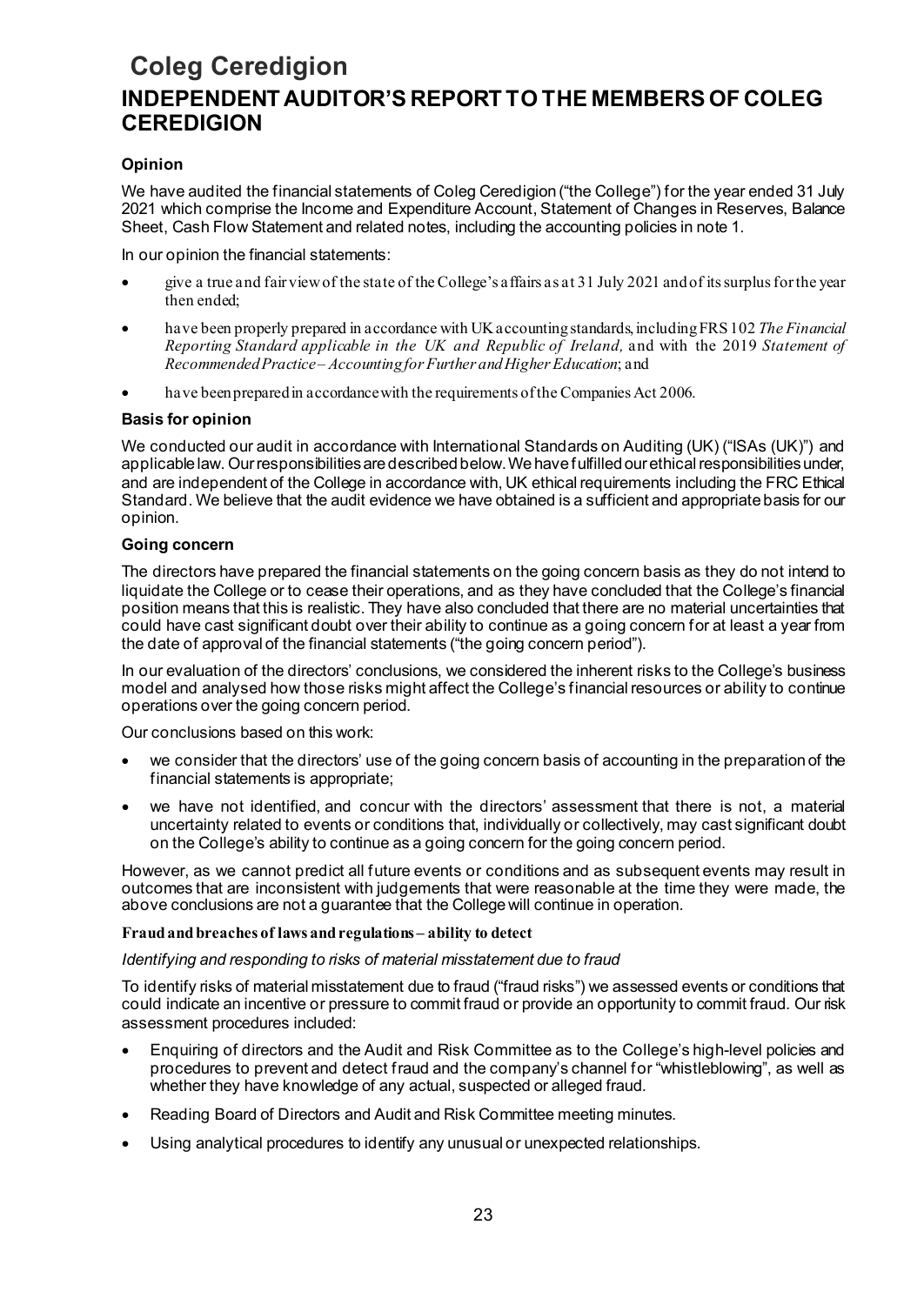## • **INDEPENDENT AUDITOR'S REPORT TO THE MEMBERS OF COLEG CEREDIGION (Continued)**

We communicated identified fraud risks throughout the audit team and remained alert to any indications of fraud throughout the audit.

As required by auditing standards, we perform procedures to address the risk of management override of controls and the risk of fraudulent revenue recognition, in particular the risk thatincome from educational contracts income and revenue grants income is recorded in the wrong periodand the risk that management may be in a position to make inappropriate accounting entries.

We did not identify any additional fraud risks.

In determining the audit procedures we took into account the results of our evaluation and testing of the operating effectiveness of the College-wide fraud risk management controls.

We performed procedures including:

- Identifying journal entries to test based on risk criteria and comparing the identified entries to supporting documentation. These included journals posted by individuals who typically do not make journal entries, revenue or cash journals made to unrelated accounts and unbalanced journal entries
- Inspecting cash receipts in the period prior to and following 31 July 2021 to verify tuition fee and other operating income had been recognised in the correct accounting period.

## *Identifying and responding to risks of material misstatement due to non-compliance with laws and regulations*

We identified areas of laws and regulations that could reasonably be expected to have a material effect on the financial statements from our general commercial and sector experience and through discussion with the management (as required by auditing standards), and discussed with management the policies and procedures regarding compliance with laws and regulations.

As the College is regulated, our assessment of risks involved gaining an understanding of the control environment including the entity's procedures for complying with regulatory requirements.

We communicated identified laws and regulations throughout our team and remained alert to any indications of non-compliance throughout the audit.

The potential effect of these laws and regulations on the financial statements varies considerably.

The College is subject to laws and regulations that directly affect the financial statements including financial reporting legislation (including related companies legislation), distributable profits legislation, charities legislation, pensions legislation and specific disclosures required by further education related legislation, including the Accounts Direction for Further Education Colleges in Wales issued by Welsh Government and we assessed the extent of compliance with these laws and regulations as part of our procedures on the related financial statement items.

Whilst the College is subject to many other laws and regulations, we did not identify any others where the consequences of non-compliance alone could have a material effect on amounts or disclosures in the financial statements.

## *Context of the ability of the audit to detect fraud or breaches of law or regulation*

Owing to the inherent limitations of an audit, there is an unavoidable risk that we may not have detected some material misstatements in the financial statements, even though we have properly planned and performed our audit in accordance with auditing standards. For example, the further removed noncompliance with laws and regulations is from the events and transactions reflected in the financial statements, the less likely the inherently limited procedures required by auditing standards would identify it.

In addition, as with any audit, there remained a higher risk of non-detection of fraud, as these may involve collusion, forgery, intentional omissions, misrepresentations, or the override of internal controls. Our audit procedures are designed to detect material misstatement. We are not responsible for preventing noncompliance or fraud and cannot be expected to detect non-compliance with all laws and regulations.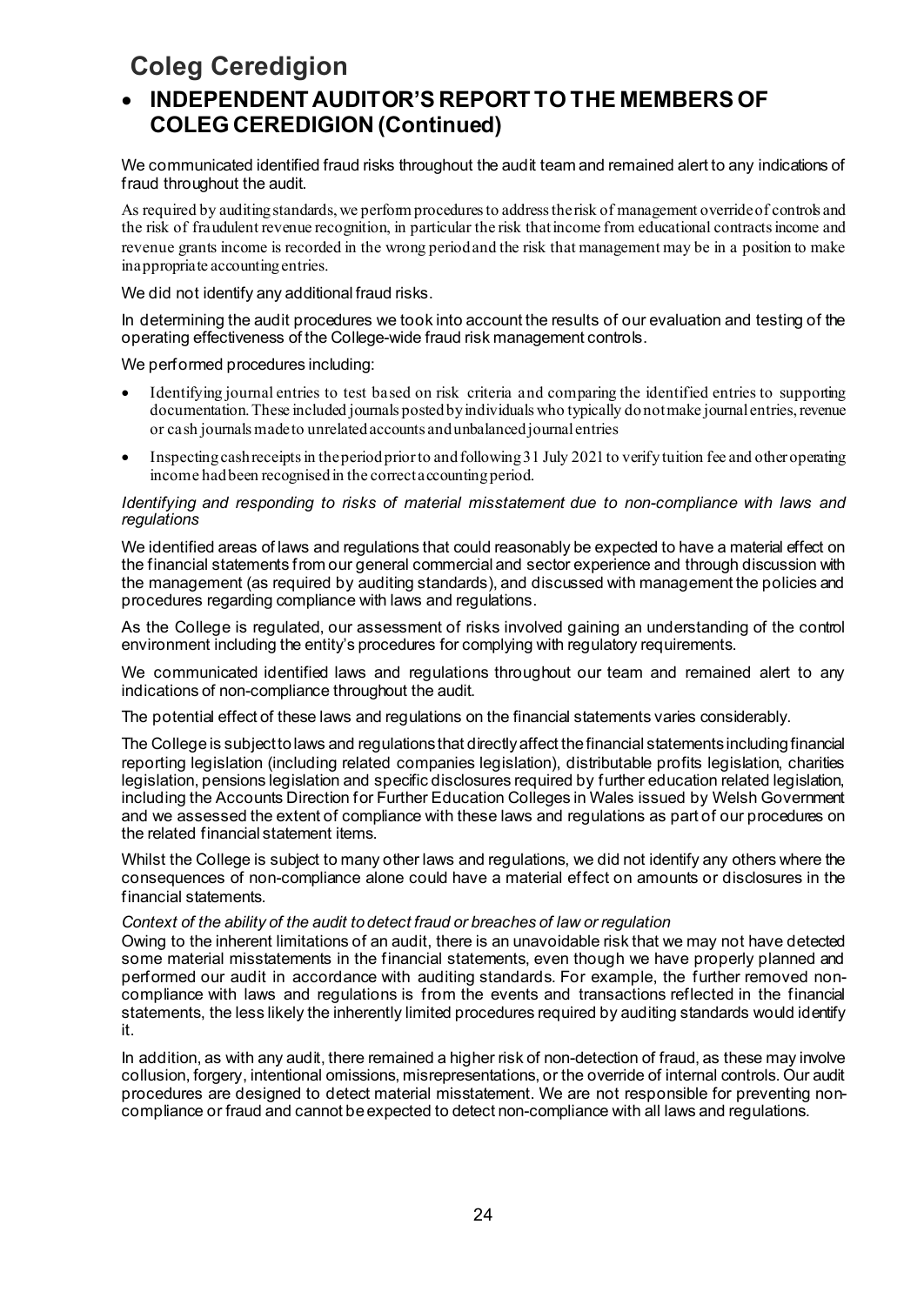## **Coleg Ceredigion INDEPENDENT AUDITOR'S REPORT TO THE MEMBERS OF COLEG CEREDIGION (Continued)**

## **Other information**

The directors are responsible for the other information, which comprises the strategic report, directors' report, the statement of governance and internal control and the statement of regularity, propriety and compliance. Our opinion on the financial statements does not cover the other information and, accordingly, we do not express an audit opinion or, except as explicitly stated below, any form of assurance conclusion thereon.

Our responsibility is to read the other information and, in doing so, consider whether, based on our financial statements audit work, the information therein is materially misstated or inconsistent with the financial statements or our audit knowledge. Based solely on that work:

- we have not identified material misstatements in the other information;
- in our opinion the information given in the strategic report, directors' report, the statement of governance and internal controland, statement of regularity, propriety and compliance forthe financial year is consistent with the financial statements; and
- in our opinion the strategic report and directors' report have been prepared in accordance with the Companies Act 2006.

## **Matters on which we are required to report by exception**

Under the Companies Act 2006 we are required to report to you if, in our opinion:

- adequate accounting records have not been kept by the College, or returns adequate for our audit have not been received from branches not visited by us; or
- the College financial statements are not in agreement with the accounting records and returns; or
- certain disclosures of directors' remuneration specified by law are not made; or
- we have not received all the information and explanations we require for our audit.

We have nothing to report in these respects.

## **Directors' responsibilities**

As explained more fully in their statement set out on page 16, the directors are responsible for: the preparation of the financial statements and for being satisfied that they give a true and fair view; such internal control as they determine is necessary to enable the preparation of financial statements that are free from material misstatement, whether due to fraud or error; assessing the College's ability to continue as a going concern, disclosing, as applicable, matters related to going concern; and using the going concern basis of accounting unless they either intend to liquidate the College or to cease operations, or have no realistic alternative but to do so.

## **Auditor's responsibilities**

Our objectives are to obtain reasonable assurance about whether the financial statements as a whole are free from material misstatement, whether due to fraud or error, and to issue our opinion in an auditor's report. Reasonable assurance is a high level of assurance, but does not guarantee that an audit conducted in accordance with ISAs (UK) will always detect a material misstatement when it exists. Misstatements can arise from fraud or error and are considered material if, individually or in aggregate, they could reasonably be expected to influence the economic decisions of users taken on the basis of the financial statements.

A fuller description of our responsibilities is provided on the FRC's website at www.frc.org.uk/auditorsresponsibilities. [1](#page-25-0)

<span id="page-25-0"></span><sup>1</sup> The format of our audit report is as set out here and so includes this web link. Do **not** in the audit report replace this sentence with the lengthy description of auditor responsibilities that is on the Financial Reporting Council's website.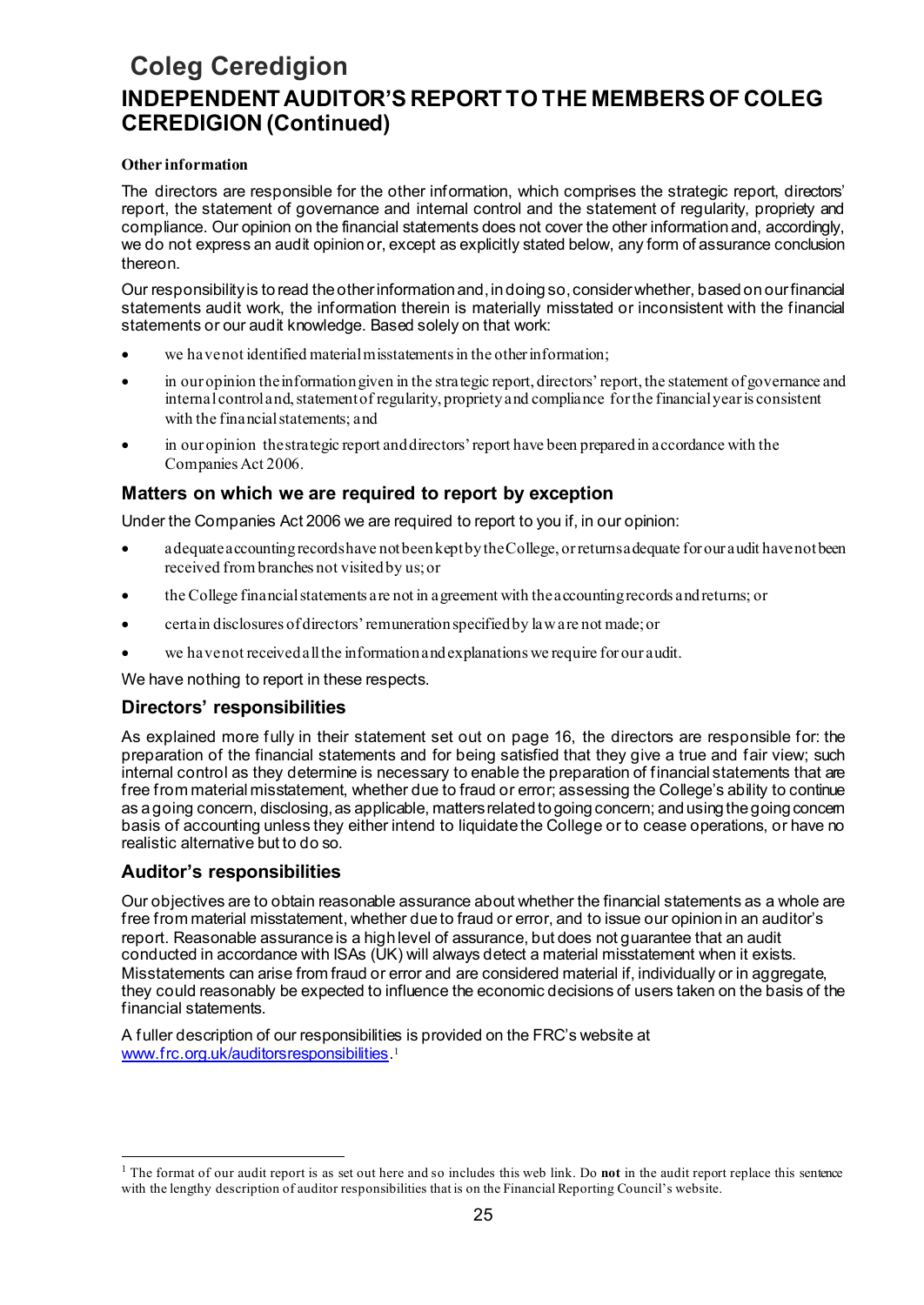## **Coleg Ceredigion INDEPENDENT AUDITOR'S REPORT TO THE MEMBERS OF COLEG CEREDIGION (Continued)**

## **REPORT ON OTHER LEGAL AND REGULATORY REQUIREMENTS**

We are required to report on the following matters under the Further Education Audit Code of Practice 2015 (effective 1 August 2014) issued by the Welsh Government under the Learning and Skills Act 2000.

In our opinion, in all material respects:

- monies expended out of Welsh Government grants and other funds from whatever source administered by the College for specific purposes have been properly applied to those purposes and, if appropriate, managed in compliance with all relevant legislation;
- income has been applied in accordance with the Financial Memorandum between the Welsh Government and further education institutions; and
- the financial statements meet the requirements of the Accounts Direction for Further Education Colleges in Wales 2020/21 issued by Welsh Government.

•

## **THE PURPOSE OF OUR AUDIT WORK AND TO WHOM WE OWE OUR RESPONSIBILITIES**

This report is made solely to the College's member, in accordance with Chapter 3 of Part 16 of the Companies Act 2006. Our audit work has been undertaken so that we might state to theCollege's member those matters we are required to state to them in an auditor's report and for no other purpose. To the fullest extent permitted by law, we do not accept or assume responsibility to anyone other than the College and it's member for our audit work, for this report, or for the opinions we have formed.

Relt Co

**Rees Batley (Senior Statutory Auditor) for and on behalf of KPMG LLP, Statutory Auditor**  *Chartered Accountants*  66 Queen Square Bristol BS1 4BE

13 December 2021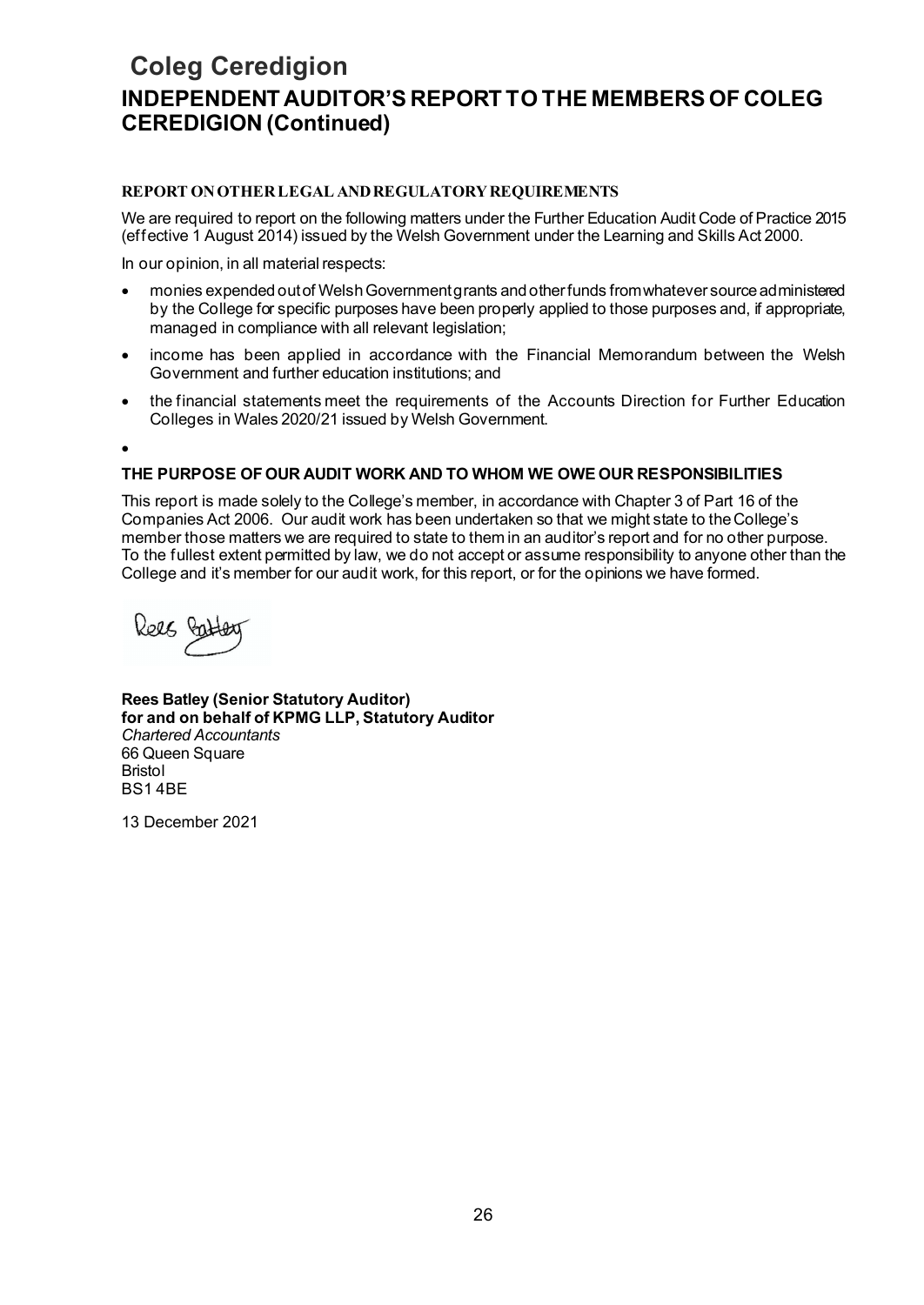## **Statement of Comprehensive Income for the year ended 31 July 2021**

|                                                                       |                | 2021  | 2020     |
|-----------------------------------------------------------------------|----------------|-------|----------|
|                                                                       | <b>Notes</b>   | £000  | £000     |
| <b>Income</b>                                                         |                |       |          |
| Funding body grants                                                   | $\overline{2}$ | 5,866 | 4.979    |
| Tuition fees and education contracts                                  | 3              | 230   | 342      |
| Other grants and contracts                                            | 4              | 184   | 130      |
| Other income                                                          | 5              | 259   | 339      |
| Endowment and investment income                                       | 6              |       | 2        |
| <b>Total income</b>                                                   |                | 6,539 | 5,792    |
| <b>Expenditure</b>                                                    |                |       |          |
| Staff costs                                                           | $\overline{7}$ | 4,544 | 4,372    |
| Other operating expenses                                              | 8              | 1.231 | 1,034    |
| Depreciation                                                          | 10             | 487   | 472      |
| Interest and other finance costs                                      | 9              | 81    | 55       |
| <b>Total expenditure</b>                                              |                | 6,343 | 5,933    |
| Surplus/(deficit) before other gains and losses                       |                | 196   | (141)    |
| Surplus/(deficit) for the year                                        |                | 196   | (141)    |
| Actuarial gain(loss) in respect of pension scheme                     |                | 1,251 | (2, 105) |
| Total Comprehensive income/(expense) for the year                     |                | 1,447 | (2, 246) |
| <b>Represented by:</b><br>Unrestricted comprehensive income (expense) |                | 1,447 | (2, 246) |

All amounts are derived from continuing operations.

The accompanying notes on pages 31-47 form part of the financial statements.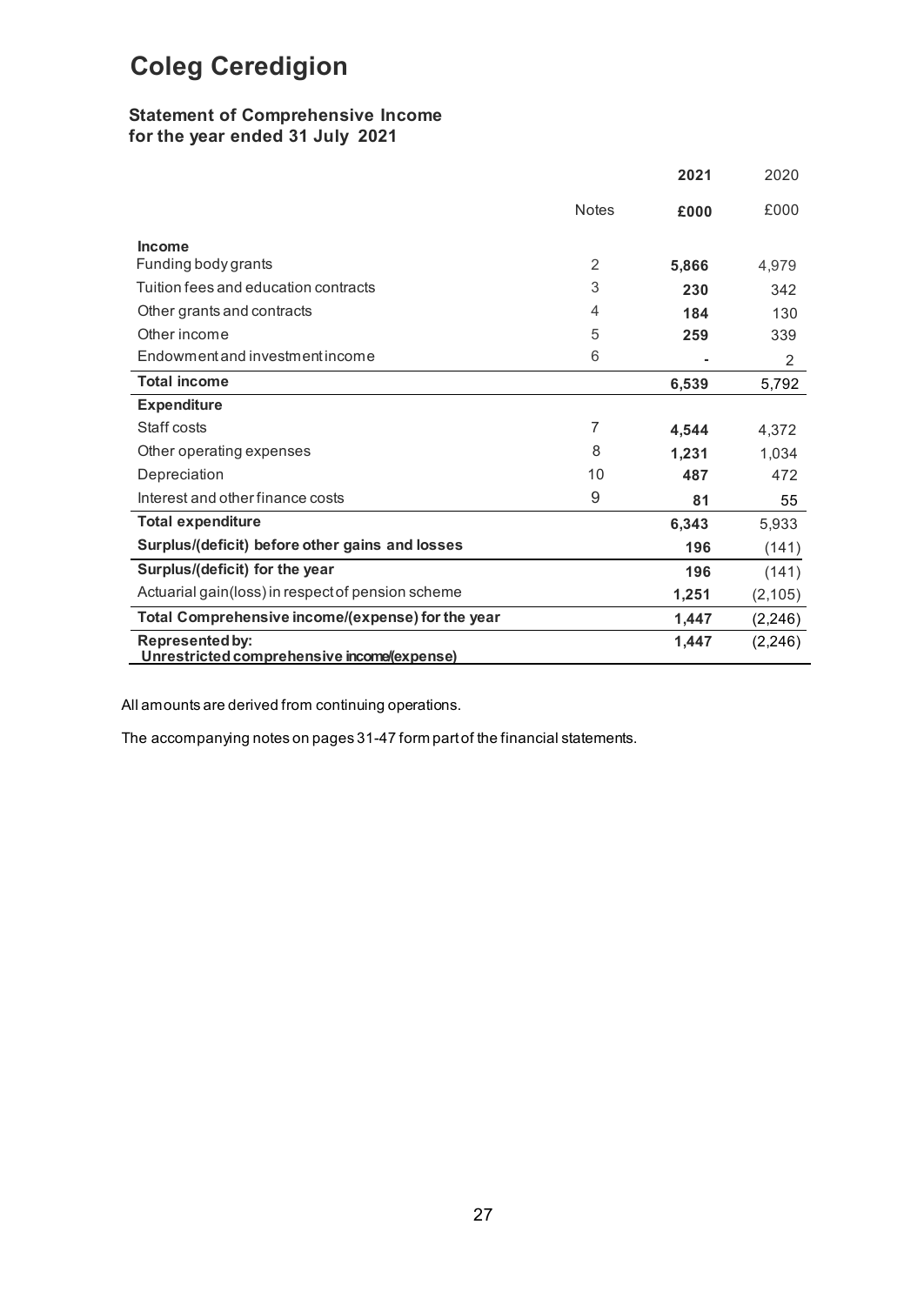## **Statement of Changes in Reserves**

**for the year ended 31 July 2021**

|                                                                      | Income and<br><b>Expenditure</b><br><b>Account</b> |       | <b>Total</b> |
|----------------------------------------------------------------------|----------------------------------------------------|-------|--------------|
|                                                                      | £'000                                              | £'000 | £'000        |
| Balance as at 1 August 2019                                          | (2,030)                                            | 1,239 | (791)        |
| Surplus/(deficit) from the income and expenditure<br>account         | (141)                                              |       | (141)        |
| Other comprehensive income                                           | (2, 105)                                           |       | (2, 105)     |
| Transfers between revaluation and income and<br>expenditure reserves | 43                                                 | (43)  |              |
|                                                                      | (2,203)                                            | (43)  | (2, 246)     |
| Balance as at 31 July 2020                                           | (4, 233)                                           | 1,196 | (3,037)      |
| Surplus/(deficit) from the income and expenditure<br>account         | 196                                                |       | 196          |
| Other comprehensive income                                           | 1,251                                              |       | 1,251        |
| Transfers between revaluation and income and<br>expenditure reserves | 43                                                 | (43)  |              |
|                                                                      | 1,490                                              | (43)  | 1,447        |
|                                                                      |                                                    |       |              |
| Balance as 31 July 2021                                              | (2,743)                                            | 1,153 | (1,590)      |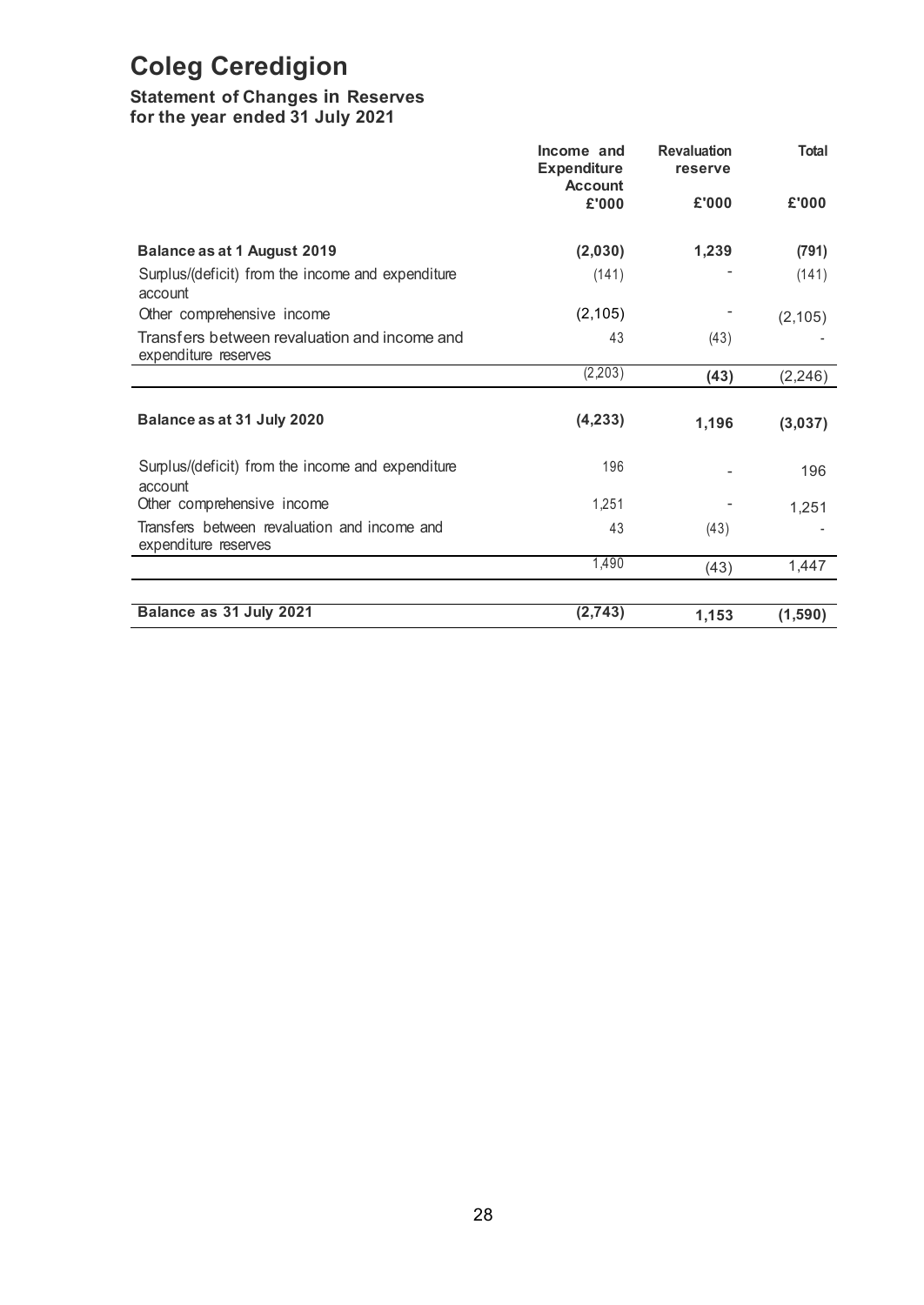## **Balance sheet as at 31 July 2021**

|                                                                   |              | 2021             | 2020     |
|-------------------------------------------------------------------|--------------|------------------|----------|
|                                                                   | <b>Notes</b> | £'000            | £'000    |
| <b>Fixed assets</b><br>Tangible fixed assets                      | 10           | 4,419            | 4,288    |
|                                                                   |              |                  |          |
| <b>Current assets</b>                                             |              |                  |          |
| <b>Stocks</b>                                                     |              | $\boldsymbol{4}$ | 4        |
| Trade and other receivables                                       | 11           | 171              | 837      |
| Cash and cash equivalents                                         | 15           | 1,056            | 661      |
|                                                                   |              | 1,231            | 1,502    |
| Less: Creditors: amounts falling due within one year              | 12           | (806)            | (1, 763) |
| Net current assets/liabilities                                    |              | 425              | (261)    |
| <b>Total assets</b>                                               |              | 4,844            | 4,027    |
| Less: Creditors - amounts falling due after more than one<br>year | 13           | (1,715)          | (1,494)  |
| <b>Provisions</b>                                                 |              |                  |          |
| Defined benefit obligations                                       | 17           | (4, 353)         | (5, 199) |
| Other provisions                                                  | 14           | (366)            | (371)    |
| <b>Total net assets</b>                                           |              | (1, 590)         | (3,037)  |
|                                                                   |              |                  |          |
| <b>Unrestricted reserves</b>                                      |              |                  |          |
| Income and expenditure account                                    |              | (2,743)          | (4, 233) |
| Revaluation reserve                                               |              | 1,153            | 1,196    |
| Total unrestricted reserves, being total reserves                 |              | (1, 590)         | (3,037)  |

The financial statements on pages 26 to 46 were approved and authorised for issue by the Board on the 9<sup>th</sup> December 2021 and were signed on its behalf on that date by:

Chair: CCC Director:

Hornie

Date: 9<sup>th</sup> December 2021 Date: 9<sup>th</sup> December 2021

Mrs M Stedman Mr Andrew Cornish

Company registration no: 08725643

Charity registration no: 154557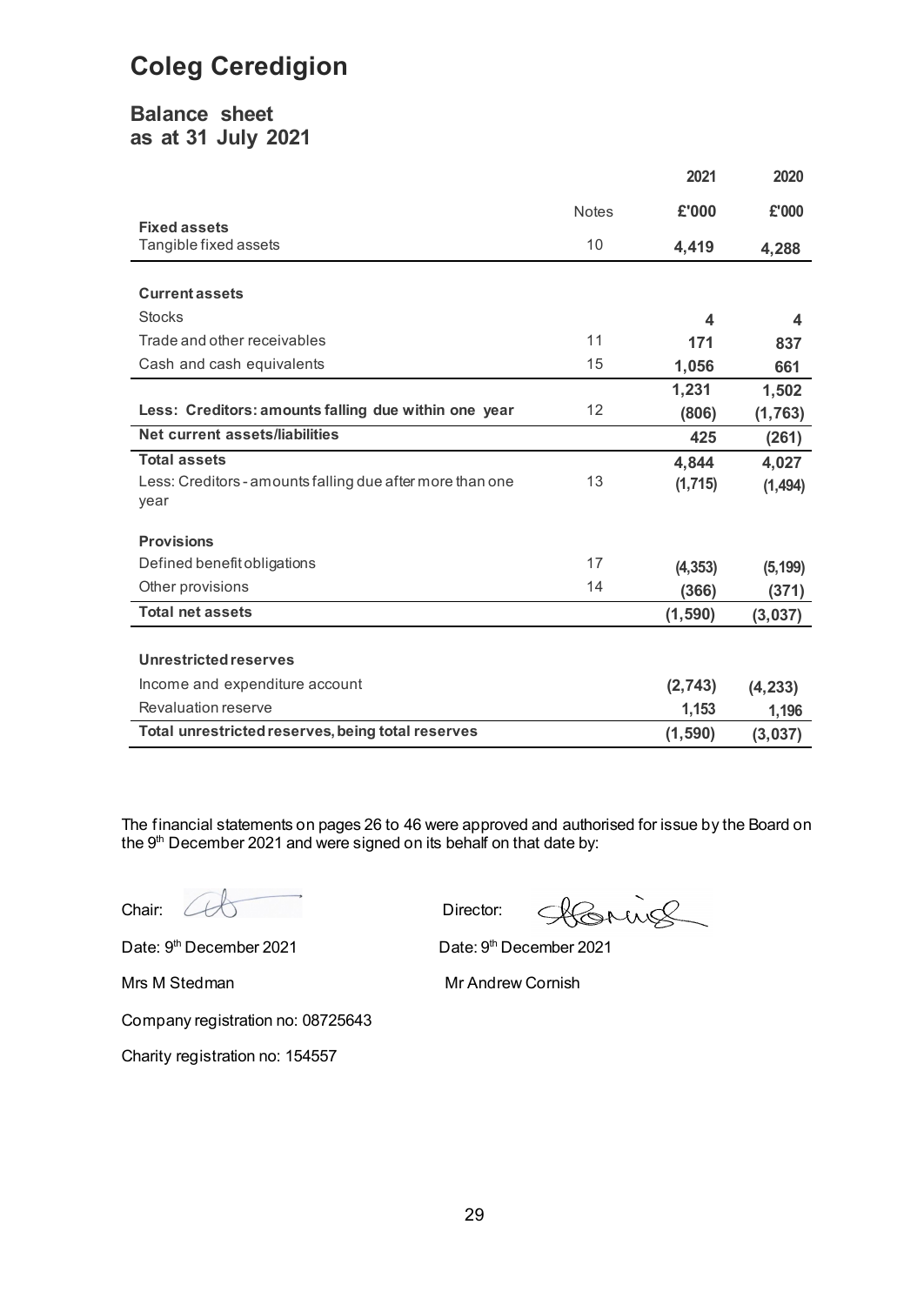## **Statement of Cash Flows for the year ended 31 July 2021**

|                                                      | <b>Notes</b> | 2021         | 2020         |
|------------------------------------------------------|--------------|--------------|--------------|
|                                                      |              | £'000        | £'000        |
| Cash inflow/(outflow) from operating activities      |              |              |              |
| Surplus/(deficit) for the year                       |              | 196          | (141)        |
| Adjustment for non-cash items                        |              |              |              |
| Depreciation                                         |              | 487          | 472          |
| (Increase)/Decrease in debtors                       |              | 666          | (234)        |
| Increase/(Decrease) in creditors due within one year |              | (946)        | (32)         |
| Increase/(decrease) in creditors due after one year  |              | (323)        | (341)        |
| Increase/(decrease) in provisions                    |              | (5)          | (17)         |
| Pensions costs less contributions payable            |              | 405          | 394          |
| Adjustment for investing or financing activities     |              |              |              |
| Interest received                                    |              | $(\text{-})$ | (2)          |
| Interest payable                                     |              |              |              |
| Net cash flow from operating activities              |              | 480          | 99           |
|                                                      |              |              |              |
| Cash flows from investing activities                 |              |              |              |
| Interest received                                    |              |              | $\mathbf{2}$ |
| Payments made to acquire fixed assets                |              | (618)        | (128)        |
| Grants received                                      |              | 533          | 103          |
|                                                      |              | (85)         | (23)         |
|                                                      |              |              |              |
| Increase in cash and cash equivalents in the year    |              | 395          | 76           |
| Cash and cash equivalents at beginning of the year   | 15           | 661          | 585          |
| Cash and cash equivalents at end of the year         | 15           | 1,056        | 661          |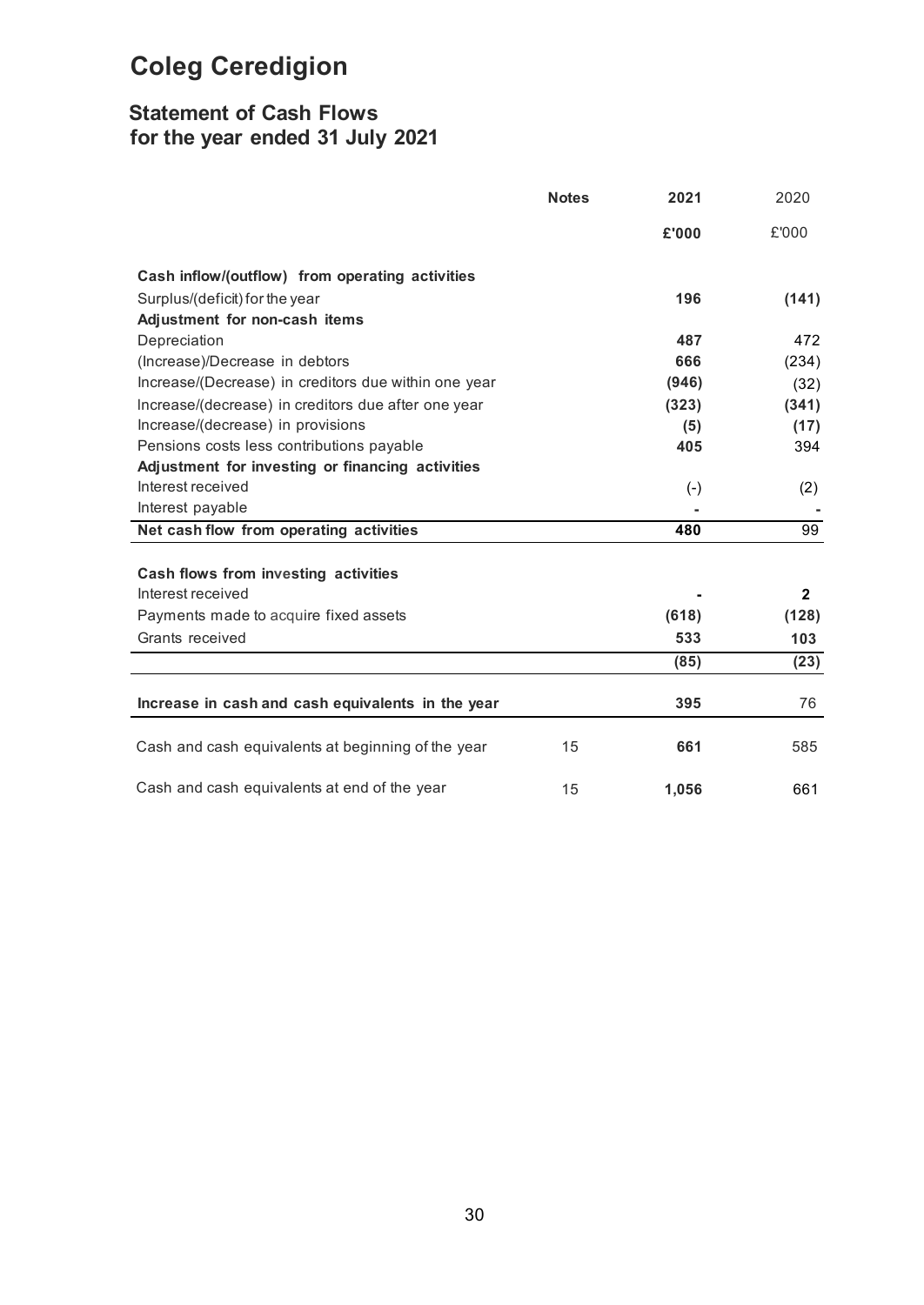## <span id="page-31-0"></span>**Coleg Ceredigion Notes to the financial statements**

## **for the year ended 31 July 2021**

## **1 Statement of accounting policies and estimation techniques**

Coleg Ceredigion is a company limited by guarantee and incorporated and domiciled in the United Kingdom

The following accounting policies have been applied consistently in dealing with items which are considered material in relation to the financial statements.

### **Basis of preparation**

These financial statements have been prepared in accordance with the Companies Act, the Statement of Recommended Practice: Accounting for Further and Higher Education 2019 (the 2019 FE HE SORP), the Accounts Direction for Further Education Colleges in Wales 2019/20 and in accordance with Financial Reporting Standard 102- "The Financial Reporting Standard applicable in the United Kingdom and Republic of Ireland" (FRS 102). The College is a public benefit entity and has therefore applied the relevant public benefit requirements of FRS102.

The preparation of financial statements incompliance with FRS 102 requires the use of certain critical accounting estimates. It also requires management to exercise judgement in applying the College's accounting policies.

## **Basis of accounting**

The financial statements are prepared in accordance with the historical cost convention as modified by the use of previous valuations as deemed cost at transition to FRS 102 for certain non-current assets. The accounting rules set out below have been applied consistently.

### **Going concern**

The activities of the College, together with the factors likely to affect its future development and performance areset out inthe Strategic Report. Thefinancial position of theCollege, its cashflow, liquidity and borrowings are presented in the Financial Statements and accompanying notes.

Notwithstanding the net liabilities of £1,590k as at 31 July 2021, the financial statements have been prepared on a going concern basis which the directors consider to be appropriate for the following reasons.

The Directors have prepared cash flow forecasts for a period of 12 months from the date of approval of these financial statements. After reviewing these forecasts, the Directors are of the opinion that, taking account of severe but plausible downsides, including the anticipated impact of COVID-19, the College will have sufficient funds to meet its liabilities as they fall due over the period of 12 months from the date of approval of the financial statements (the going concern assessment period).

Those forecasts are dependent on the College's support from its immediate parent company, Coleg Sir Gar.As with any company placing reliance on other group entities for financial support, the directors acknowledge that there can be no certainty that this support will continue although, at the date of approval of these financial statements, they have no reason to believe that it will not do so.

Consequently the directors are confident that the College has adequate resources to continue to meet its liabilities as they fall due for at least 12 months from the date of approval of the financial statements and therefore continue to adopt the going concern basis in preparing the financial statements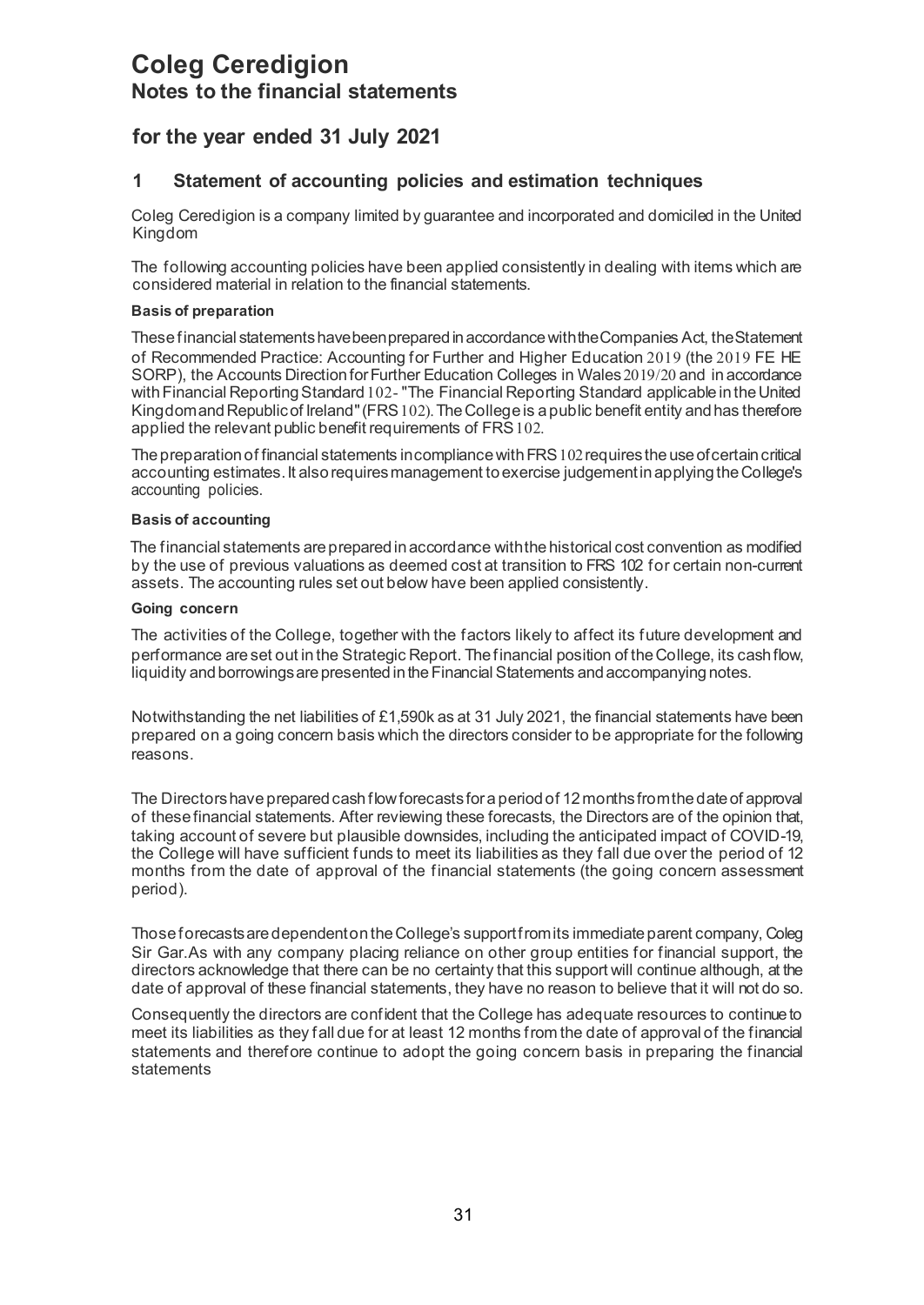## **Notes to the financial statements for the year ended 31 July 2021 (continued)**

## **1 Statement ofaccounting policies and estimation techniques (continued)**

### **Recognition of income**

Government revenue grants include funding body recurrent grants and other grants and are accounted for under the accrual model as permitted by FRS 102. Funding body recurrent grants are measured in line with amounts received in year. Any under or over achievement is estimated, adjusted for and reflected in the level of recurrent grant recognised in the income and expenditure account.

Grants (including research grants) from non-governmentsources are recognised in income when the Collegeis entitled to the income andperformance related conditions have been met. Income received in advance of performance related conditions being met is recognised as deferred income within creditors on the balance sheet and released to income as the conditions are met.

Government capital grants are capitalised, held as deferred income and recognised in income over the expected useful lifeof the asset, under the accrual method as permitted by FRS 102.Other capital grants are recognised in income when the College is entitled to the funds subject to any performance related conditions beingmet.

Income from tuition fees is stated gross of any expenditure which is not a discount and is recognised in the period for which it is received.

Income from contracts and other services rendered is included to the extent of the completion of the contract or service concerned. This is generally equivalent to the sum of the relevant expenditure incurred during the year and any related contributions towards overhead costs

All income from short-term deposits is credited to the income and expenditure account in the period in which it is earned on a receivable basis.

#### **Accounting for post-employment benefits**

Post-employment benefits to employees of the College are principally provided by the Teachers' Pension Scheme (TPS) and the Local Government Pension Scheme (LGPS). These are defined benefit plans, which are externally funded and contracted out of the State Second Pension.

The TPS is an unfunded scheme. Contributions to the TPS are calculated so as to spread the cost of pensions over employees' working lives with the College in such a way that the pension cost is a substantially level percentage of current and future pensionable payroll. The contributions are determined by qualified actuaries on the basis of valuations using a prospective benefit method. The TPS is a multi-employer scheme and the College is unable to identify its share of the underlying assets and liabilities of the scheme on a consistent and reasonable basis. The TPS is therefore treated as a defined contribution plan and the contributions recognised as an expense in the income statement in the periods during which services are rendered by employees.

The LGPS is a funded scheme. The assets of the LGPS are measured using closing fair values. LGPS liabilities are measured using the projected unit credit method and discounted at the current rate of return on a high quality corporate bond of equivalent term and currency to the liabilities. The actuarial valuations are obtained at least triennially and are updated at each balance sheet date. The amounts charged to operating surplus are the current service costs and the costs of scheme introductions, benefit changes, settlements and curtailments. They are included as part of staff costs as incurred. Net interest on the net defined benefit liability/asset is also recognised in the Statement of Comprehensive Income and comprises the interest cost on the defined benefit obligation and interest income on the scheme assets, calculated by multiplying the fair value of the scheme assets at the beginning of the period by the rate used to discount the benefit obligations. The difference between the interest income on the scheme assets and the actual return on the scheme assets is recognised in other comprehensive income.

Actuarial gains and losses are recognised immediately in other comprehensive income.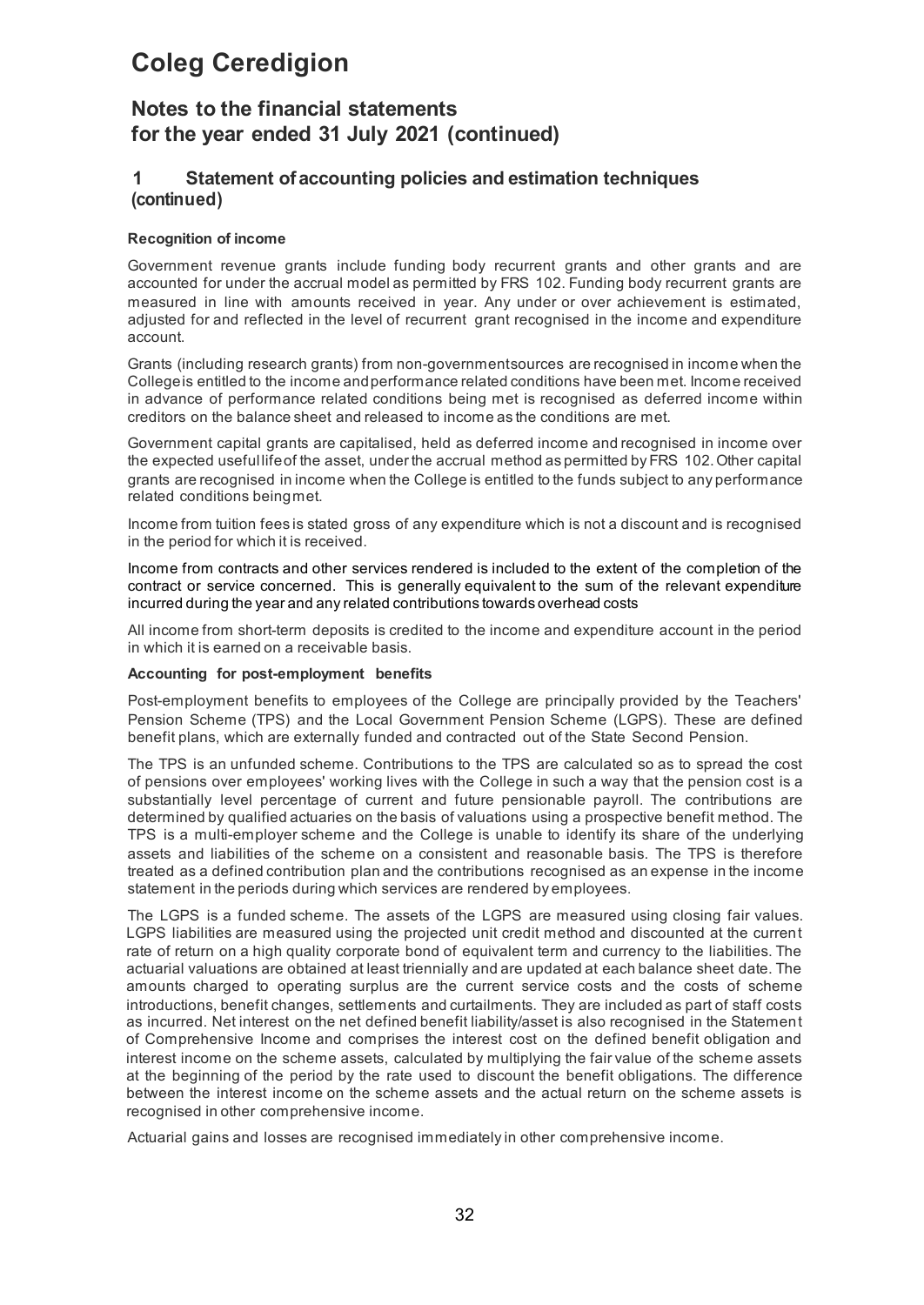## **Notes to the financial statements for the year ended 31 July 2021 (continued)**

## **1 Statement ofaccounting policies and estimation techniques (continued)**

## **Short term Employment benefits**

Short term employment benefits such as salaries and compensated absences (holiday pay) are recognised as an expense in the year in which the employees render service to the College. Any unused benefits are accrued and measured as the additional amount the College expects to pay as a result of the unused entitlement.

### **Enhanced Pensions**

The actual cost of any enhanced ongoing pension to a former member of staff is paid by the college annually. An estimate of the expected future cost of any enhancement to the ongoing pension of a former member of staff is charged in full to the College's income in the year that the member of staff retires. In subsequent years a charge is made to provisions in the balance sheet using the enhanced pension spreadsheet provided by the funding bodies.

### **Non-current Assets - Tangible fixed assets**

Tangible fixed assets are stated at cost / deemed cost less accumulated depreciation and accumulated impairment losses. Certain items of fixed assets that had been revalued to fair value on or prior to the date of transition to the 2015 FE HE SORP, are measured on the basis of deemed cost, being the revalued amount at the date of that revaluation.

### *Land and buildings*

Freehold buildings are depreciated on a straight linebasis over their expected useful lives of 50years. Freehold land is not depreciated. Where land and buildings are acquired with the aid of specific grants, they are capitalised and depreciated as above. Further building improvements have historically been depreciated over 10 years or over the useful economic life of the asset. The related grants are credited to a deferred income account within creditors, and are released to the income and expenditure account over the expected useful economic life of the related asset on a systematic basis consistent with the depreciation policy. The deferred income is allocated between creditors due within one year and those due after more than one year.

A review for impairment of a fixed asset is carried out if events or changes in circumstances indicate that the carrying amount of any fixed asset may not be recoverable.

On adoption of FRS 102, the College followed the transitional provision to retain the book value of land and buildings, which were revalued in 1996, as deemed cost but not to adopt a policy of revaluations of these properties in the future.

## *Assets under construction*

Assets under construction are accounted for at cost, based on the value of architects' certificates and other direct costs, incurred to 31 July. They are not depreciated until they are brought into use.

## *Subsequent expenditure on existing fixed assets*

Where significant expenditure is incurred on tangible fixed assets after initial purchase it is charged to income in the period it is incurred, unless it increases the future benefits to the College, in which case it is capitalised and depreciated on the relevant basis.

#### *Equipment*

Equipment costing less than £3,000 per individual item is written off to the income and expenditure account in the period of acquisition. Grouped items, which are in aggregrate above the threshold but individually under, will be reviewed specifically to determine the approach. Capitalised equipment is depreciated on a straight-line basis over its remaining useful economic life as follows:

- General equipment 5% 25% per annum
	-
- 
- Computer equipment 20% 33% per annum • Fixtures and fittings 10% - 25% per annum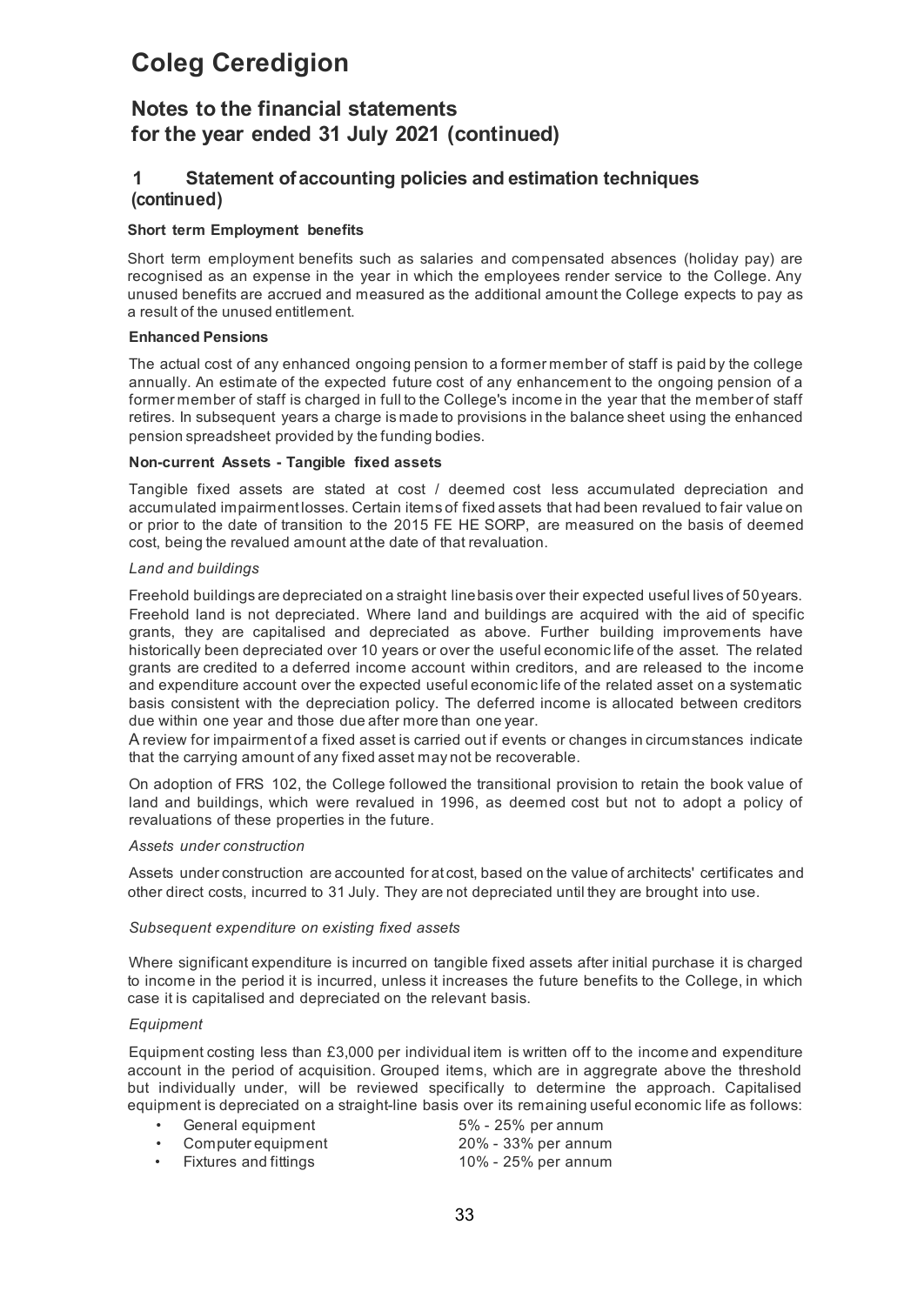## **Notes to the financial statements for the year ended 31 July 2021 (continued)**

## **1 Statement ofaccounting policies and estimation techniques (continued)**

### **Leased assets**

Costs in respect of operating leases are charged on a straight-line basis over the lease term.

Leasing agreements which transfer to the College substantially allthe benefits and risks of ownership of an asset are treated as finance leases.

Assets held under finance leases are recognised initially at the fair value of the leased asset (or, if lower, the present value of minimum lease payments) at the inception of the lease. The corresponding liability to the lessor is included in the balance sheet as a finance lease obligation. Assets held under finance leases are included in tangible fixed assets and depreciated and assessed for impairment losses in the same way as owned assets.

Minimum lease payments are apportioned between the finance charge and the reduction of the outstanding liability. The finance charges are allocated over the period of the lease in proportion to the capital element outstanding.

#### **Inventories**

Inventories are stated at the lower of their cost and net realisable value, being selling price less costs to complete and sell. Where necessary, provision is made for obsolete, slow-moving and defective items.

#### **Cash and cash equivalents**

Cash includes cash in hand, deposits repayable on demand and overdrafts. Deposits are repayable on demand if they are in practice available within 24 hours without penalty.

Cash equivalents are short term, highly liquid investments that are readily convertible to known amounts of cash with insignificant risk of change in value. An investment qualifies as a cash equivalent when it has maturity of three months or less from the date of acquisition

#### **Financial assets, liabilities and equity**

Financial assets, liabilities and equity are classified according to the substance of the financial instrument's contractual obligations, rather than the financial instrument's legal form.

Any loans, investments and short term deposits held by the College are classified as basic financial instruments in accordance with FRS 102. These instruments are initially recorded at the transaction price less any transaction costs (historical cost). FRS 102 requires that basic financial instruments are subsequently measured at amortised cost.

#### **Foreign currency translation**

Transactions denominated in foreign currencies are recorded using the rate of exchange ruling at the date of the transaction. Monetary assets and liabilities denominated in foreign currencies are translated at the rates of exchange ruling at the end of the financial period with all resulting exchange differences being taken to income in the period in which they arise.

#### **Taxation**

The College is considered to pass the tests set out in Paragraph 1 Schedule 6 Finance Act 2010 and therefore it meets the definition of acharitable company for UK corporation tax purposes. Accordingly, the College is potentially exempt from taxation in respect of income or capital gains received within categories covered by sections 478-488 of the Corporation Tax Act 2010 or Section 256 of the Taxation of Chargeable Gains Act 1992, to the extent that such income or gains are applied exclusively to charitable purposes.

The College is partially exempt in respect of Value Added Tax. Irrecoverable VAT on inputs is included in the costs of such inputs and added to the cost of tangible fixed assets as appropriate, where the inputs themselves are tangible fixed assets by nature.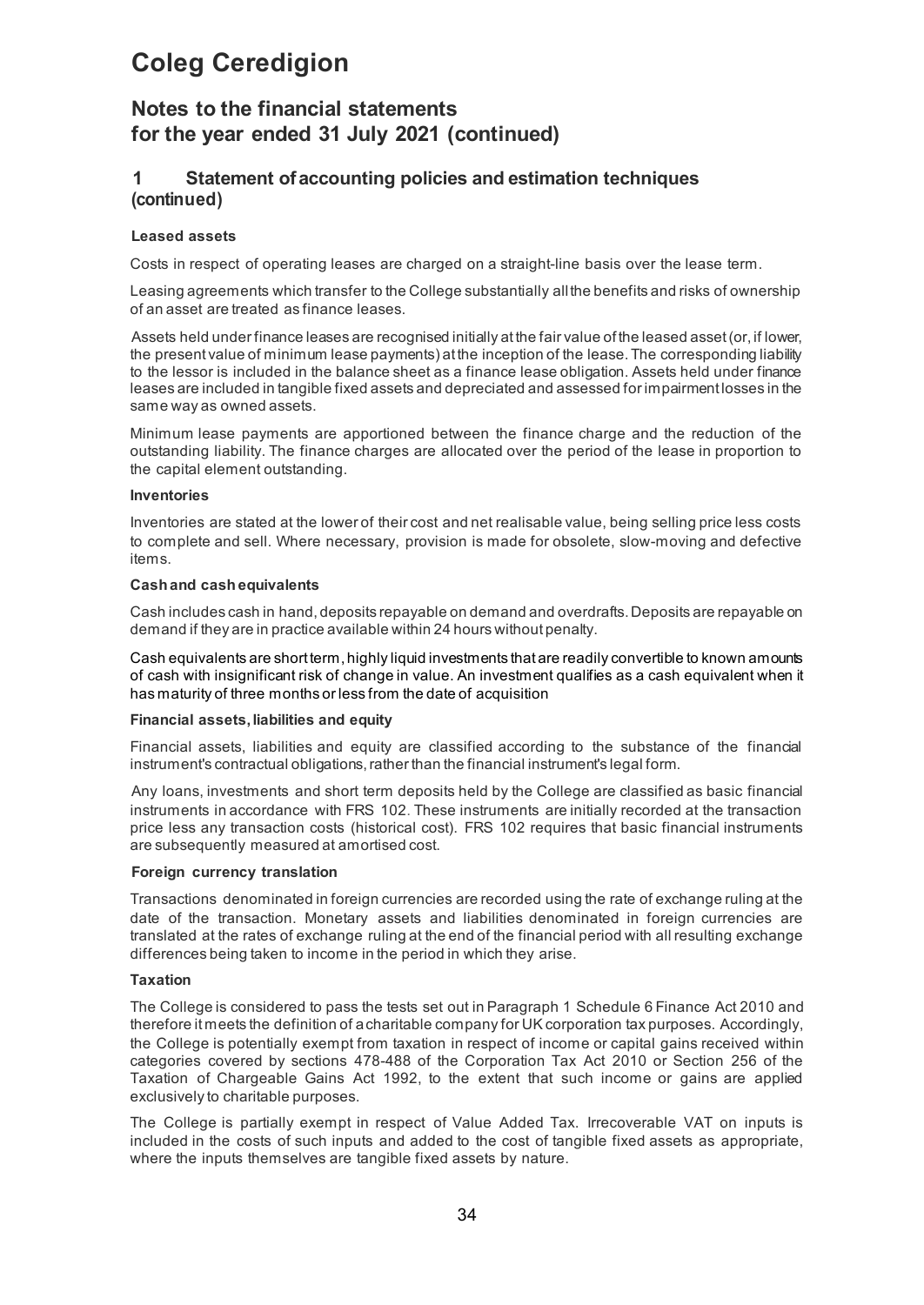## **Notes to the financial statements for the year ended 31 July 2021 (continued)**

## **1 Statement ofaccounting policies and estimation techniques (continued)**

## **Provisions and contingent liabilities**

Provisions are recognised when the College has a present legal or constructive obligation as a result of a past event, it is probable that a transfer of economic benefit will be required to settle the obligation and a reliable estimate can be made of the amount of the obligation.

Where the effect of the time value of money is material, the amount expected to be required to settle the obligation is recognised at present value using a pre-tax discount rate. The unwinding of the discount is recognised as a finance cost in the statement of comprehensive income in the period it arises.

A contingent liability arises from a past event that gives the College a possible obligation whose existence will only be confirmed by the occurrence or otherwise of uncertain future events not wholly within the control of the College. Contingent liabilities also arise in circumstances where a provision would otherwise be made but either it is not probable that an outflow of resources will be required or the amount of the obligation cannot be measured reliably.

Contingent liabilities are not recognised in the balance sheet but are disclosed in the notes to the financial statements.

### **Agency arrangements**

The College acts as an agent in the collection and payment of discretionary support funds.Related payments received from the fundingbodies andsubsequent disbursements to students are excluded from the income and expenditure of the College where the College is exposed to minimal risk or enjoys minimal economic benefit related to the transaction.

### **Judgements in applying accounting policies and key sources of estimation uncertainty**

In preparing these financial statements, management have made the following judgements:

• Determine whether there are indicators of impairment of the College's tangible assets. Factors taken into consideration in reaching such a decision include the economic viability and expected future financial performance of the asset and where it is a component of a larger cash-generating unit, the viability and expected future performance of that unit.

*Other key sources of estimation uncertainty*

• *Tangible fixed assets*

Tangible fixed assets, are depreciated over their useful lives taking into account residual values, where appropriate. The actual lives of the assets and residual values are assessed annually and may vary depending on a number of factors. In re-assessing asset lives, factors such as technological innovation and maintenance programmes are taken into account. Residual value assessments consider issues such as future market conditions, the remaining life of the asset and projected disposal values.

• *LocalGovernment Pension Scheme*

The present value of the Local Government Pension Scheme definedbenefit liability depends on a number of factors that are determined on an actuarial basis using a variety of assumptions. The assumptions used in determining the net cost (income) for pensions include the discount rate. Any changes in these assumptions, which are disclosed in note 17, will impact the carrying amount of the pension liability. Furthermore, a roll forward approach which projects results from the latest full actuarial valuation performed at 31 March 2019 has been used by the actuary in valuing the pensions liability at 31 July 2021. Any differences between the figures derived from the roll forward approach and a full actuarial valuation would impact on the carrying amount of the pension liability.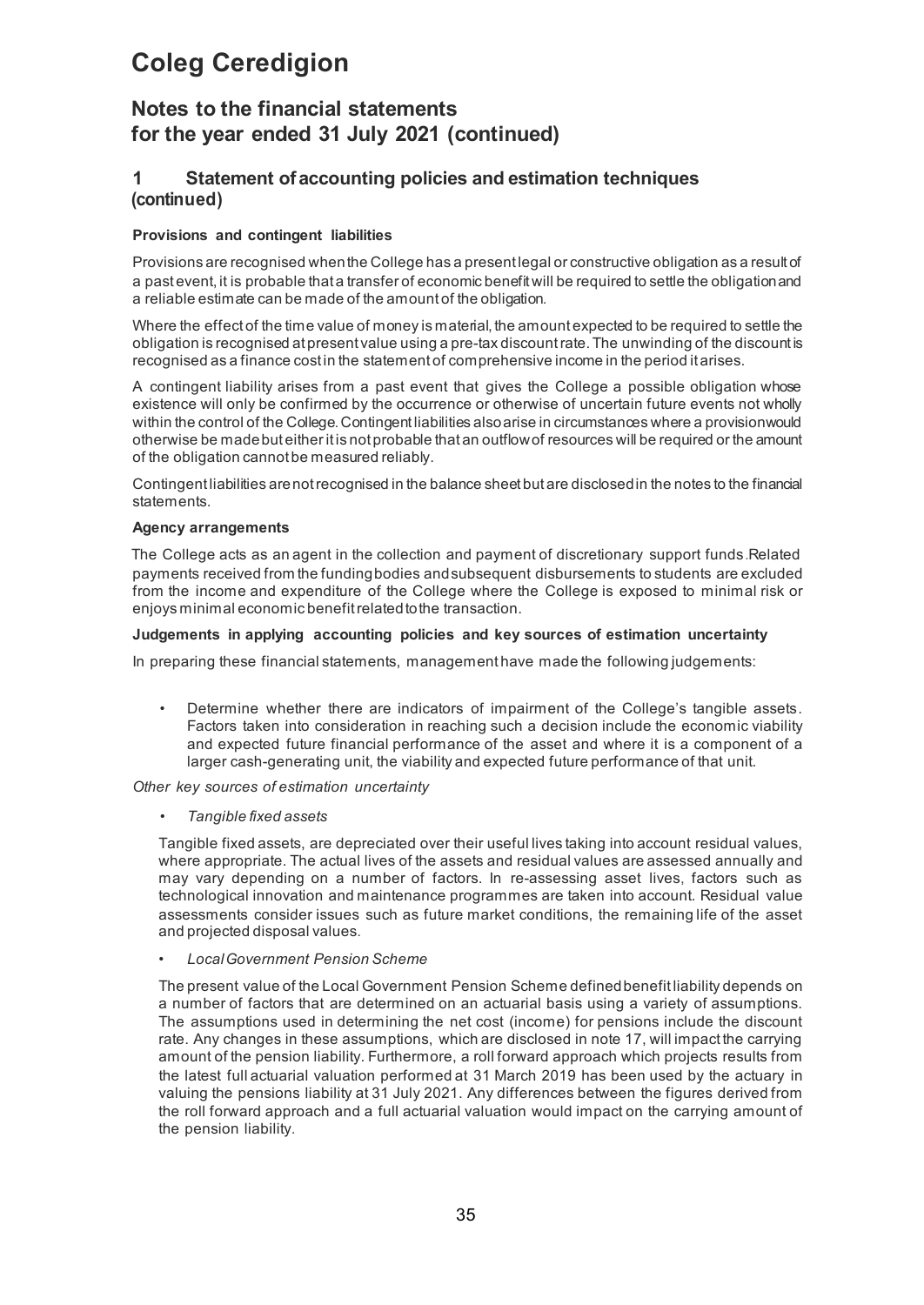## **Notes to the financial statements for the year ended 31 July 2021 (continued)**

## **2 Funding body grants**

| Other interest receivable                                                                   |              | $\overline{2}$       |
|---------------------------------------------------------------------------------------------|--------------|----------------------|
|                                                                                             | 2021<br>£000 | 2020<br>£000         |
| <b>Investment income</b><br>6                                                               |              |                      |
| <b>Total</b>                                                                                | 143<br>259   | 191<br>339           |
| Miscellaneous income                                                                        |              |                      |
| Other income-generating activities                                                          | 87           | 35                   |
| Catering and residences                                                                     | 29           | 113                  |
| <b>Other income</b><br>5                                                                    | 2021<br>£000 | 2020<br>£000         |
| European Commission                                                                         | 184          | 130                  |
|                                                                                             | £000         | £000                 |
|                                                                                             | 2021         | 2020                 |
| 4<br><b>Other grants and contracts</b>                                                      |              |                      |
|                                                                                             | 230          | 342                  |
| Other contracts                                                                             | 218          | 294                  |
| Total fees paid by or on behalf of individual students<br><b>Higher Education contracts</b> | 12           | 44<br>$\overline{4}$ |
| UK Higher Education students                                                                |              | 9                    |
| <b>UK Further Education students</b>                                                        | 12           | 35                   |
|                                                                                             | £000         | £000                 |
| <b>Tuition fees and education contracts</b><br>3                                            | 2021         | 2020                 |
|                                                                                             | 5,866        | 4,979                |
| <b>Other Revenue Grants</b>                                                                 | 293          | 188                  |
| Releases of deferred capital grant:<br><b>Buildings</b><br>Equipment                        | 120<br>203   | 106<br>235           |
| Recurrentgrant<br>Work based learning                                                       | 150          | 150                  |
|                                                                                             | 5,100        | 4,300                |
|                                                                                             | £000         | £000                 |
|                                                                                             | 2021         | 2020                 |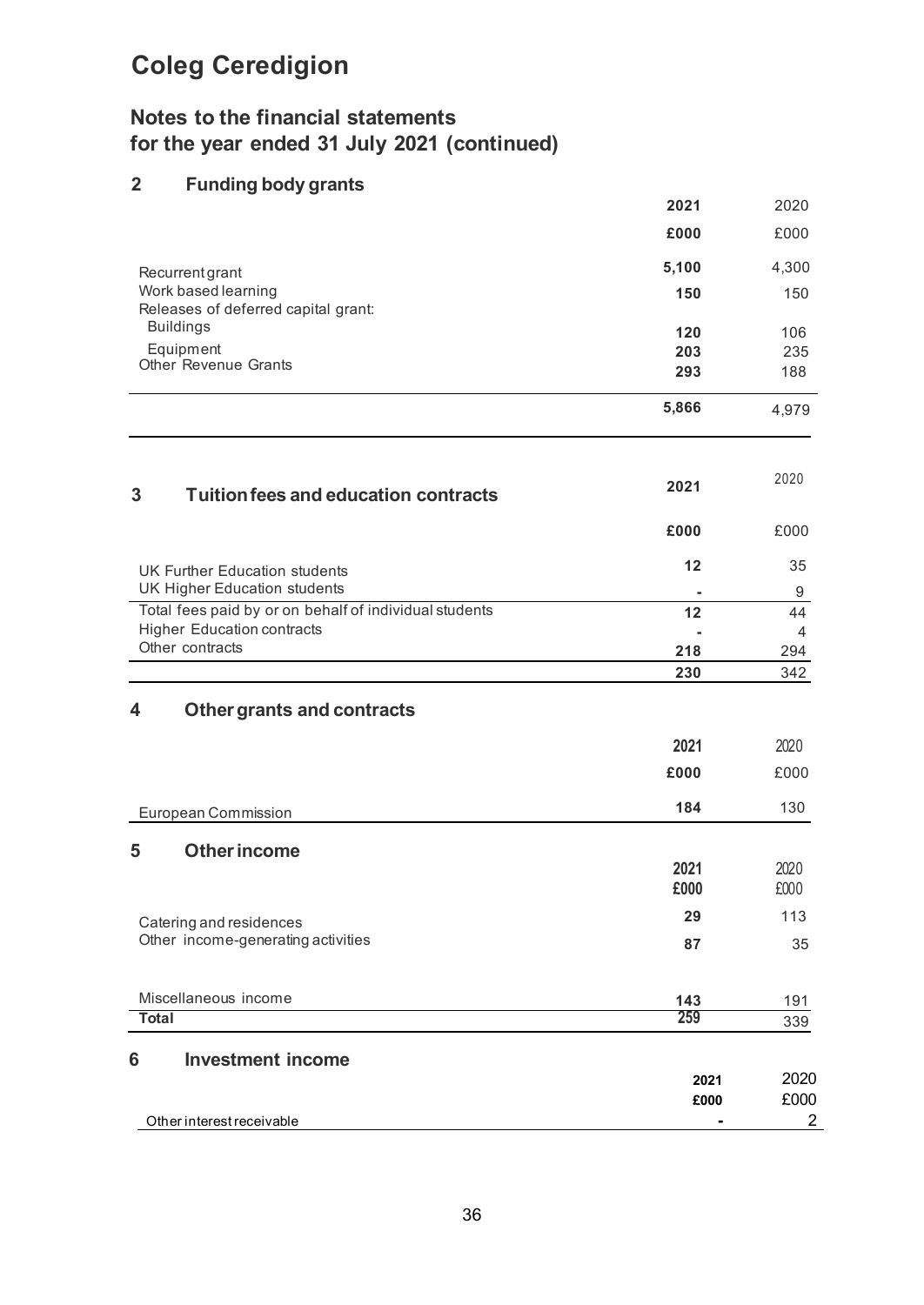## **Notes to the financial statements for the year ended 31 July 2021 (continued)**

## **7 Staffcosts**

The average number of persons (including key management personal) employed by the College during the year, described as full-time equivalents,was:

|                                      | 2021          | 2020          |
|--------------------------------------|---------------|---------------|
|                                      | <b>Number</b> | <b>Number</b> |
| Teaching staff                       | 56            | 55            |
| Non-Teaching                         | 50            | 51            |
|                                      | 106           | 106           |
|                                      |               |               |
| Average number of staff by headcount |               |               |
| Teaching staff                       | 76            | 85            |
| Non-Teaching                         | 69            | 76            |
| Total                                | 145           | 161           |
| Staff costs for the above persons    |               |               |
|                                      | 2021          | 2020          |
|                                      | £000          | £000          |
| Wages and salaries                   | 3,298         | 3,177         |
| Social security costs                | 278           | 266           |
| Other pension costs                  | 968           | 929           |
|                                      | 4,544         | 4,372         |
| <b>Staff Restructuring</b>           |               |               |
|                                      | 4,544         | 4,372         |

### **Key Management Personnel**

Key management personnel are those persons having authority and responsibility for planning, directing and controlling the activities of the College. Key management personnel represent the 4 members of the management team

## **Number of Key management personnel, Accounting Officer and other higher paid staff**

|                                                                                 | 2021<br>No | 2020<br>No |
|---------------------------------------------------------------------------------|------------|------------|
| The number of key management personnel including the Accounting Officer<br>was: |            |            |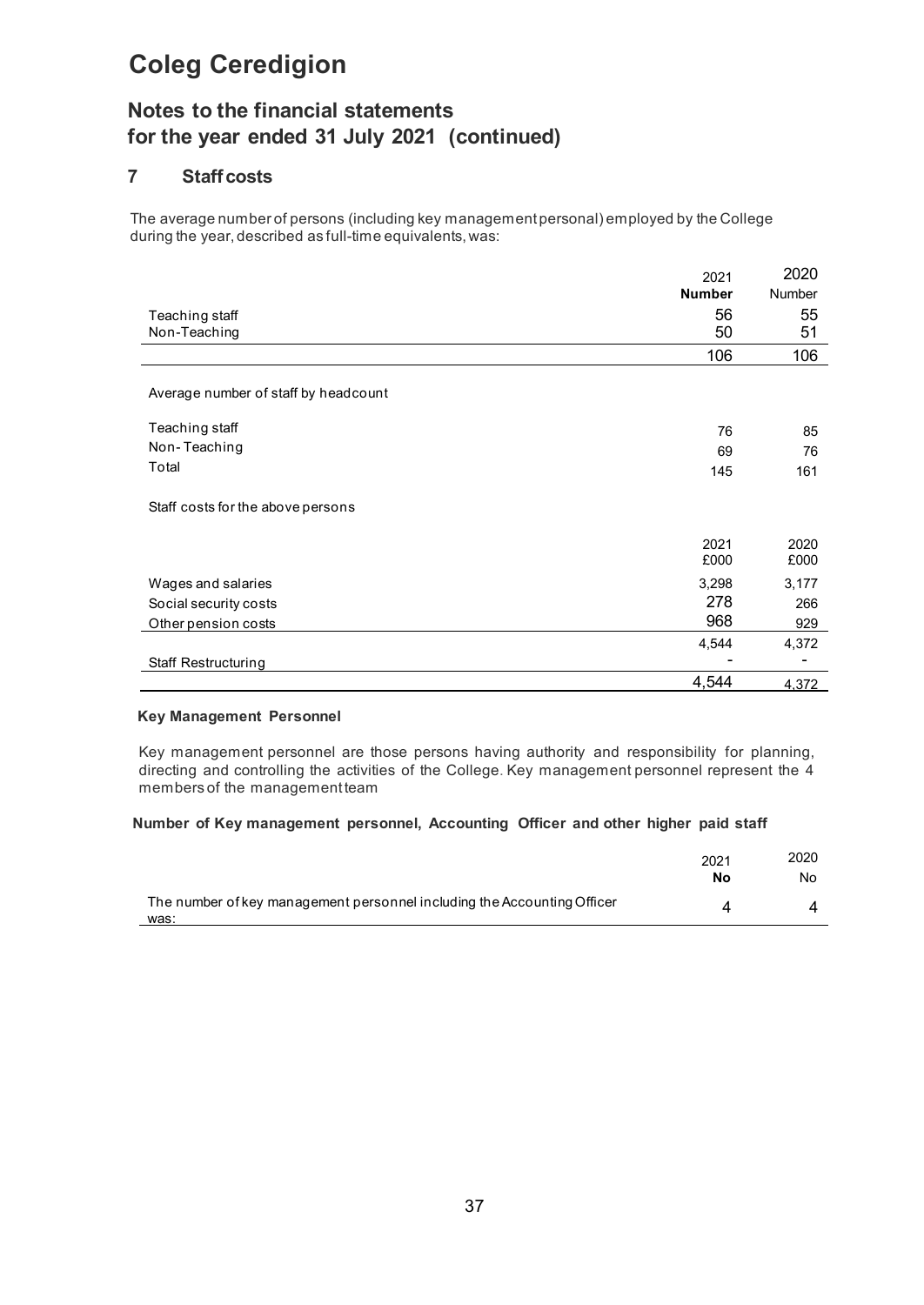## **Notes to the financial statements for the year ended 31 July 2021 (continued)**

## **7 Staffcosts**

The number of key management personnel and other staff who received annual emoluments, excluding pension contributions but including benefits in kind, in the following ranges was:

|                    | Key<br><b>Management</b><br><b>Personnel</b> |      | Other<br>staff           |                          |
|--------------------|----------------------------------------------|------|--------------------------|--------------------------|
|                    | 2021                                         | 2020 | 2021                     | 2020                     |
|                    | No                                           | No   | No                       | No.                      |
| £45,001 to £50,000 | 1                                            | っ    | $\overline{\phantom{a}}$ | $\blacksquare$           |
| £50,001 to £55,000 | 2                                            |      | -                        | $\overline{\phantom{0}}$ |
| £55,001 to £60,000 | и                                            |      |                          |                          |
|                    |                                              |      |                          |                          |

There were no key management personnel paid in excess of £60,000.

Key management personnel emoluments aremade upas follows:-

|                         | 2021<br>£'000            | 2020<br>£'000  |
|-------------------------|--------------------------|----------------|
| <b>Salaries</b>         | 211                      | 203            |
| Benefits in kind        | $\overline{\phantom{a}}$ | $\blacksquare$ |
|                         | 211                      | 203            |
| Pension contributions   | 44                       | 40             |
| <b>Total emoluments</b> | 255                      | 243            |

Emoluments paid to the highest paid staff member ( included in above)

|                       | 2021<br>£'000            | 2020<br>£'000 |
|-----------------------|--------------------------|---------------|
| <b>Salaries</b>       | 58                       | 55            |
| Benefits in kind      | $\overline{\phantom{0}}$ | $\,$          |
|                       | 58                       | 55            |
| Pension contributions | 14                       | 13            |
| Total emoluments      | 72                       | 68            |

£250,000 was recharged by Coleg Sir Gar to recover an element of the Principal, Vice Principals and Directors, who are on the payroll of Coleg Sir Gar but who's time is spent between Coleg Sir Gar and Coleg Ceredigion. The recharge includes £32,000 towards the payment of the Principal's salary (not included in key personnel above). Further details of the Principal's emoluments can be found in the disclosures within Coleg Sir Gar financial statements.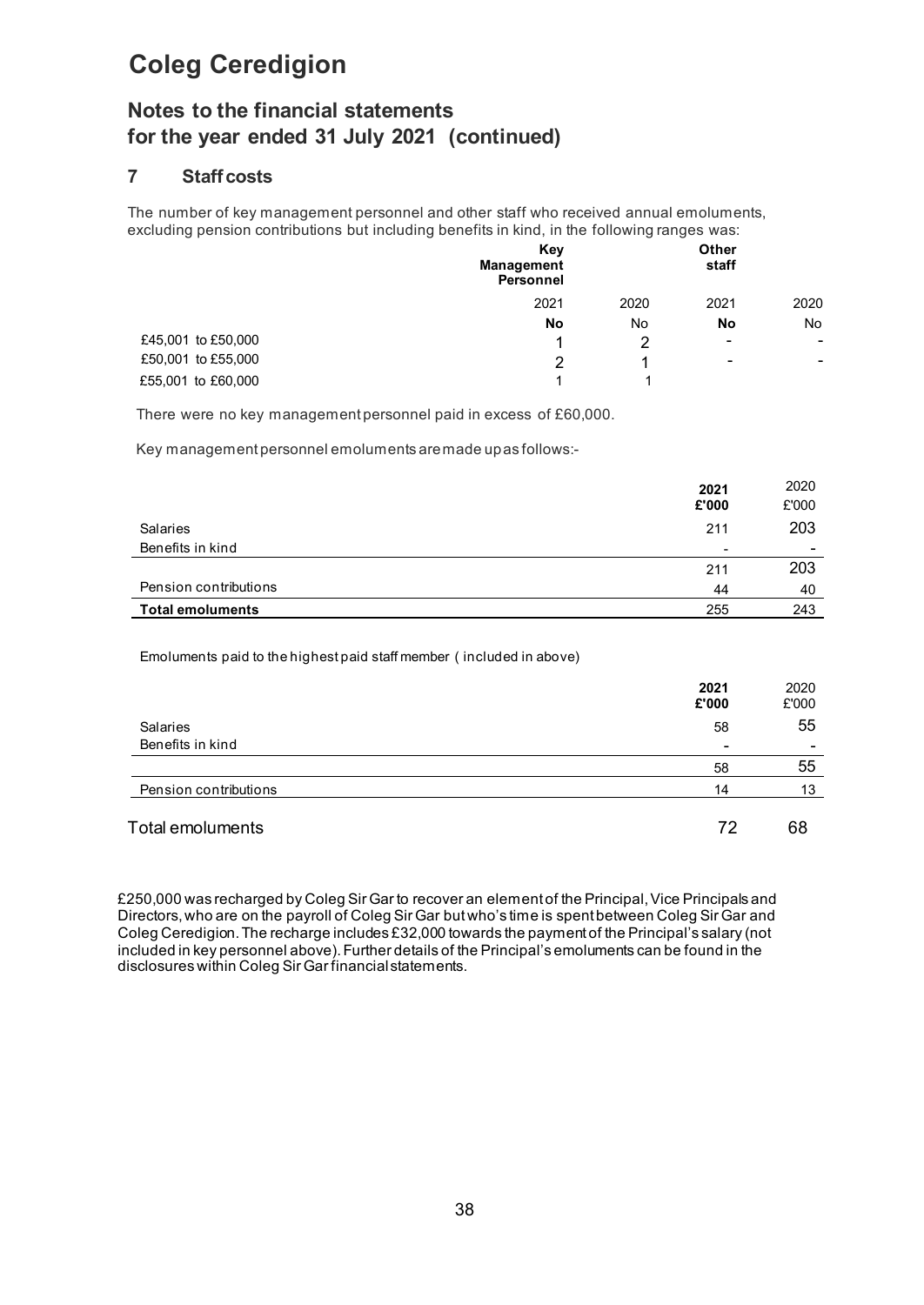## **Notes to the financial statements for the year ended 31 July 2021 (continued)**

## **8 Other operating expenses**

|                                                       |                                          | 2021<br>£'000     | 2020<br>£'000     |
|-------------------------------------------------------|------------------------------------------|-------------------|-------------------|
| Teaching costs<br>Non-teaching costs<br>Premises      |                                          | 263<br>585<br>383 | 300<br>492<br>242 |
|                                                       |                                          | 1,231             | 1,034             |
| Other operating expenses include:                     |                                          |                   |                   |
|                                                       |                                          | 2021              | 2020              |
|                                                       |                                          | £000              | £000              |
| Auditor's remuneration:<br>Financial statements audit |                                          | 29                | 24                |
|                                                       |                                          |                   |                   |
| Internal audit                                        |                                          |                   |                   |
| Hire of assets under operating leases                 |                                          | 34                | 26                |
| Interest and other finance costs<br>9                 |                                          |                   |                   |
|                                                       |                                          | 2021              | 2020              |
|                                                       |                                          | £000              | £000              |
| Pension finance costs (note 17)                       |                                          | 81                | 55                |
| 10<br><b>Tangible fixed assets</b>                    |                                          |                   |                   |
|                                                       | Land and<br>buildings<br><b>Freehold</b> | <b>Equipment</b>  | <b>Total</b>      |
|                                                       | £000                                     | £000              | £000              |
| <b>Cost or valuation</b>                              |                                          |                   |                   |
| At 1 August 2020<br>Additions                         | 7,515<br>501                             | 4,077<br>117      | 11,592<br>618     |
| Disposals                                             |                                          | (2, 395)          | (2,395)           |
| At 31 Jul 2021                                        | 8,016                                    | 1,799             | 9,815             |
| <b>Depreciation</b>                                   |                                          |                   |                   |
| At 1 August 2020<br>Charge for the year               | 3,608<br>227                             | 3,696<br>260      | 7,304<br>487      |
| Eliminated on disposal                                |                                          | (2, 395)          | (2,395)           |
| At 31 Jul 2021                                        | 3,835                                    | 1,561             | 5,396             |
| Net book value at 31 July 2021                        | 4,181                                    | 238               | 4,419             |
| Net book value as at 31 July 2020                     | 3,907                                    | 381               | 4,288             |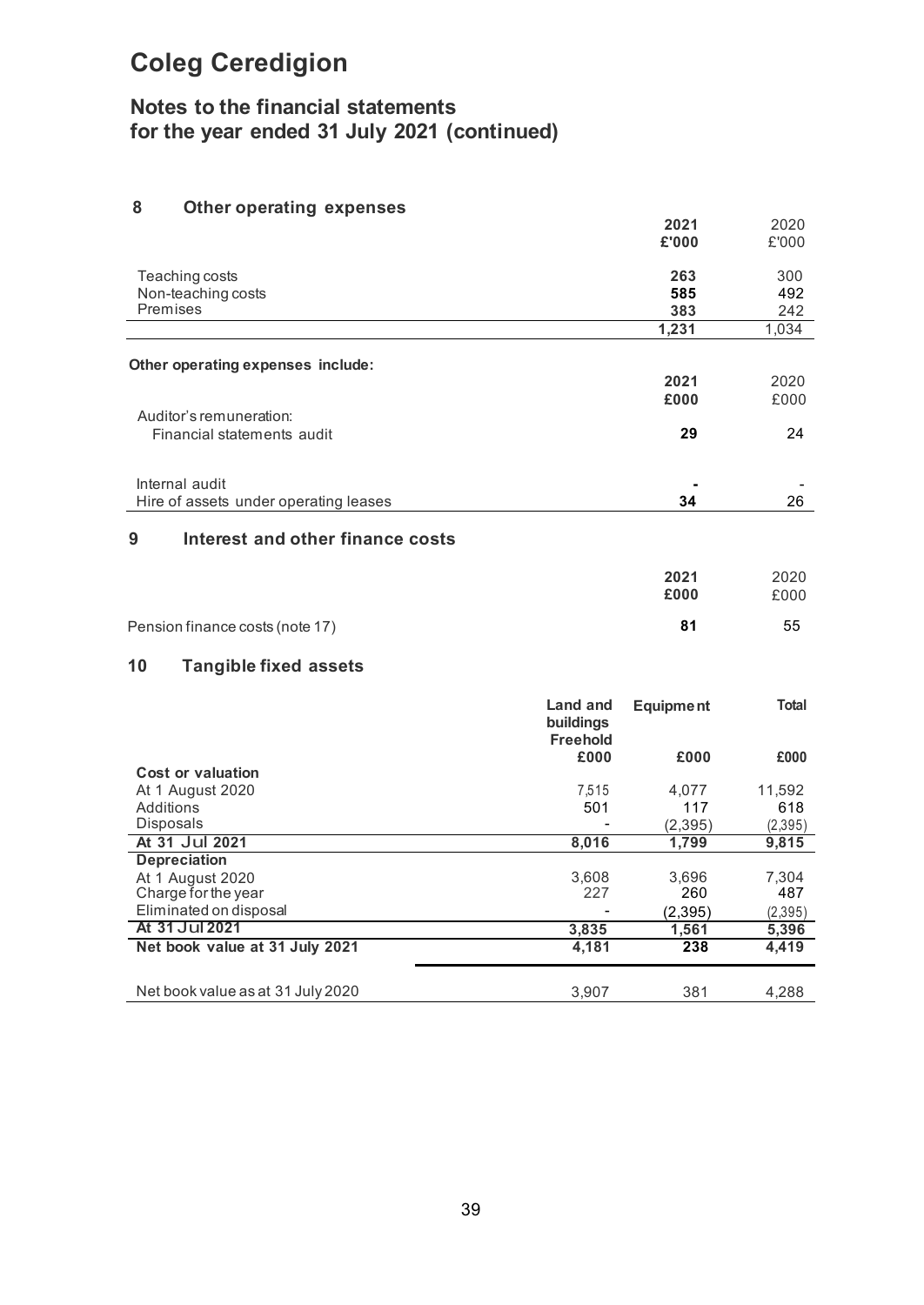## **Notes to the financial statements for the year ended 31 July 2021 (continued)**

## **11 Trade and other receivables**

|                                       | 2021  | 2020  |
|---------------------------------------|-------|-------|
|                                       | £'000 | £'000 |
| Amounts falling due within one year:- |       |       |
| Trade receivables                     | 11    |       |
| Amounts owed by group undertaking:    |       | 642   |
| Prepayments and accrued income        | 160   | 187   |
| <b>Total</b>                          | 171   | 837   |

## **12 Creditors: amounts falling due within one year**

|                                             | 2021<br>£'000 | 2020<br>£'000 |
|---------------------------------------------|---------------|---------------|
| Trade payables                              | 122           | 111           |
| Amounts owed to group undertakings          |               | 983           |
| Other taxation and social security          | 74            | 68            |
| Accruals and deferred income                | 287           | 260           |
| Deferred income - government capital grants | 323           | 341           |
| Total                                       | 806           | .763          |

## **13 Creditors: amounts falling due after more than one year**

|                                             | 2021<br>£'000 | 2020<br>£'000 |
|---------------------------------------------|---------------|---------------|
| Deferred income - government capital grants | 1.715         | 1.494         |

## **14 Other Provisions**

|                         | <b>Enhanced Pensions</b> |  |
|-------------------------|--------------------------|--|
|                         | £'000                    |  |
| At 1 August 2020        | 371                      |  |
| Expenditure in the year | (28)                     |  |
| Additions in year       | 23                       |  |
| At 31 July 2021         | 366                      |  |

The enhanced pension provision relates to the cost of staff that have already left the College's employ and commitments for reorganisation costs from which the College cannot reasonably withdraw atthe balance sheet date. This provision has been recalculated in accordance with guidance issued by the funding bodies.

The principal assumptions for this calculation are:

|                 | 2021    | 2020 |
|-----------------|---------|------|
| Price inflation | $2.2\%$ | 3.5% |
| Discount rate   | 1.6%    | 1.7% |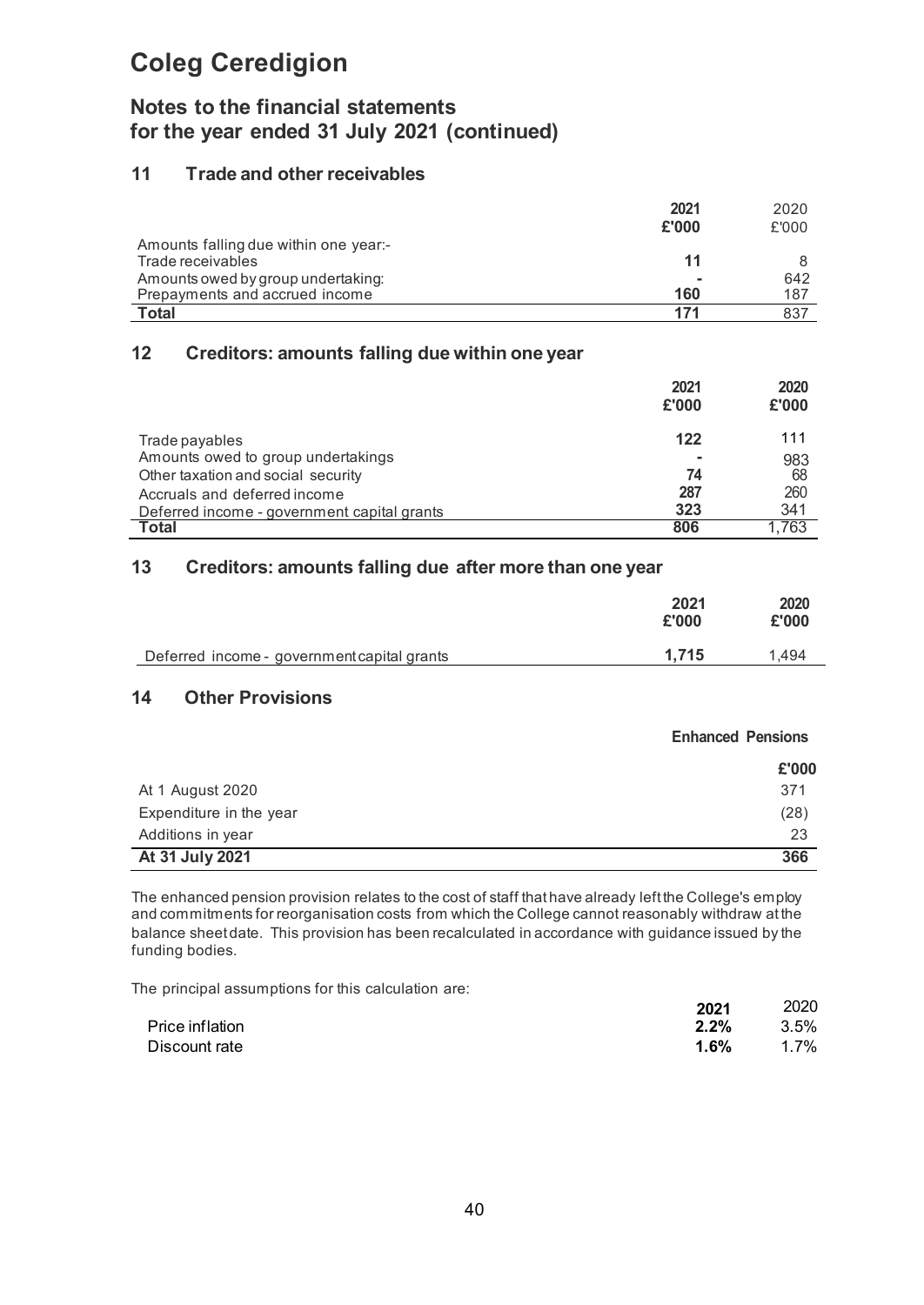## **Notes to the financial statements for the year ended 31 July 2021 (continued)**

## **15 Cash and cash equivalents**

| At 1   | Cash flows | At 31 July |
|--------|------------|------------|
| August |            | 2021       |
| 2020   |            |            |
| £'000  | £'000      | £'000      |
| 661    | 395        | 1,056      |
|        |            |            |

## **16 Lease Obligations**

At 31 July the College had minimum lease payments under non-cancellable operating leases as follows:

| Future minimum lease payments due                 | 2021<br>£'000 | 2020<br>£'000 |
|---------------------------------------------------|---------------|---------------|
| Other than land and buildings                     |               |               |
| Not later than one year                           | 19            | 14            |
| Later than one year and not later than five years | 23            | 10            |
|                                                   |               | 24            |

## **17 Defined benefitobligations**

The College's employees belong to two principal post-employment benefit plans: the Teachers' Pension Scheme England and Wales (TPS) for academic and related staff; and the Dyfed Pension Scheme (LGPS) for non-teaching staff, which is managed by Mercer Limited. Both are multiemployer defined-benefit plans.

| Total pension cost for the year                 |     | 2021  |     | 2020  |
|-------------------------------------------------|-----|-------|-----|-------|
|                                                 |     | £'000 |     | £'000 |
| Teachers' Pension Scheme: contributions paid    |     | 429   |     | 392   |
| Local Government Pension Scheme:                |     |       |     |       |
| Contributions paid                              | 215 |       | 198 |       |
| FRS 102 (28) charge                             | 405 |       | 394 |       |
| Charge to the Statement of Comprehensive Income |     | 620   |     | 592   |
| Enhanced pension charge to Statement of         |     |       |     |       |
| Comprehensive Income                            |     | 24    |     | 12    |
| <b>Total Pension Cost for Year</b>              |     | 1.073 |     | 996   |

The pension costs are assessed in accordance with the advice of independent qualified actuaries. The latest formal actuarial valuation of the TPS was 31 March 2012 and of the LGPS 31 March 2019.

Contributions amounting to £53,000 (2020: £48,000) were payable to the TPS scheme and £Nil (2020: £23,000) were payable to the LGPS scheme at the year-end and are included in creditors.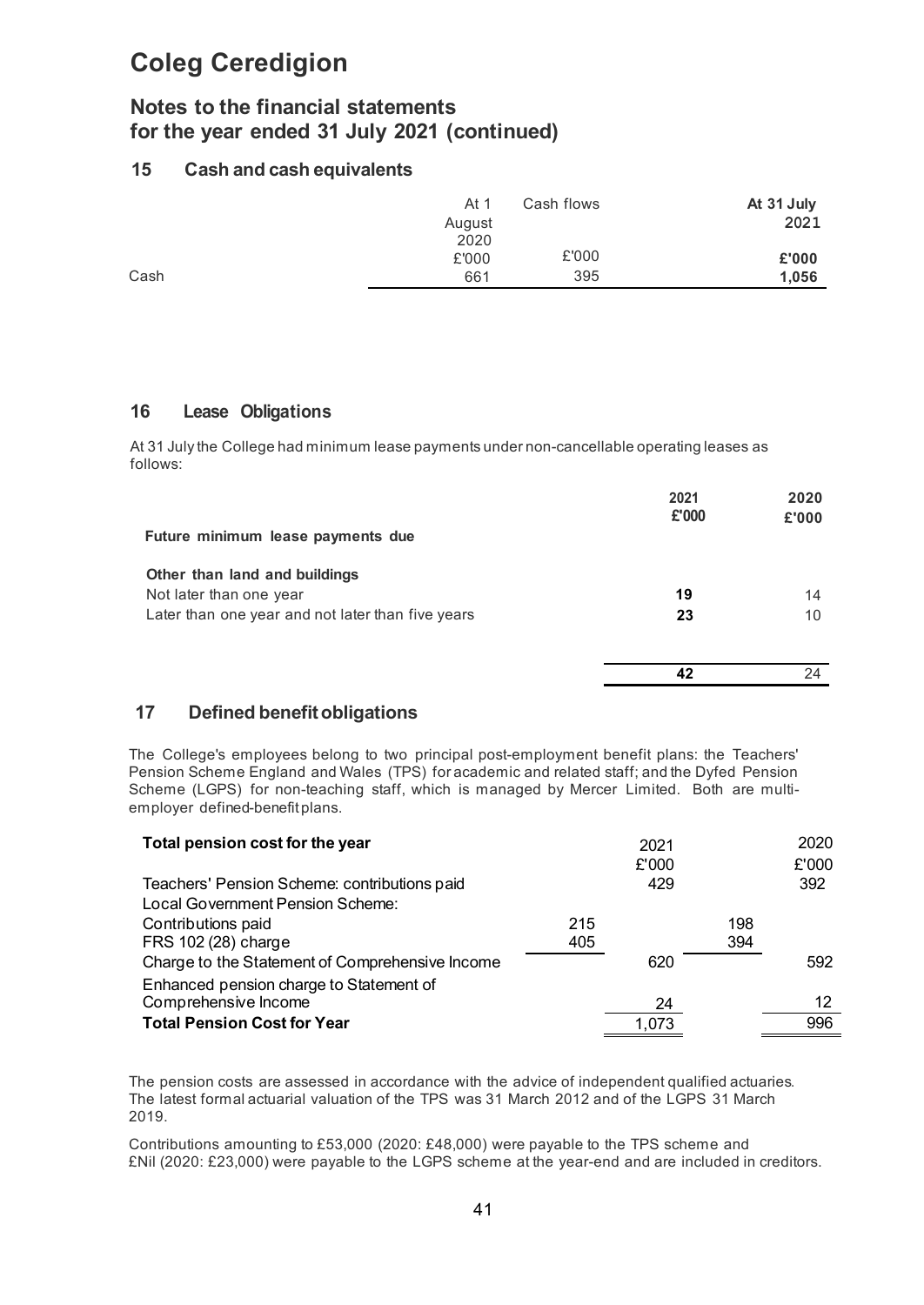## **Notes to the financial statements for the year ended 31 July 2021 (continued)**

## **17 Defined benefitobligations (continued)**

## **Teachers' Pension Scheme**

The Teachers' Pension Scheme (TPS) is a statutory, contributory, defined benefit scheme, governed by the Teachers' Pensions Regulations 2010, and, from 1 April 2014, by the Teachers' Pension Scheme Regulations 2014. These regulations apply to teachers in schools and other educational establishments, including academies, in England and Wales that are maintained by local authorities. In addition, teachers in many independent and voluntary-aided schools andteachers and lecturers in some establishments of further and higher education may be eligible for membership. Membership is automatic for full-time teachers and lecturers and, from 1 January 2007, automatic too for teachers and lecturers in part-time employment following appointment or a change of contract. Teachers and lecturers are able to opt out of the TPS.

## **The Teachers' Pension Budgeting and Valuation Account**

Although teachers and lecturers are employed by various bodies, their retirement and other pension benefits, including annual increases payable under the Pensions (Increase) Acts are, as provided for in the Superannuation Act 1972, paid out of monies provided by Parliament. Under the unfunded TPS, teachers' contributions on a 'pay-as-you-go' basis, and employers' contributions, are credited to the Exchequer under arrangements governed by the above Act.

The Teachers' Pensions Regulations require an annual account, the Teachers' Pension Budgeting and Valuation Account, to be kept of receipts and expenditure (including the cost of pensions' increases). From 1 April 2001, the Account has been credited with a real rate of return which is equivalent to assuming that the balance in the Account is invested in notional investments that produce that real rate of return.

## **Valuation of the Teachers' Pension Scheme**

This report sets out the results of the actuarial valuation of the combination of the Teachers' Pension Scheme ('pre 2015 Scheme') 6 and the 2015 Teachers' Pension Scheme ('2015 Scheme') 7 (Teachers' Pension Scheme or 'the Scheme'). The Scheme provides pensions and other benefits to teachers who have worked in schools or other educational establishments in England and Wales. The Scheme is an unfunded statutory public service pension scheme with the benefits underwritten by the Government. The Scheme is financed by payments from the employer and from those current employees who are members of the Scheme, who pay contributions at different rates based on pay and as specified in the regulations

The latest actuarial valuation of the scheme was carried out as at 31 March 2016 and in accordance with The Public Service Pensions (Valuations and Employers Cost Cap) Directions 2014. The Government Actuary (GA) reported on the valuation of the Teachers' Pension Scheme on 9 June 2014. The GA concluded that:

- at the date of the valuation, the liabilities in the scheme were £196.1 bn and the value of the assets was £218.1 bn giving a notional past service deficit of £22 bn;
- the total recommended rate of contribution payable by employers from 1 September 2019 is 23.6 % (previously 16.4%) of salary.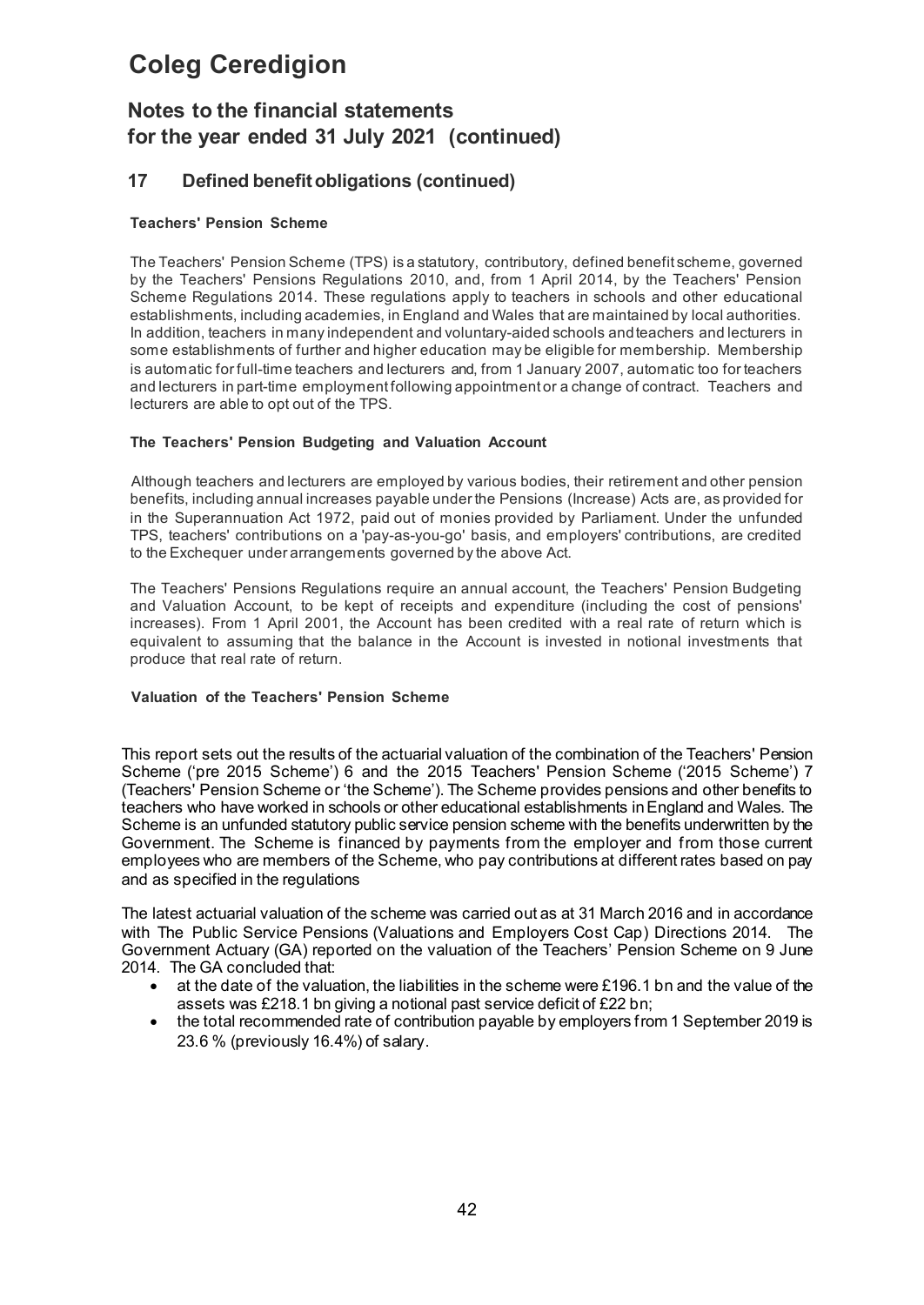## **Notes to the financial statements for the year ended 31 July 2021 (continued)**

## **17 Defined benefitobligations (continued)**

### **Scheme Changes**

Following the Hutton report in March 2011 and the subsequent consultations with trade unions and other representative bodies on reform of the TPS, the Department published a Proposed Final Agreement, setting out the design for a reformed TPS to be implemented from 1 April 2015.

The key provisions of the reformed scheme include: a pension based on career average earnings; an accrual rate of 1/57th; and a Normal Pension Age equal to State Pension Age, but with options to enable members to retire earlier or later than their Normal Pension Age. Importantly, pension benefits built up before 1 April 2015 will be fully protected.

In addition, the Proposed Final Agreement includes a Government commitment that those within 10 years of Normal Pension Age on 1 April 2012 will see no change to the age at which they can retire, and no decrease in the amount of pension they receive when they retire. There will also be further transitional protection, tapered over a three and a half year period, for people who would fall up to three and a half years outside of the 10 year protection.

Regulations giving effect to a reformed Teachers' Pension Scheme came into force on 1 April 2014 and the reformed scheme commenced on 1 April 2015.

The pension costs paid to TPS in the year amounted to £429,000 (2020: £392,000).

### *FRS 102 (28)*

Under the definitions set out in FRS 102 (28.11), the TPS is a multi-employer pension scheme. The College is unable to identify its share of the underlying assets and liabilities of the scheme.

Accordingly, the College has taken advantage of the exemption in FRS 102 and has accounted for its contributions to the scheme as if itwere a defined-contributionplan.The College has set out above the information available on the plan and the implications for the College in terms of the anticipated contribution rates.

#### **Local Government Pension Scheme**

The LGPS is a funded defined-benefit plan, with the assets held in separate funds administered by Carmarthenshire Local Authority. The total contribution made for the year ended 31 July 2021 was £292,000, of which employer's contributions totaled £217,000 and employees' contributions totaled £75,000. The agreed employer's contribution rate for future years is19.7% Employee contributions range from 5.5% to 8.5% cent, depending on salary.

#### **Principal Actuarial Assumptions**

The following information is based upon a full actuarial valuation of the fund at 31 March 2019 updated to 31 July 2021 by a qualified independent actuary.

|                                      | 2021     | 2020     |
|--------------------------------------|----------|----------|
| Rate of increase in salaries         | 4.10%    | 3.80%    |
| Future pensions increases            | 2.70%    | $2.40\%$ |
| Discount rate for scheme liabilities | $1.60\%$ | 1.60%    |
| Inflation assumption (CPI)           | $2.60\%$ | 2.30%    |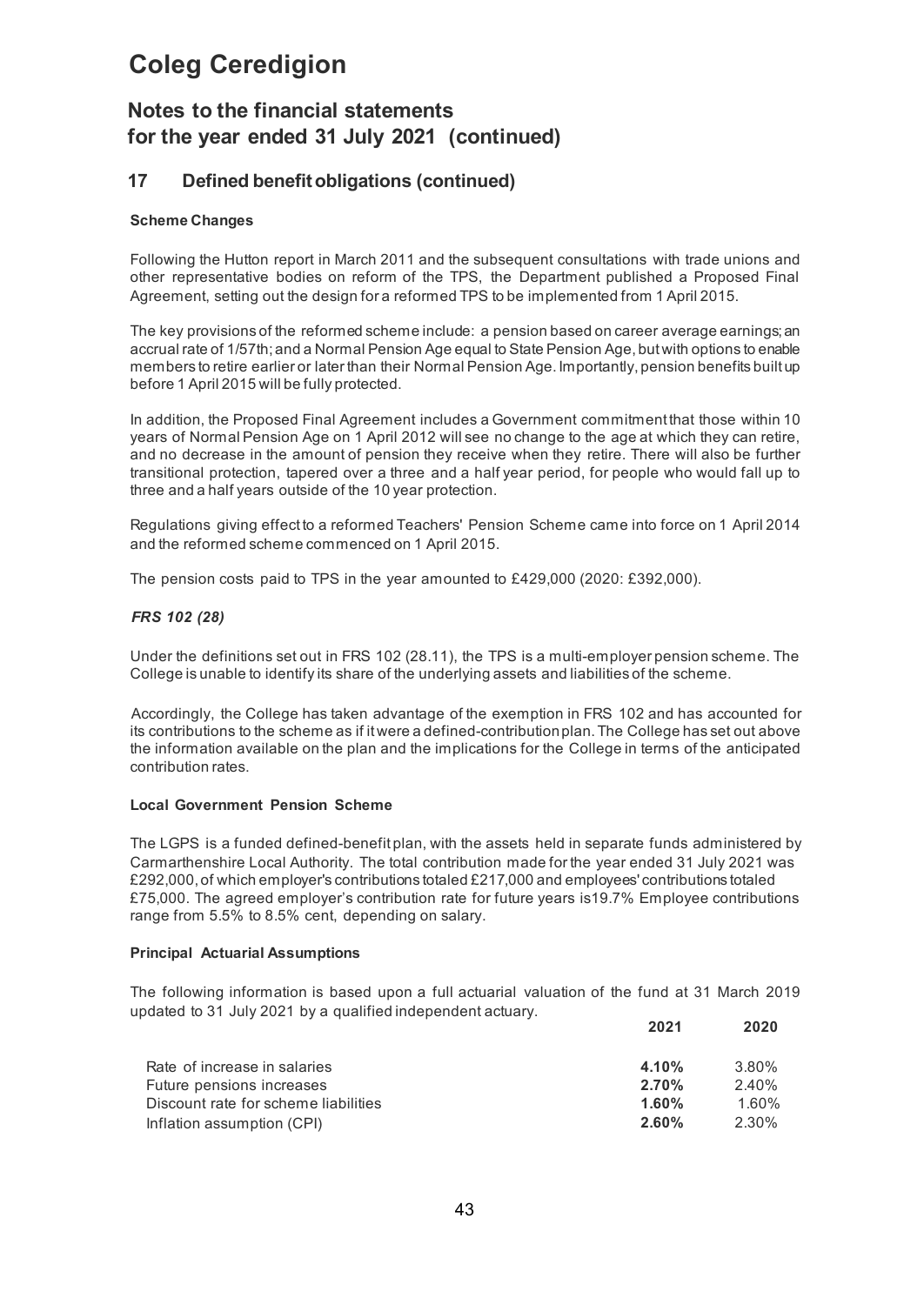## **Notes to the financial statements for the year ended 31 July 2021 (continued)**

## **17 Defined benefitobligations (continued)**

The current mortality assumptions include sufficient allowance for future improvements in mortality rates. The assumed life expectations on retirement age 65 are:

|                                                | 2021           | 2020           |
|------------------------------------------------|----------------|----------------|
|                                                | years          | years          |
| <b>Retiring today</b><br>Males<br>Females      | 23.10<br>25.00 | 23.00<br>24.90 |
| Retiring in 20 years' time<br>Males<br>Females | 24.70<br>27.20 | 24.50<br>27.10 |

The College's share of the assets in the plan and the expected rates of return were:

|                              | Long-<br>term rate<br>of return<br>expected<br>at 31 July<br>2021 | <b>Fair Value</b><br>at 31 July<br>2021 | Long-term<br>rate of retum<br>expected at<br>31 July 2020 | <b>Fair Value</b><br>at 31 July<br>2020 |
|------------------------------|-------------------------------------------------------------------|-----------------------------------------|-----------------------------------------------------------|-----------------------------------------|
|                              |                                                                   | £'000                                   |                                                           | £'000                                   |
| Equities                     | 75.00%                                                            | 9.378                                   | 71.70%                                                    | 7,503                                   |
| Government Bonds             | 1.80%                                                             | 225                                     | 4.40%                                                     | 460                                     |
| Other Bonds                  | 8.20%                                                             | 1,025                                   | 9.60%                                                     | 1,005                                   |
| Property                     | 10.40%                                                            | 1,300                                   | 11.90%                                                    | 1,245                                   |
| Cash/Other                   | 4.60%                                                             | 576                                     | 2.40%                                                     | 251                                     |
| Total market value of assets |                                                                   | 12,504                                  |                                                           | 10,464                                  |
| Actual return on plan assets |                                                                   | 2,045                                   |                                                           | (357)                                   |

The amount included in the balance sheet in respect of the defined benefit pension plan is as follows:

|                                   | 2021<br>£'000 | 2020<br>£'000 |
|-----------------------------------|---------------|---------------|
| Fair value of plan assets         | 12.504        | 10.464        |
| Present value of plan liabilities | (16, 857)     | (15,663)      |
| Net pensions (liability)          | (4,353)       | (5, 199)      |

At 31 March 2020, in order to reflect the impact of proposals by the UK Chancellor and the UK Statistics Authority (UKSA) to align RPI with CPIH (a variant of the Consumer Prices Index that includes an estimate of housing costs), the CPI assumption methodology was reassessed. In particular, the assumed long-term gap between RPI inflation and CPI inflation was reduced from 1.1% at the prior year end to 0.6% at this year-end.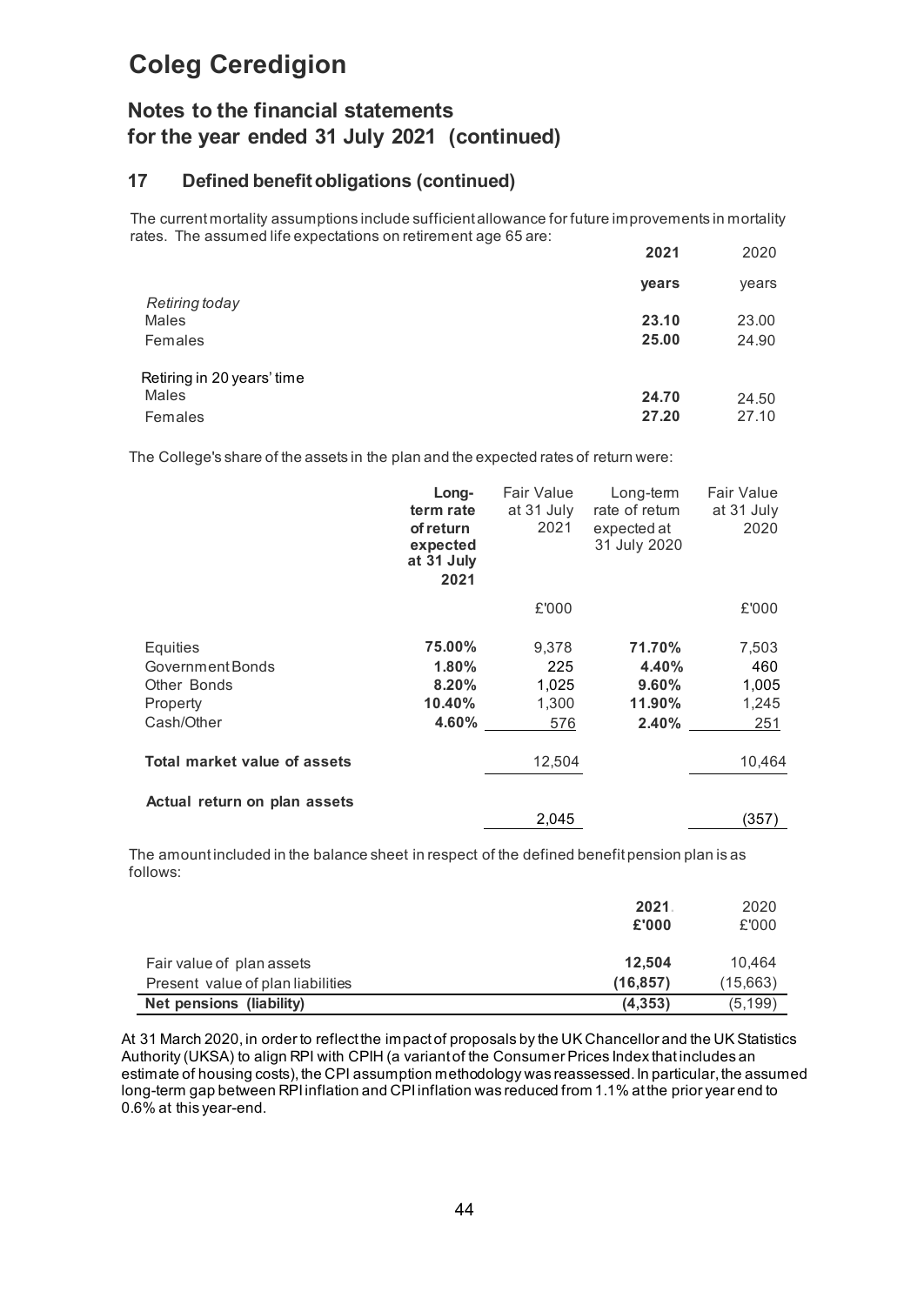## **Notes to the financial statements for the year ended 31 July 2021 (continued)**

## **17 Defined benefitobligations (continued)**

Amounts recognised in the Statement of Comprehensive Income in respect of the plan are as follows:

|                                                                                                                                                               | 2021<br>£'000               | 2020<br>£'000                  |
|---------------------------------------------------------------------------------------------------------------------------------------------------------------|-----------------------------|--------------------------------|
| Amounts included in staff costs                                                                                                                               |                             |                                |
| Current services cost                                                                                                                                         | (536)                       | (477)                          |
| Administration charge                                                                                                                                         | (5)                         | (63)                           |
| Curtailment cost                                                                                                                                              |                             |                                |
| Operating cost                                                                                                                                                | (541)                       | (540)                          |
| Amounts included in interest and other finance<br>Net interest                                                                                                |                             |                                |
|                                                                                                                                                               | (81)                        | (55)                           |
| Amounts recognised in Other Comprehensive Income                                                                                                              |                             |                                |
| Return on pension plan assets                                                                                                                                 | 167                         | 230                            |
| Changes in assumptions underlying the present value of<br>plan liabilities                                                                                    | 1,084                       | (2, 335)                       |
| Amount recognised in Other Comprehensive income/(expense)                                                                                                     | 1,251                       | (2, 105)                       |
| Movement in net defined benefit (liability)/asset during the year                                                                                             |                             |                                |
| Deficit in scheme at 1 August                                                                                                                                 | 2021<br>£'000<br>(5, 199)   | 2020<br>£'000<br>(2700)        |
| Movement in year:<br>Current service cost<br>Employer contributions<br>Net interest on the defined (liability)/asset<br>Administration charge/curtailment fee | (536)<br>217<br>(81)<br>(5) | (477)<br>201<br>(55)<br>(63)   |
| Actuarial gain(loss)                                                                                                                                          | 1,251                       | (2, 105)                       |
| Net defined benefit pension liability asset at 31 July                                                                                                        | (4, 353)                    | (5, 199)                       |
| Asset and liability reconciliation                                                                                                                            |                             |                                |
| Changes in the present value of defined benefit obligations                                                                                                   | 2021<br>£'000               | 2020<br>£'000                  |
| Defined benefit obligations at start of year<br><b>Current Service cost</b><br>Interest cost<br>Contributions by Scheme participants                          | 15,663<br>536<br>248<br>75  | 13,805<br>477<br>285<br>73     |
| Changes in financial assumptions<br>Estimated benefits paid<br>Past Service cost<br>Defined benefit obligations at end of year                                | 627<br>(292)<br>16,857      | 1,590<br>(625)<br>58<br>15,663 |
|                                                                                                                                                               |                             |                                |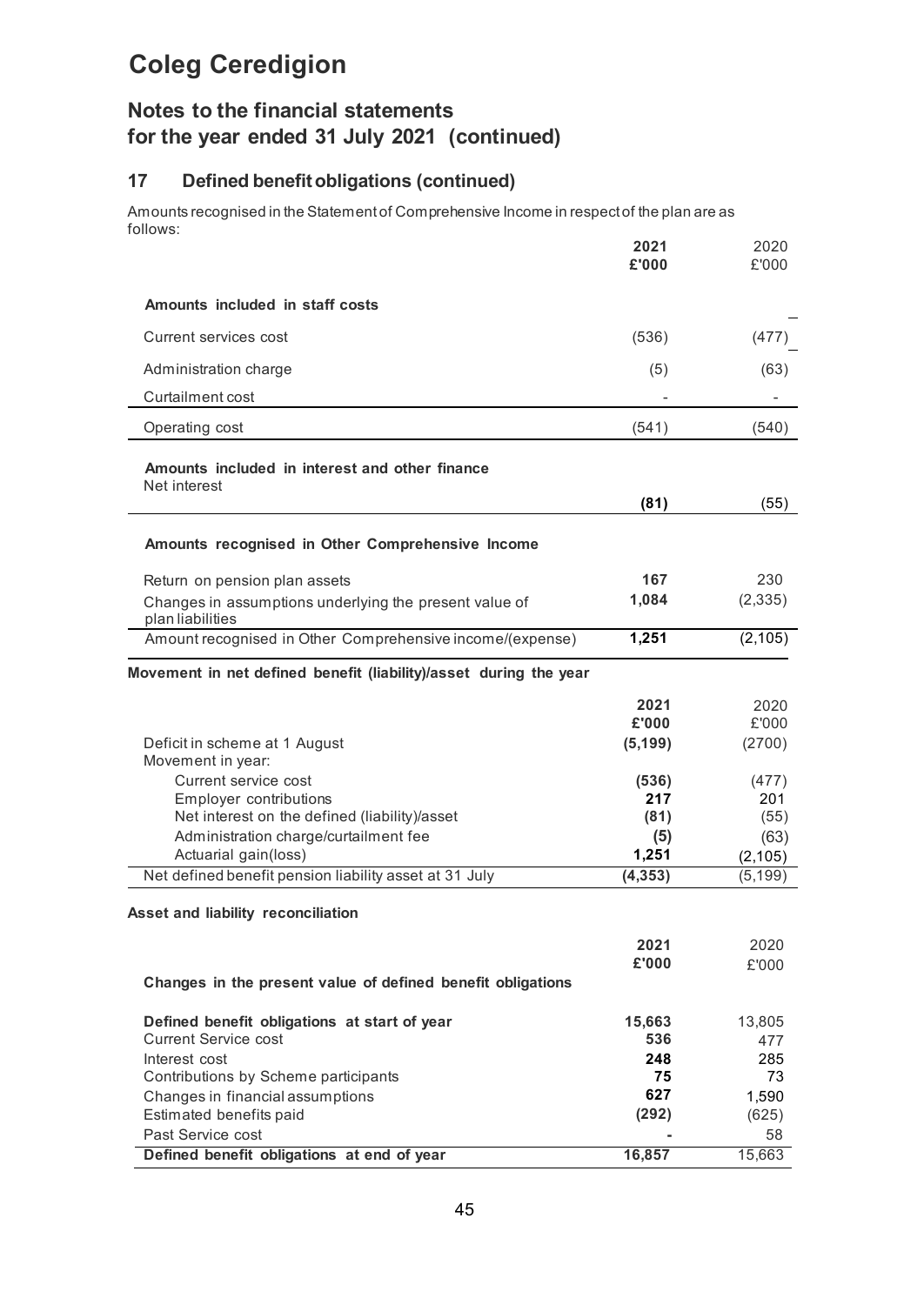## **Notes to the financial statements for the year ended 31 July 2021 (continued)**

## **17 Defined benefitobligations (continued)**

## **Reconciliation of assets**

|                                            | 2021   | 2020   |
|--------------------------------------------|--------|--------|
|                                            | £'000  | £'000  |
| Fair value of plan assets at start of year | 10,464 | 11,105 |
| Interest on plan assets                    | 167    | 230    |
| Return on plan assets                      | 1,878  | (515)  |
| Employer contributions                     | 217    | 201    |
| <b>Administration Charge</b>               | (5)    | (5)    |
| Contributions by Scheme participants       | 75     | 73     |
| Estimated benefits paid                    | (292)  | (625)  |
| Assets at end of year                      | 12,504 | 10,464 |

## **18 Related party transactions**

Owing to the nature of the College's operations and the composition of the board of governors being drawn from local public and private sector organisations, it is inevitable that transactions will take place with organisations in which a member of the board of governors may have an interest. All transactions involving such organisations are conducted at arm's length and in accordance with the College's financial regulations andnormalprocurement procedures.

The total expenses paid to or on behalf of the Governors during the year was £Nil; 4 governors (2020: £Nil; 4 governors). This represents travel and subsistence expenses and other out of pocket expenses incurred in attending Governor meetings and charity events in their official capacity.

No Governor has received any remuneration or waived payments from the College or its subsidiaries during the year (2020:None).

The following transactions were undertaken during the year and balances held with related parties at the year-end:

**University of Wales: Trinity Saint David - Parent** Receivable £Nil (2020 £4,700) Payable £Nil (2020 £13,936)

Total Income for the year £Nil (2020 £5,131) Total Purchases for the year £Nil (2020 £1,013)

#### **Coleg Sir Gar - Group Member**

Receivable £Nil (2020 £642,328) Payable £Nil (2020 £983,096)

Total Income for the year £230 (2020 £5,411) Total Purchases for the year £Nil (2020 £Nil)

## **Fforwm Services Limited**

Total income for the year £Nil (2020 £Nil) Total purchases for the year £Nil (2020 £Nil)

Note : Transactions for group companies are for services rendered during the year.